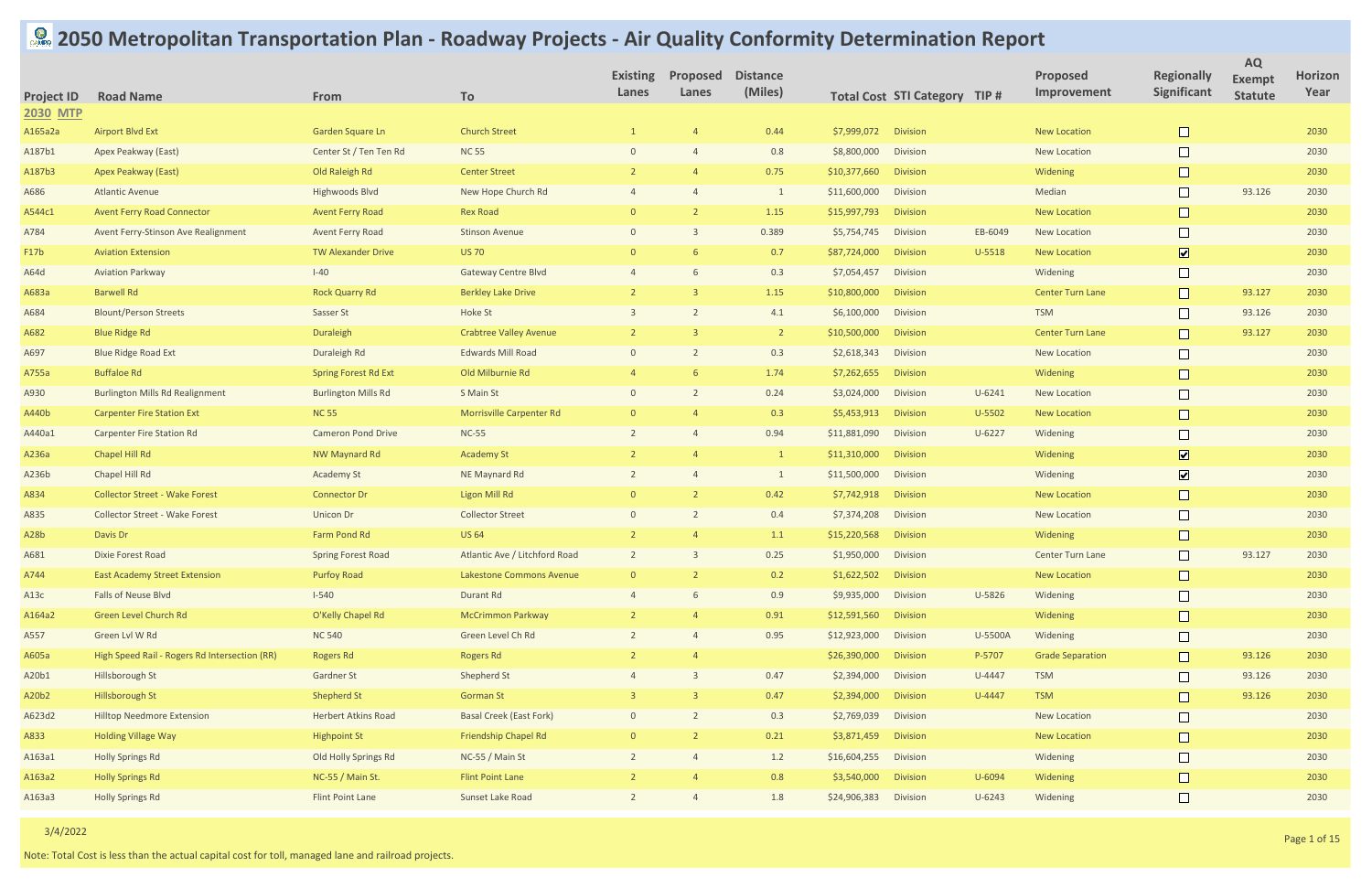| <b>Project ID</b> | <b>Road Name</b>                | From                              | To                            | <b>Existing</b><br>Lanes | Proposed<br>Lanes | <b>Distance</b><br>(Miles) |                      | <b>Total Cost STI Category TIP #</b> |            | <b>Proposed</b><br>Improvement | <b>Regionally</b><br>Significant | <b>AQ</b><br><b>Exempt</b><br><b>Statute</b> | <b>Horizon</b><br>Year |
|-------------------|---------------------------------|-----------------------------------|-------------------------------|--------------------------|-------------------|----------------------------|----------------------|--------------------------------------|------------|--------------------------------|----------------------------------|----------------------------------------------|------------------------|
| A218e             | Jessie Dr                       | <b>NC 55</b>                      | Ten Ten Rd                    | $\overline{0}$           |                   | 1.58                       | \$15,152,608         | <b>Division</b>                      |            | <b>New Location</b>            |                                  |                                              | 2030                   |
| A138c1            | Jones Sausage Rd                | <b>Garner Road</b>                | Amazon driveway               |                          |                   | 0.88                       | \$12,176,454         | <b>Division</b>                      |            | Widening                       |                                  |                                              | 2030                   |
| A630              | Judd Parkway NW                 | <b>NC 55</b>                      | <b>Judd Pkwy (NL)</b>         |                          |                   | 0.74                       | \$8,079,513          | <b>Division</b>                      | U-5317     | Widening                       |                                  |                                              | 2030                   |
| A207c             | Judd Parkway W                  | Wilbon Rd                         | <b>NC42</b>                   |                          |                   | 1.56                       | \$17,032,487         | <b>Division</b>                      | U-5317     | <b>New Location</b>            |                                  |                                              | 2030                   |
| A414a             | <b>Kildaire Farm Connector</b>  | <b>Kildaire Farm Road</b>         | <b>Holly Springs Rd</b>       |                          |                   | 0.3                        | \$5,453,913          | <b>Division</b>                      | R-2721     | <b>New Location</b>            | $\Box$                           |                                              | 2030                   |
| A414b             | Kildaire Farm Connector         | Sunset Lake Rd                    | Kildaire Farm Road            |                          |                   | 0.6                        | \$10,907,825         | <b>Division</b>                      |            | <b>New Location</b>            |                                  |                                              | 2030                   |
| A21               | Lake Boone Trail                | <b>Blue Ridge Rd</b>              | <b>Edwards Mill Ext</b>       |                          |                   | 0.28                       | \$5,090,319          | <b>Division</b>                      |            | <b>New Location</b>            | $\Box$                           |                                              | 2030                   |
| A127a             | Ligon Mill Rd                   | US <sub>1</sub> A                 | NC 98 Bypass                  |                          |                   | 0.61                       | \$8,724,044          | <b>Division</b>                      |            | Widening                       |                                  |                                              | 2030                   |
| A127b1            | <b>Ligon Mill Rd Connector</b>  | NC 98 Bypass                      | <b>Richland Creek</b>         |                          |                   | 0.25                       | \$13,749,700         | <b>Division</b>                      |            | <b>New Location</b>            | $\Box$                           |                                              | 2030                   |
| A127b2            | Ligon Mill Rd Connector         | <b>Richland Creek</b>             | <b>NC98</b>                   |                          |                   | 0.75                       | \$8,358,919          | <b>Division</b>                      |            | New Location                   |                                  |                                              | 2030                   |
| A27c1a            | <b>Louis Stephens Dr</b>        | <b>Little Drive</b>               | <b>Poplar Pike Lane</b>       |                          |                   | 0.5                        | \$6,906,000          | <b>Division</b>                      | U-5827     | <b>New Location</b>            | $\Box$                           |                                              | 2030                   |
| A615              | Marsh Creek/ Trawick Rd         | Capital Blvd                      | New Hope Rd                   |                          |                   | 1.41                       | \$10,700,000         | Division                             |            | Median                         |                                  | 93.126                                       | 2030                   |
| A174c             | <b>Martin Pond Road</b>         | <b>Wendell Falls Parkway</b>      | Poole Road                    |                          |                   | 0.5                        | \$5,944,463          | <b>Division</b>                      |            | Widening                       | $\Box$                           |                                              | 2030                   |
| A119              | <b>McCrimmon Parkway</b>        | <b>Airport Blvd</b>               | <b>NC 54</b>                  |                          |                   | 0.86                       | \$21,188,350         | Division                             | U-5747B    | Widening                       |                                  | 93.126                                       | 2030                   |
| A219a1            | <b>McCrimmon Parkway</b>        | <b>NC 54</b>                      | Davis Dr                      |                          |                   | 1.14                       | \$15,248,650         | <b>Division</b>                      | U-5747A    | Widening                       | $\Box$                           |                                              | 2030                   |
| A220a             | <b>Morrisville Carpenter Rd</b> | Page St                           | Davis Dr                      |                          |                   | 1.3                        | \$8,159,000          | <b>Division</b>                      | U-5618     | Widening                       |                                  |                                              | 2030                   |
| A220b             | <b>Morrisville Carpenter Rd</b> | Davis Dr                          | Louis Stephens Dr             |                          |                   | 0.7                        | \$9,685,816          | <b>Division</b>                      |            | Widening                       | $\Box$                           |                                              | 2030                   |
| A220c             | <b>Morrisville Carpenter Rd</b> | Louis Stephens Dr                 | Good Hope Ch Rd               |                          |                   | 0.28                       | \$3,874,326          | <b>Division</b>                      |            | Widening                       |                                  |                                              | 2030                   |
| Jhns13a           | NC 42 Extension                 | <b>US 70 BUS</b>                  | <b>Ranch Road</b>             | $\Omega$                 |                   | 0.4                        | \$2,556,411          | <b>Division</b>                      | $U - 6223$ | <b>New Location</b>            | $\Box$                           |                                              | 2030                   |
| A10               | Old Wake Forest Rd              | Litchford Rd / Atlantic Blvd      | Capital Blvd                  |                          |                   | 1.2                        | \$11,050,000         | Division                             |            | Widening                       |                                  |                                              | 2030                   |
| A160d             | Piney Grove-Wilbon Rd           | <b>Brayton Park Pl</b>            | <b>Ralph Stevens Rd</b>       | $\Omega$                 |                   | 0.34                       | \$5,550,376          | <b>Division</b>                      | U-5318     | <b>New Location</b>            |                                  |                                              | 2030                   |
| A54               | Pleasant Valley Rd              | Duraleigh Rd                      | Glenwood Avenue               |                          |                   | 0.34                       | \$4,501,580          | Division                             |            | Center Turn Lane               |                                  | 93.127                                       | 2030                   |
| A49a              | Poole Rd                        | Maybrook Dr                       | <b>Barwell Rd</b>             |                          |                   |                            | \$9,800,000          | <b>Division</b>                      |            | Widening                       |                                  |                                              | 2030                   |
| A160a             | Ralph Stephens Rd               | Piney Grove-Wilbon Rd             | <b>NC 55</b>                  |                          |                   | 0.59                       | \$7,330,722 Division |                                      | U-5318     | Widening                       | $\Box$                           |                                              | 2030                   |
| A160e             | <b>Ralph Stephens Rd</b>        | <b>Avent Ferry</b>                | S. Main St                    |                          |                   | 0.48                       | \$7,367,864          | Division                             | U-5318     | <b>New Location</b>            |                                  |                                              | 2030                   |
| A14a              | Ray Rd                          | Leesville Rd                      | Lynn Rd                       |                          |                   | 0.6                        | \$7,565,680          | Division                             |            | Center Turn Lane               | $\Box$                           | 93.127                                       | 2030                   |
| A111              | <b>Reedy Creek Road</b>         | N.E. Maynard Rd                   | <b>Harrison Avenue</b>        |                          |                   | 1.2                        | \$9,561,000          | Division                             | U-5501     | <b>Center Turn Lane</b>        |                                  | 93.127                                       | 2030                   |
| A179a1            | Richardson Rd                   | US 64 (West)                      | Olive Chapel Rd               | $\Omega$                 |                   | 1.38                       | \$24,778,270         | Division                             |            | New Location                   | $\Box$                           |                                              | 2030                   |
| A16               | <b>Rock Quarry Rd</b>           | Old Birch Dr                      | Sunnybrook Rd                 |                          |                   | 0.8                        | \$14,183,000         | Division                             | U-6093     | Widening                       | $\Box$                           |                                              | 2030                   |
| A201a             | Rock Quarry Rd                  | New Hope Rd                       | <b>Battle Bridge Rd</b>       |                          |                   | 1.4                        | \$20,350,000         | Division                             |            | Widening                       | $\Box$                           |                                              | 2030                   |
| A921              | Rogers Branch Rd                | Penfield St                       | Forestville Rd                |                          |                   | 0.13                       | \$1,199,917          | Division                             |            | <b>New Location</b>            |                                  |                                              | 2030                   |
| A769              | Rolesville Rd                   | US 401                            | Fowler Rd                     |                          |                   | 1.09                       | \$13,744,319         | Division                             |            | Widening                       | $\Box$                           |                                              | 2030                   |
| A450              | <b>RTP Access Routes</b>        | <b>Internal RTP access points</b> | <b>External access points</b> |                          |                   | 0.84                       | \$9,533,762          | Division                             | $U-4410$   | <b>New Location</b>            | $\Box$                           |                                              | 2030                   |
| A746              | <b>Rush Street</b>              | Hammond Rd                        | Garner Rd                     |                          |                   | 0.58                       | \$3,284,401          | Division                             |            | <b>TSM</b>                     | $\Box$                           | 93.126                                       | 2030                   |
| A404              | S. Franklin St                  | NC 98 (Wake Forest Bypass)        | <b>Rogers Rd</b>              |                          |                   | 1.1                        | \$15,220,568         | Division                             |            | Widening                       | $\Box$                           |                                              | 2030                   |
| A448              | Six Forks Rd                    | Ramblewood Road                   | Lynn Road                     |                          |                   | 2.4                        | \$45,000,000         | Division                             |            | Widening                       | $\Box$                           |                                              | 2030                   |
| A240c             | <b>South Harrison Avenue</b>    | Dry Rd                            | Kildaire Farm Rd              |                          |                   | 0.23                       | \$2,563,402 Division |                                      |            | <b>New Location</b>            | $\Box$                           |                                              | 2030                   |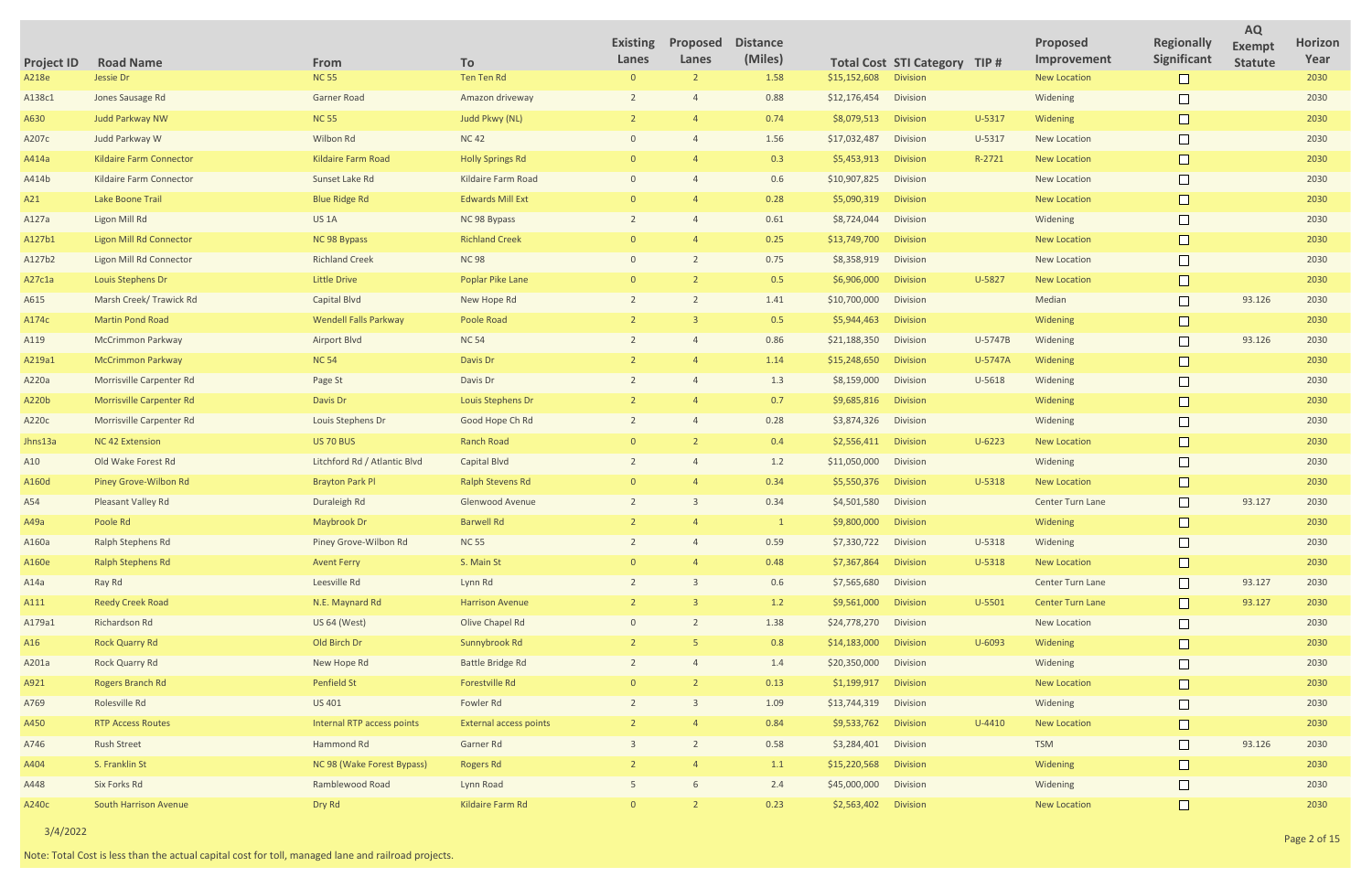|                               |                                                 |                             |                              | <b>Existing</b> | Proposed | <b>Distance</b>         |              |                                      |          | <b>Proposed</b>         | <b>Regionally</b>            | <b>AQ</b><br><b>Exempt</b> | <b>Horizon</b> |
|-------------------------------|-------------------------------------------------|-----------------------------|------------------------------|-----------------|----------|-------------------------|--------------|--------------------------------------|----------|-------------------------|------------------------------|----------------------------|----------------|
| <b>Project ID</b>             | <b>Road Name</b>                                | From                        | To                           | Lanes           | Lanes    | (Miles)                 |              | <b>Total Cost STI Category TIP #</b> |          | Improvement             | Significant                  | <b>Statute</b>             | Year           |
| A2b1                          | Southall Rd                                     | <b>Hedingham Blvd</b>       | Skycrest Dr                  |                 |          | 0.65                    | \$8,605,961  | Division                             |          | <b>TSM</b>              |                              |                            | 2030           |
| A <sub>2</sub> b <sub>2</sub> | Southall Rd                                     | <b>Hedingham Blvd</b>       | New Bern Ave                 |                 |          | 0.47                    | \$6,080,925  | <b>Division</b>                      |          | <b>New Location</b>     |                              |                            | 2030           |
| A881                          | <b>Stone Monument Dr Extension</b>              | Ligon Mill Rd               | End of Road                  | $\Omega$        |          | 0.15                    | \$2,765,328  | Division                             |          | <b>New Location</b>     |                              |                            | 2030           |
| A193a2                        | Sunset Lake Rd                                  | <b>US 401</b>               | <b>Product Road</b>          |                 |          | 0.45                    | \$5,687,756  | <b>Division</b>                      |          | Widening                |                              |                            | 2030           |
| A231a                         | <b>Trinity Rd</b>                               | <b>Edwards Mill Rd Ext</b>  | Wade Park Blvd               |                 |          | 0.75                    | \$10,377,660 | Division                             |          | Widening                | $\Box$                       |                            | 2030           |
| A82a                          | <b>Trinity Rd Ext</b>                           | <b>Walnut Creek</b>         | Cary Towne Blvd              |                 |          | 0.34                    | \$13,909,312 | <b>Division</b>                      |          | Widening                | $\Box$                       |                            | 2030           |
| A82b                          | <b>Trinity Rd Ext</b>                           | <b>Walnut Creek</b>         | Chatham St                   |                 |          | 0.44                    | \$3,840,236  | Division                             |          | New Location            |                              |                            | 2030           |
| A46a                          | <b>Tryon Rd</b>                                 | Lake Wheeler Rd             | Par Drive                    |                 |          | 1.3                     | \$6,800,000  | <b>Division</b>                      |          | Widening                |                              |                            | 2030           |
| A685                          | Wake Forest Rd                                  | <b>Brookside Dr</b>         | <b>Automotive Way</b>        |                 |          |                         | \$2,300,000  | Division                             |          | <b>TSM</b>              | $\Box$                       | 93.126                     | 2030           |
| A707                          | <b>Wake Forest Road</b>                         | <b>Sasser Street</b>        | <b>Brookside Drive</b>       |                 |          | 0.71                    | \$1,970,000  | <b>Division</b>                      |          | <b>TSM</b>              |                              | 93.126                     | 2030           |
| A745                          | <b>Wallace Adcock Blvd</b>                      | <b>US 401</b>               | <b>NC42</b>                  |                 |          | 0.69                    | \$12,358,162 | Division                             |          | <b>New Location</b>     | $\Box$                       |                            | 2030           |
| A731                          | <b>Walter Myatt Road</b>                        | Panther Lake Road           | <b>Eddie Howard Road</b>     |                 |          | 0.77                    | \$1,107,000  | <b>Division</b>                      |          | <b>Center Turn Lane</b> | $\Box$                       | 93.127                     | 2030           |
| A695a1                        | <b>Wendell Valley Blvd</b>                      | Wendell Falls Parkway       | Knightdale Eagle Rock Road   | $\Omega$        |          | 1.04                    | \$13,815,495 | Division                             |          | <b>New Location</b>     |                              |                            | 2030           |
| A81a                          | <b>Western Blvd Ext</b>                         | <b>Western Blvd</b>         | Saddle Seat Dr               | $\Omega$        |          | 1.62                    | \$13,732,173 | <b>Division</b>                      |          | <b>New Location</b>     |                              |                            | 2030           |
| A705a                         | <b>Angier Western Bypass</b>                    | NC-55 (Wake County)         | NC-210 (Harnett County)      | $\overline{0}$  |          | $\overline{\mathbf{3}}$ | \$27,080,357 | Regional                             | R-5705B  | <b>New Location</b>     | $\boxed{\blacktriangledown}$ |                            | 2030           |
| A705b                         | Angier Western Bypass                           | <b>NC-210</b>               | NC-55 (Harnett County)       | $\Omega$        |          | 2.73                    | \$27,376,440 | Regional                             | R-5705A  | <b>New Location</b>     | $\overline{\mathbf{v}}$      |                            | 2030           |
| A664                          | <b>Hilltop Road Relocation</b>                  | <b>Hilltop Road</b>         | Lake Wheeler Road            | $\Omega$        |          | 0.53                    | \$2,350,000  | Regional                             |          | <b>New Location</b>     | $\Box$                       |                            | 2030           |
| Jhns1b                        | NC 42 East Widening                             | Glen Laurel Rd              | <b>Buffaloe Rd</b>           |                 |          | 4.35                    | \$90,219,000 | Regional                             | R-3825B  | Widening                | $\Box$                       |                            | 2030           |
| A222c1                        | <b>NC 54</b>                                    | <b>Carrington Mill Blvd</b> | <b>Northern Twn Limits</b>   |                 |          | 0.3                     | \$7,910,595  | Regional                             | U-5750   | Widening                | $\overline{\mathbf{v}}$      |                            | 2030           |
| A222c2                        | <b>NC 54</b>                                    | Perimeter Park Dr           | <b>Carrington Mill Blvd</b>  |                 |          | $\overline{1}$          | \$26,334,405 | Regional                             | U-5750   | Widening                | $\boxed{\text{v}}$           |                            | 2030           |
| A486                          | NC 54 - Blue Ridge (RR)                         | <b>Blue Ridge Rd</b>        | Beryl Rd                     |                 |          | $\overline{3}$          | \$69,748,000 | Regional                             | U-4437   | <b>Grade Separation</b> | $\Box$                       | 93.126                     | 2030           |
| A118b                         | <b>NC 55</b>                                    | Jicarilla Rd                | <b>Kennebec Church Rd</b>    |                 |          | 1.48                    | \$13,359,642 | Regional                             | R-5705B  | Widening                | $\overline{\mathbf{v}}$      |                            | 2030           |
| Hrnt4b2                       | <b>NC-55</b>                                    | NC 55 Bypass                | Oak Grove Church Rd          |                 |          | 1.26                    | \$12,635,280 | Regional                             | R-5705A  | Widening                | $\boxed{\blacktriangledown}$ |                            | 2030           |
| A98c                          | <b>Technology Drive Interchange</b>             | <b>Technology Drive</b>     | NC-55 Bypass                 |                 |          | $\overline{0}$          | \$28,300,000 | Regional                             |          | Interchange             | $\overline{\mathbf{v}}$      |                            | 2030           |
| A130c                         | US 401                                          | Mitchell Mill Rd            | Ventura Cir                  |                 |          | 0.5                     | \$55,780,000 | Regional                             | U-5748   | <b>CFI</b>              | $\boxed{\blacktriangledown}$ |                            | 2030           |
| A480a2                        | <b>US 401</b>                                   | <b>Garner Station Road</b>  | Old Stage Road               |                 |          | $1.4\,$                 | \$21,503,000 | Regional                             | U-5302   | Superstreet             | $\overline{\mathbf{v}}$      | 93.126                     | 2030           |
| A480b                         | US 401                                          | Ten Ten Rd                  | <b>NC 540</b>                |                 |          | $1.2$                   | \$7,485,100  | Regional                             | U-5746   | Widening                | $\overline{\mathbf{v}}$      |                            | 2030           |
| A90c                          | <b>US 401</b>                                   | US 401 Rolesville Bypass    | Flat Rock Church Rd          |                 |          | 5.98                    | \$27,950,000 | Regional                             | R-2814C  | Widening                | $\overline{\mathbf{v}}$      |                            | 2030           |
| A664a                         | US 401 Superstreet                              | Lake Wheeler Road           | <b>Hilltop Needmore Road</b> |                 |          | 0.82                    | \$1,850,000  | Regional                             |          | Superstreet             | $\Box$                       | 93.126                     | 2030           |
| A754                          | <b>Wilmington Street Realignment</b>            | <b>US 401</b>               | <b>Garner Station</b>        |                 |          | 1.2                     | \$0\$        | Regional                             |          | <b>New Location</b>     | $\Box$                       |                            | 2030           |
| A641                          | Airport Blvd Interchange (Impr)                 |                             |                              |                 |          | 0.82                    | \$34,720,000 | Statewide                            | $I-5700$ | Interchange             | $\overline{\mathbf{v}}$      | 93.127                     | 2030           |
| A651                          | Apex Peakway / Salem St Interchange (RR)        | James St                    | <b>Towhee Dr</b>             |                 |          | 0.3                     | \$12,500,000 | Statewide                            | U-5928   | Interchange             | $\Box$                       | 93.126                     | 2030           |
| A644                          | Chatham St/Maynard Rd Rail Grade Separation (RR |                             |                              |                 |          | $\overline{0}$          | \$38,000,000 | Statewide                            | P-5718   | <b>Grade Separation</b> | $\Box$                       | 93.126                     | 2030           |
| A659                          | <b>Durant Rd Grade Separation (RR)</b>          |                             |                              |                 |          |                         | \$14,595,000 | Statewide                            | P-5720   | <b>Grade Separation</b> | $\Box$                       | 93.126                     | 2030           |
| A657                          | E Millbrook Rd Grade Separation (RR)            |                             |                              |                 |          |                         | \$13,390,000 | Statewide                            | P-5737   | <b>Grade Separation</b> | $\Box$                       | 93.126                     | 2030           |
| A648                          | Friendship Road Interchange                     | <b>US1</b>                  | <b>Friendship Road</b>       |                 |          | $\overline{0}$          | \$20,455,050 | Statewide                            |          | Interchange             | $\boxed{\blacktriangledown}$ |                            | 2030           |
| F43                           | $I-40$                                          | US 1/64                     | Lake Wheeler Rd              |                 |          | 4.4                     | \$63,900,000 | Statewide                            | $I-5701$ | Widening                | $\overline{\mathbf{v}}$      |                            | 2030           |
|                               |                                                 |                             |                              |                 |          |                         |              |                                      |          |                         |                              |                            |                |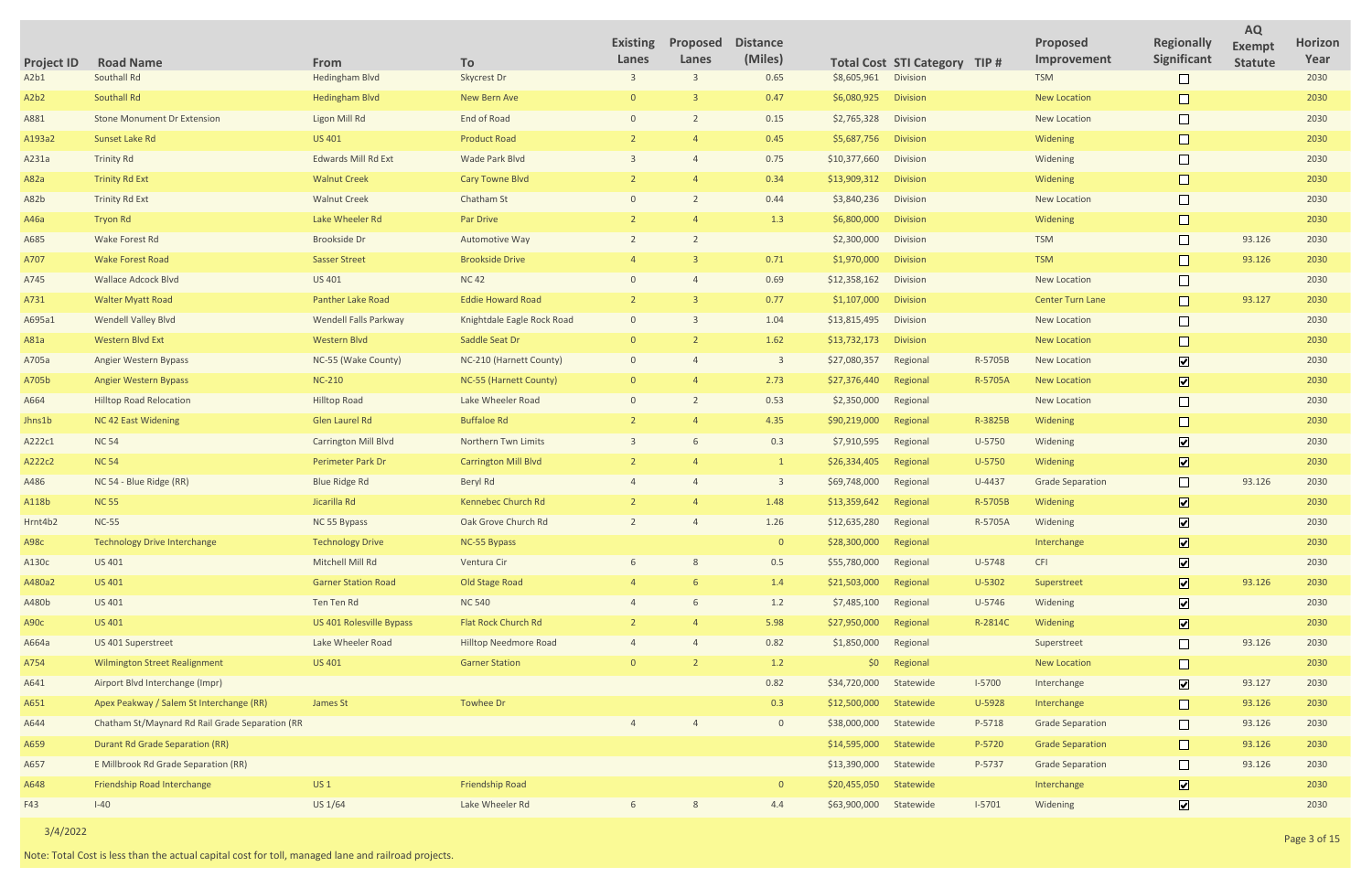|                   |                                       |                                   |                                | <b>Existing</b>          | Proposed | <b>Distance</b> |               |                                |               | Proposed                | <b>Regionally</b>            | <b>AQ</b>                       | Horizon |
|-------------------|---------------------------------------|-----------------------------------|--------------------------------|--------------------------|----------|-----------------|---------------|--------------------------------|---------------|-------------------------|------------------------------|---------------------------------|---------|
| <b>Project ID</b> | <b>Road Name</b>                      | From                              | <b>To</b>                      | Lanes                    | Lanes    | (Miles)         |               | <b>Total Cost STI Category</b> | TIP#          | Improvement             | Significant                  | <b>Exempt</b><br><b>Statute</b> | Year    |
| F44a              | $I-40$ (East)                         | $1 - 440$                         | <b>US 70 Business (Garner)</b> | 6                        |          | 4.4             | \$195,131,775 | Statewide                      | $I-5111A$     | Widening                | $\boxed{\mathbf{v}}$         |                                 | 2030    |
| F44b              | $I-40$ (East)                         | US 70 Business (Garner)           | <b>NC42</b>                    |                          |          | 6.3             | \$279,393,224 | Statewide                      | I-5111BA an   | Widening                | $\boxed{\blacktriangledown}$ |                                 | 2030    |
| A640              | I-40/Aviation                         | <b>National Guard Dr</b>          | $I-40$                         |                          |          | 0.42            | \$22,366,172  | Statewide                      | <b>I-5506</b> | Interchange             | $\boxed{\textbf{v}}$         | 93.127                          | 2030    |
| F44b1             | I-40/Cleveland                        | Cleveland Rd                      | Cleveland Rd                   |                          |          |                 | \$56,532,500  | Statewide                      | $I-4739$      | Interchange             |                              |                                 | 2030    |
| F44b2             | $I-40/NC42$                           | <b>NC42</b>                       | <b>NC 42</b>                   |                          |          | $\overline{1}$  | \$56,532,500  | Statewide                      | $I-4739$      | Interchange             | $\Box$                       | 93.127                          | 2030    |
| F <sub>10</sub>   | $I - 440$                             | US 1/64                           | Wade Avenue                    |                          |          | 3.5             | \$408,157,000 | Statewide                      | $U-2719$      | Widening                | $\boxed{\blacktriangledown}$ |                                 | 2030    |
| F83               | I-440 Interchange Improvements        | Wake Forest Road (SR 2000)        | Wake Forest Road (SR 2000)     |                          |          | <sup>2</sup>    | \$19,655,000  | Statewide                      | $I-5708$      | Interchange             | $\Box$                       | 93.127                          | 2030    |
| F87               | I-540 EB Aux Lane                     | East of US 70                     | Leesville Road                 |                          |          | 1.365           | \$20,500,000  | Statewide                      | <b>I-5968</b> | Widening                |                              |                                 | 2030    |
| F89               | $I-95$                                | $I-40$                            | Johnston/Harnett County Line   |                          |          | 3.3             | \$87,764,747  | Statewide                      | <b>I-5986</b> | Widening                | $\boxed{\mathbf{v}}$         |                                 | 2030    |
| F5                | <b>NC 540</b>                         | <b>NC 55</b>                      | <b>US 401</b>                  | $\Omega$                 |          | 7.8             | \$257,989,000 | Statewide                      | R-2721        | <b>New Location</b>     | $\boxed{\mathbf{v}}$         |                                 | 2030    |
| F <sub>6</sub>    | <b>NC 540</b>                         | <b>US 401</b>                     | $I-40$                         | $\Omega$                 |          | 8.7             | \$385,697,000 | Statewide                      | R-2828        | New Location            | $\overline{\mathbf{z}}$      |                                 | 2030    |
| A656              | New Hope Road Grade Separation (RR)   |                                   |                                |                          |          |                 | \$17,545,000  | Statewide                      | P-5715        | <b>Grade Separation</b> | $\Box$                       | 93.126                          | 2030    |
| $F11-1a$          | US <sub>1</sub>                       | $1 - 540$                         | <b>Thornton Road</b>           |                          |          | 1.74            | \$291,200,000 | Statewide                      | U-5307A       | Widening                | $\boxed{\mathbf{v}}$         |                                 | 2030    |
| A412              | <b>US 70</b>                          | Durham / Wake County Line         | Lumley/Westgate Rd             |                          |          | $\overline{2}$  | \$132,328,280 | Statewide                      | U-5518A       | Widening                | $\boxed{\blacktriangledown}$ |                                 | 2030    |
| A634              | US 70 / Brier Creek Interchange       |                                   |                                |                          |          |                 | \$37,451,400  | Statewide                      | U-5518C       | Interchange             | $\boxed{\blacktriangledown}$ |                                 | 2030    |
| A645              | US 70 / TW Alexander Interchange      |                                   |                                |                          |          | $\overline{0}$  | \$79,896,320  | Statewide                      | U-5518B       | Interchange             |                              |                                 | 2030    |
| A647              | <b>West St Extension (RR)</b>         | <b>Martin St</b>                  | <b>Cabarrus St</b>             | $\Omega$                 |          | 0.2             | \$10,000,000  | Statewide                      | $U-5521$      | New Location            | $\Box$                       |                                 | 2030    |
| <b>2040 MTP</b>   |                                       |                                   |                                |                          |          |                 |               |                                |               |                         |                              |                                 |         |
| A577              | Ackerman Road                         | <b>NC 50</b>                      | Bryan Rd                       | $\overline{0}$           |          | 0.64            | \$13,184,925  | <b>Division</b>                |               | <b>New Location</b>     | $\Box$                       |                                 | 2040    |
| A165b             | <b>Airport Blvd Ext</b>               | Davis Dr                          | Louis Stephens Rd              | $\mathbf{0}$             |          | 0.36            | \$4,535,279   | Division                       |               | <b>New Location</b>     |                              |                                 | 2040    |
| A187b2            | Apex Peakway (East)                   | Laura Duncan                      | Old Raleigh Road               |                          |          | 0.3             | \$4,151,064   | Division                       |               | Widening                |                              |                                 | 2040    |
| A545              | Arthur Pierce Rd                      | <b>Kildaire Farm</b>              | <b>Holly Springs Rd</b>        |                          |          | 1.03            | \$11,662,470  | Division                       |               | Center Turn Lane        |                              | 93.127                          | 2040    |
| A427a             | Avent Ferry Rd                        | <b>Piney Grove Wilbon</b>         | Elm St                         |                          |          | 0.6             | \$4,149,347   | <b>Division</b>                | U-5889        | Widening                |                              |                                 | 2040    |
| A427b             | <b>Avent Ferry Rd</b>                 | <b>Cass Holt</b>                  | <b>Piney Grove Wilbon</b>      | $\overline{2}$           |          | 0.7             | \$4,841,654   | Division                       | U-5889        | Widening                | $\Box$                       |                                 | 2040    |
| A64a              | <b>Aviation Parkway</b>               | <b>Gateway Centre Blvd</b>        | <b>Dominion Dr</b>             |                          |          | 0.6             | \$16,767,600  | Division                       | U-5811        | Widening                |                              |                                 | 2040    |
| A64b              | <b>Aviation Parkway</b>               | Evans Rd                          | <b>NC 54</b>                   | $\overline{2}$           |          | 0.9             | \$25,151,400  | Division                       | $U-5811$      | Widening                | $\Box$                       |                                 | 2040    |
| A706              | <b>Aviation Parkway</b>               | <b>Gateway Centre Blvd</b>        | <b>Dominion Dr</b>             |                          |          | 0.6             | \$9,683,540   | Division                       |               | Widening                |                              |                                 | 2040    |
| F17a              | <b>Aviation Parkway Ext</b>           | <b>Brier Creek Parkway</b>        | <b>TW Alexander</b>            | $\mathbf{0}$             |          | 1.2             | \$21,546,322  | Division                       |               | New Location            | $\boxed{\blacktriangledown}$ |                                 | 2040    |
| A683b             | <b>Barwell Rd</b>                     | <b>Berkley Lake Drive</b>         | Poole Rd                       |                          |          | 1.2             | \$15,131,361  | Division                       |               | <b>Center Turn Lane</b> | $\Box$                       | 93.127                          | 2040    |
| A162              | <b>Buffaloe Rd</b>                    | Southall Rd                       | <b>Stone Station Drive</b>     | $\overline{\phantom{a}}$ |          | $1.5\,$         | \$20,755,319  | Division                       |               | Widening                | $\Box$                       |                                 | 2040    |
| A402a1            | <b>Buffaloe Rd</b>                    | <b>Spring Forest Rd Extension</b> | $I-540$                        |                          |          | 0.4             | \$5,854,064   | Division                       |               | Widening                |                              |                                 | 2040    |
| A402a2            | <b>Buffaloe Rd</b>                    | Forestville Road                  | Old Milburnie Rd               |                          |          | 0.8             | \$11,708,129  | Division                       |               | Widening                | $\Box$                       |                                 | 2040    |
| A166              | Center St/1010                        | US <sub>1</sub>                   | <b>Apex Peakway</b>            |                          |          | 0.97            | \$17,421,537  | Division                       | U-5825A       | Widening                |                              |                                 | 2040    |
| A36c              | Chatham St                            | N.E. Maynard Rd                   | I-40 bridge                    | $\overline{2}$           |          | 0.93            | \$12,868,298  | Division                       |               | Widening                | $\Box$                       |                                 | 2040    |
| Jhns10b           | <b>Cleveland Rd</b>                   | <b>NC42</b>                       | <b>Barber Mill Rd</b>          |                          |          | 5.1             | \$56,900,000  | Division                       | $U - 6216$    | Widening                |                              |                                 | 2040    |
| A703              | <b>Cleveland Road Connector</b>       | <b>Cleveland Road</b>             | $NC-42$                        | $\overline{0}$           |          | 0.8             | \$13,410,000  | Division                       | U-6208        | New Location            | $\Box$                       |                                 | 2040    |
| A200              | <b>Creech/Jones Sausage Connector</b> | Creech Rd                         | Jones Sausage Rd               | $\overline{0}$           |          | 1.09            | \$14,479,701  | Division                       |               | Widening                | $\Box$                       |                                 | 2040    |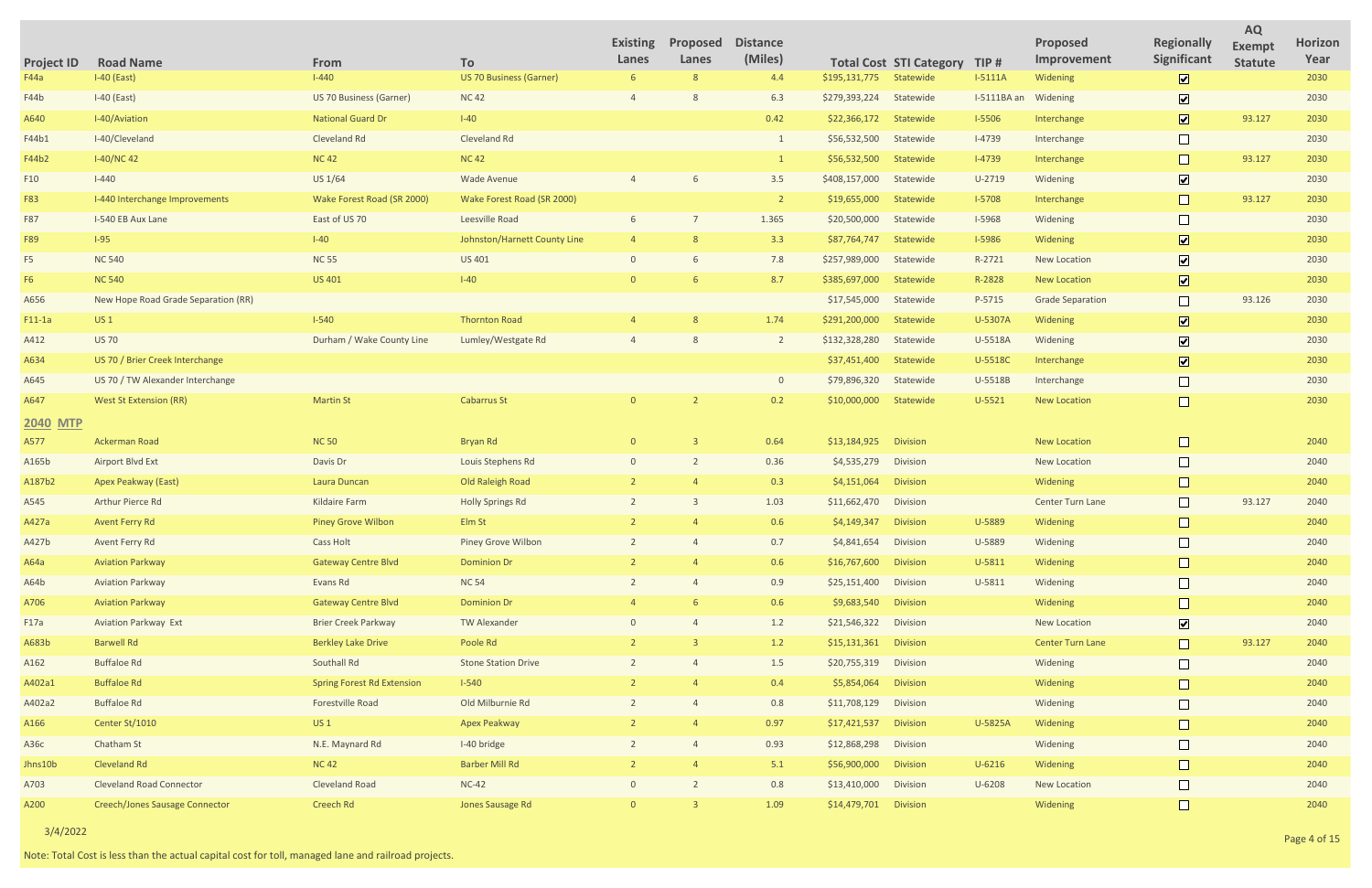|                     |      |                                 |                                         | <b>AQ</b>                       |                        |
|---------------------|------|---------------------------------|-----------------------------------------|---------------------------------|------------------------|
| <b>STI Category</b> | TIP# | <b>Proposed</b><br>Improvement  | <b>Regionally</b><br><b>Significant</b> | <b>Exempt</b><br><b>Statute</b> | <b>Horizon</b><br>Year |
| <b>Division</b>     |      | <b>TSM</b>                      |                                         | 93.126                          | 2040                   |
| <b>Division</b>     |      | <b>TSM</b>                      |                                         |                                 | 2040                   |
| <b>Division</b>     |      | Widening                        |                                         |                                 | 2040                   |
| <b>Division</b>     |      | <b>New Location</b>             |                                         |                                 | 2040                   |
| <b>Division</b>     |      | <b>New Location</b>             |                                         |                                 | 2040                   |
| <b>Division</b>     |      | <b>New Location</b>             |                                         |                                 | 2040                   |
| <b>Division</b>     |      | Widening                        |                                         |                                 | 2040                   |
| <b>Division</b>     |      | Widening                        |                                         |                                 | 2040                   |
| <b>Division</b>     |      | <b>New Location</b>             |                                         |                                 | 2040                   |
| <b>Division</b>     |      | <b>New Location</b>             |                                         |                                 | 2040                   |
| <b>Division</b>     |      | <b>New Location</b>             |                                         |                                 | 2040                   |
| <b>Division</b>     |      | Widening                        |                                         |                                 | 2040                   |
| <b>Division</b>     |      | Widening                        |                                         |                                 | 2040                   |
| <b>Division</b>     |      | Widening                        |                                         |                                 | 2040                   |
| <b>Division</b>     |      | Widening                        |                                         |                                 | 2040                   |
| <b>Division</b>     |      | <b>Intersection Realignment</b> |                                         |                                 | 2040                   |
| <b>Division</b>     |      | Widening                        |                                         |                                 | 2040                   |
| <b>Division</b>     |      | Widening                        |                                         |                                 | 2040                   |
| <b>Division</b>     |      | <b>New Location</b>             |                                         |                                 | 2040                   |
| <b>Division</b>     |      | Widening                        |                                         |                                 | 2040                   |
| <b>Division</b>     |      | Widening                        |                                         |                                 | 2040                   |
| <b>Division</b>     |      | Widening                        |                                         |                                 | 2040                   |
| <b>Division</b>     |      | Widening                        |                                         |                                 | 2040                   |
| <b>Division</b>     |      | Widening                        |                                         |                                 | 2040                   |
| <b>Division</b>     |      | Widening                        |                                         |                                 | 2040                   |
| <b>Division</b>     |      | <b>New Location</b>             |                                         |                                 | 2040                   |
| <b>Division</b>     |      | Widening                        |                                         |                                 | 2040                   |
| <b>Division</b>     |      | <b>Center Turn Lane</b>         |                                         | 93.127                          | 2040                   |
| <b>Division</b>     |      | Widening                        | $\boxed{\blacktriangledown}$            |                                 | 2040                   |
| <b>Division</b>     |      | Widening                        |                                         |                                 | 2040                   |
| <b>Division</b>     |      | <b>New Location</b>             |                                         |                                 | 2040                   |
| <b>Division</b>     |      | Widening                        |                                         |                                 | 2040                   |
| <b>Division</b>     |      | Widening                        |                                         |                                 | 2040                   |
| <b>Division</b>     |      | Widening                        |                                         |                                 | 2040                   |
| <b>Division</b>     |      | Widening                        |                                         |                                 | 2040                   |
| <b>Division</b>     |      | Widening                        |                                         |                                 | 2040                   |
| Division            |      | Widening                        |                                         |                                 | 2040                   |

| <b>Project ID</b> | <b>Road Name</b>                  | From                             | To                           | <b>Existing</b><br>Lanes | Proposed<br>Lanes | <b>Distance</b><br>(Miles) |                       | Total Cost STI Category TIP # | <b>Proposed</b><br>Improvement  | <b>Regionally</b><br>Significant | <b>Exempt</b><br><b>Statute</b> | <b>Horiz</b><br>Yea |
|-------------------|-----------------------------------|----------------------------------|------------------------------|--------------------------|-------------------|----------------------------|-----------------------|-------------------------------|---------------------------------|----------------------------------|---------------------------------|---------------------|
| A759              | E Green St                        | US <sub>1</sub>                  | <b>Whitaker St</b>           |                          | $\overline{2}$    | 1.35                       | \$17,172,000          | Division                      | <b>TSM</b>                      |                                  | 93.126                          | 2040                |
| A148a1            | Eagle Rock Rd                     | Kioti Dr                         | Leith Driveway               |                          |                   | 0.3                        | \$3,791,837           | <b>Division</b>               | <b>TSM</b>                      |                                  |                                 | 2040                |
| A148a2            | Eagle Rock Rd                     | <b>US 64</b>                     | Martin Pond Rd               |                          |                   | 0.86                       | \$11,454,672          | <b>Division</b>               | Widening                        |                                  |                                 | 2040                |
| A750              | <b>East Academy Street</b>        | N. Judd Parkway NE               | <b>Purfoy Road</b>           |                          |                   | 0.57                       | \$6,352,778           | <b>Division</b>               | <b>New Location</b>             |                                  |                                 | 2040                |
| A169d1            | Eastern Wendell Bypass            | <b>NC 231</b>                    | Morphus Bridge Rd            | $\Omega$                 |                   | 1.36                       | \$22,966,224          | <b>Division</b>               | <b>New Location</b>             |                                  |                                 | 2040                |
| A737              | East-West Road                    | <b>Woodfield (Dead End) Road</b> | Old Holly Springs Apex Road  |                          |                   | 0.9                        | \$13,314,321          | Division                      | <b>New Location</b>             |                                  |                                 | 2040                |
| A530              | Evans Rd                          | <b>Aviation Parkway</b>          | <b>Weston Parkway</b>        |                          |                   | 0.5                        | \$11,757,428          | <b>Division</b>               | Widening                        |                                  |                                 | 2040                |
| A13d              | <b>Falls of Neuse Blvd</b>        | <b>Durant Rd</b>                 | Old Falls of Neuse Blvd      |                          |                   | 2.06                       | \$48,440,601          | <b>Division</b>               | Widening                        |                                  |                                 | 2040                |
| A589a             | Forestville Rd Ext                | <b>US 64</b>                     | Old Knight Rd                | $\Omega$                 | $\overline{2}$    | 0.29                       | \$3,232,115           | <b>Division</b>               | <b>New Location</b>             |                                  |                                 | 2040                |
| A774              | Friendship Chapel Rd              | <b>Holding Village Way</b>       | <b>Heritage Hills Way</b>    |                          |                   | 0.7                        | \$6,461,091           | <b>Division</b>               | <b>New Location</b>             |                                  |                                 | 2040                |
| A749              | <b>Granite Falls Blvd</b>         | <b>Burlington Mills Rd</b>       | <b>Grand Rock Way</b>        | $\Omega$                 |                   | 0.41                       | \$6,368,684           | <b>Division</b>               | <b>New Location</b>             |                                  |                                 | 2040                |
| A164c2            | Green Level Church Rd             | <b>Kit Creek Road</b>            | <b>Folklore Way</b>          |                          |                   | 0.95                       | \$13,145,036          | Division                      | Widening                        |                                  |                                 | 2040                |
| A168b             | Green Level Church Rd             | Green Level Rd West              | Morrisville Parkway          |                          |                   | 1.86                       | \$21,110,473          | Division                      | Widening                        |                                  |                                 | 2040                |
| A39               | <b>Green Level Church Road</b>    | <b>Kit Creek Rd</b>              | <b>NC 55</b>                 |                          |                   | 2.12                       | \$24,061,400          | <b>Division</b>               | Widening                        |                                  |                                 | 2040                |
| A613              | Harris Rd                         | US <sub>1</sub>                  | N. Main Street               |                          |                   | 1.42                       | \$34,484,398          | Division                      | Widening                        |                                  |                                 | 2040                |
| <b>Grnv132</b>    | <b>Hillsboro Street</b>           | West Hillsboro Street            | <b>West Lyon Street</b>      |                          |                   | 0.13                       | \$1,448,879           | Division                      | <b>Intersection Realignment</b> |                                  |                                 | 2040                |
| A564              | <b>Hillsborough St Widening</b>   | Western Blvd                     | <b>Bashford Rd</b>           |                          |                   | 1.09                       | \$15,082,199          | Division                      | Widening                        |                                  |                                 | 2040                |
| A623d1            | <b>Hilltop Needmore Extension</b> | <b>Bass Lake Road</b>            | <b>Hilltop Needmore Road</b> |                          |                   | 0.75                       | \$9,479,593           | <b>Division</b>               | Widening                        |                                  |                                 | 2040                |
| A623d4            | <b>Hilltop Needmore Extension</b> | <b>Hilltop Needmore Road</b>     | Wade Nash Rd                 |                          |                   | 0.5                        | \$11,766,959          | <b>Division</b>               | <b>New Location</b>             |                                  |                                 | 2040                |
| A623c             | <b>Hilltop Needmore Widening</b>  | Sunset Lake Rd                   | Keith Hills St               |                          |                   | 0.68                       | \$7,717,807           | Division                      | Widening                        |                                  |                                 | 2040                |
| A403a             | Hodge Rd (Widening)               | Poole Rd                         | <b>US 64</b>                 |                          |                   | 3.15                       | \$45,405,139          | Division                      | Widening                        |                                  |                                 | 2040                |
| A403b             | Hodge Rd Ext                      | <b>US 64</b>                     | Old Milburnie Rd             |                          |                   | $\mathbf{1}$               | \$16,123,098          | <b>Division</b>               | Widening                        |                                  |                                 | 2040                |
| A69               | <b>Holly Springs Rd</b>           | Cary Parkway                     | Penny Rd                     |                          |                   | 2.22                       | \$27,583,396          | <b>Division</b>               | Widening                        |                                  |                                 | 2040                |
| A70               | <b>Holly Springs Rd</b>           | Penny Rd                         | Ten Ten Rd                   |                          |                   | 1.22                       | \$15,158,443 Division |                               | Widening                        |                                  |                                 | 2040                |
| A71               | <b>Holly Springs Rd</b>           | Ten Ten Rd                       | Kildaire Farm Rd Connector   |                          |                   | 0.84                       | \$11,622,979          | Division                      | Widening                        |                                  |                                 | 2040                |
| A218b             | Jessie Dr (part NL)               | Veridea Parkway                  | <b>NC 55</b>                 |                          |                   | 1.64                       | \$29,814,723          | Division                      | <b>New Location</b>             |                                  |                                 | 2040                |
| A224a             | Johnson Pond Rd / Bells Lake Road | Optimist Farm Rd                 | Hilltop-Needmore Rd          |                          |                   | 2.05                       | \$28,365,603          | Division                      | Widening                        |                                  |                                 | 2040                |
| A560a             | <b>Jones Franklin</b>             | Western Blvd                     | <b>Fort Sumter Rd</b>        |                          | $\mathbf{B}$      | 0.87                       | \$10,812,997          | Division                      | <b>Center Turn Lane</b>         |                                  | 93.127                          | 2040                |
| A560b             | Jones Franklin                    | Fort Sumter Rd                   | Dillard Dr                   |                          |                   | 1.44                       | \$18,924,159          | Division                      | Widening                        | $\overline{\mathbf{v}}$          |                                 | 2040                |
| A207a2            | <b>Judd Parkway NE</b>            | <b>NC 55</b>                     | Products Road (future ext)   |                          |                   | 1.5                        | \$17,024,575          | Division                      | Widening                        |                                  |                                 | 2040                |
| A223a             | Kit Creek Rd                      | Wake Rd                          | Green Level Ch Rd            |                          |                   | 0.42                       | \$6,771,701 Division  |                               | New Location                    |                                  |                                 | 2040                |
| A136b             | Lake Wheeler Rd                   | Penny Rd                         | Ten Ten Rd                   |                          |                   | 3.55                       | \$44,108,583          | <b>Division</b>               | Widening                        |                                  |                                 | 2040                |
| A85b1             | Leesville Rd                      | Westgate Rd                      | O'Neal Rd                    |                          |                   | 1                          | \$11,600,000          | Division                      | Widening                        |                                  |                                 | 2040                |
| A85b2             | Leesville Rd                      | O'Neal Road (A Leesville Road Ca | Lynn Rd                      |                          |                   | 1.75                       | \$24,214,539          | Division                      | Widening                        |                                  |                                 | 2040                |
| A86b              | Leesville Rd                      | New Leesville Blvd               | TW Alexander Dr Ext          |                          |                   | 0.97                       | \$13,421,773          | Division                      | Widening                        |                                  |                                 | 2040                |
| A127b3            | <b>Ligon Mill Rd Connector</b>    | <b>Richland Creek</b>            | <b>NC98</b>                  |                          |                   | 0.75                       | \$10,377,660          | Division                      | Widening                        |                                  |                                 | 2040                |
| A134              | Litchford Rd                      | Old Wake Forest Rd               | Falls of Neuse Rd            |                          |                   | 2.99                       | \$41,372,270 Division |                               | Widening                        |                                  |                                 | 2040                |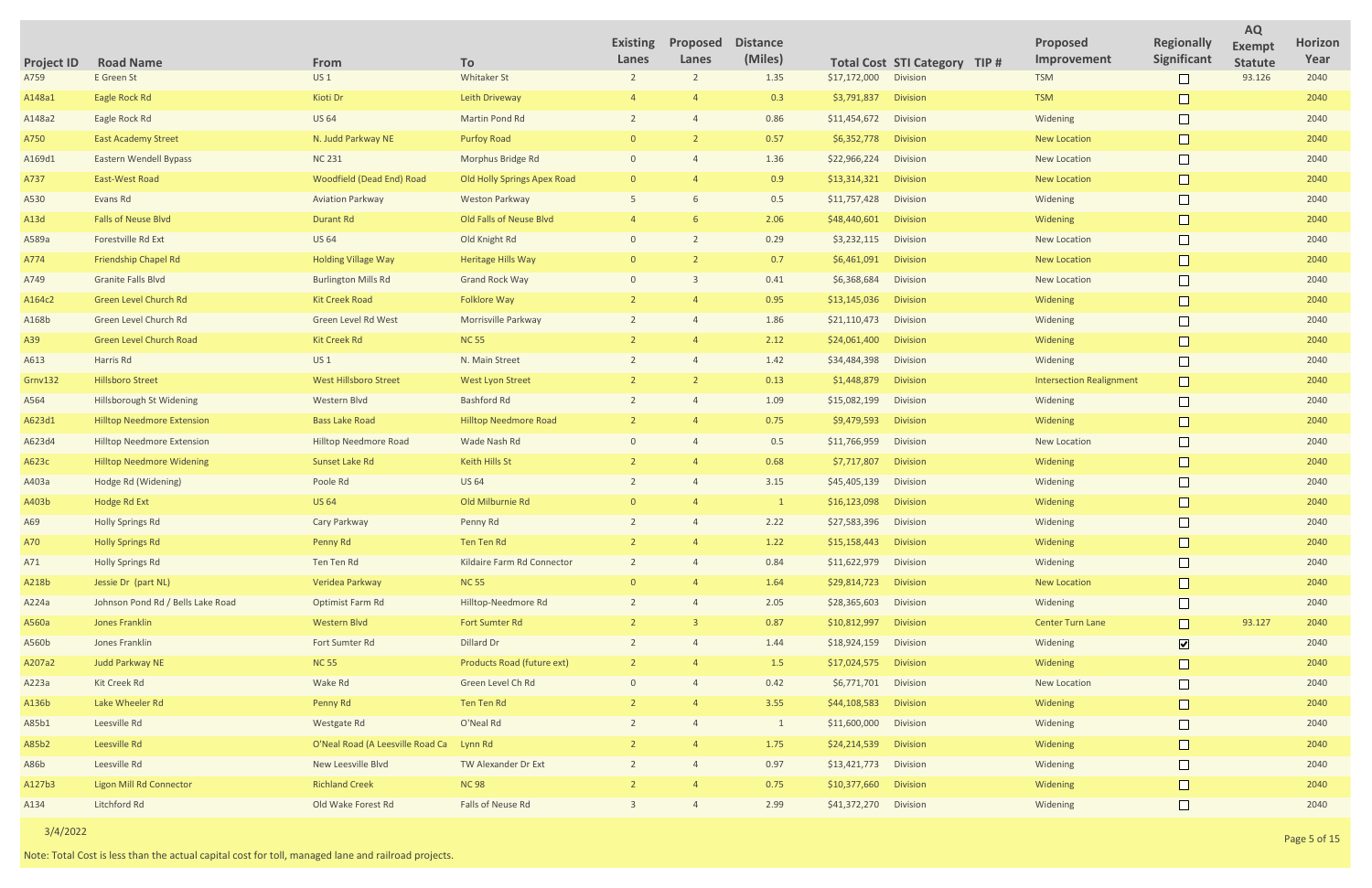| <b>Project ID</b> | <b>Road Name</b>                      | From                         | To                          | <b>Existing</b><br>Lanes | Proposed<br>Lanes | <b>Distance</b><br>(Miles) |                       | <b>Total Cost STI Category</b> | TIP#              | <b>Proposed</b><br>Improvement | <b>Regionally</b><br>Significant | <b>AQ</b><br><b>Exempt</b><br><b>Statute</b> | Horizon<br>Year |
|-------------------|---------------------------------------|------------------------------|-----------------------------|--------------------------|-------------------|----------------------------|-----------------------|--------------------------------|-------------------|--------------------------------|----------------------------------|----------------------------------------------|-----------------|
| A <sub>27</sub> d | Louis Stephens Dr Ext (part existing) | Poplar Pike Lane             | <b>Airport Blvd</b>         |                          |                   | 1.22                       | \$15,420,138          | <b>Division</b>                | <b>NOT IN TIP</b> | Widening                       |                                  |                                              | 2040            |
| A219a2            | <b>McCrimmon Parkway Ext</b>          | Davis Dr                     | Louis Stephens Rd           |                          |                   | 0.82                       | \$4,727,273           | <b>Division</b>                |                   | Widening                       |                                  |                                              | 2040            |
| A104b             | <b>Morrisville Parkway</b>            | Green Level Ch Rd            | <b>NC 55</b>                |                          |                   | 1.83                       | \$15,000,000          | <b>Division</b>                | U-5315C           | <b>New Location</b>            | $\boxed{\mathbf{v}}$             |                                              | 2040            |
| A59a              | N.E. Regional Center                  | Gresham Lake Rd              | 1540                        |                          |                   | 0.8                        | \$20,087,551          | Division                       |                   | New Location                   |                                  |                                              | 2040            |
| A616a             | New Hill Place                        | <b>NC 55 (Bus)</b>           | NC 55 Bypass                |                          |                   | 1.08                       | \$32,714,660          | <b>Division</b>                |                   | <b>New Location</b>            | $\Box$                           |                                              | 2040            |
| A616b2            | New Hill Place                        | NC 55 Bypass                 | Old Holly Springs Apex      |                          |                   | 0.71                       | \$9,210,173           | <b>Division</b>                |                   | New Location                   |                                  |                                              | 2040            |
| A80b              | New Hope Rd                           | US 64 Bypass                 | New Bern Ave                |                          |                   | 1.19                       | \$19,210,479          | <b>Division</b>                |                   | Widening                       |                                  |                                              | 2040            |
| Jhns4a1           | Northern Connector                    | NC 42 East                   | N. Oneil St                 |                          |                   | 2.21                       | \$17,320,250          | Division                       |                   | New Location                   |                                  |                                              | 2040            |
| Jhns14            | <b>Northern Connector Ext</b>         | N Oneil St                   | <b>Covered Bridge Rd</b>    | $\Omega$                 |                   | 0.12                       | \$1,589,843           | <b>Division</b>                |                   | <b>New Location</b>            | $\Box$                           |                                              | 2040            |
| A124a             | Northside Loop (Harris Rd)            | N. Main Street               | N. White St                 |                          |                   | 0.44                       | \$11,530,009          | Division                       |                   | <b>New Location</b>            |                                  |                                              | 2040            |
| Frnk11            | Oak Park Blvd                         | <b>Hicks Rd</b>              | <b>Cedar Creek Rd</b>       |                          |                   | 1.39                       | \$11,520,709          | <b>Division</b>                |                   | <b>New Location</b>            | $\Box$                           |                                              | 2040            |
| A237a             | Old Apex Rd                           | West Chatham St              | Cary Parkway                |                          |                   | 1.55                       | \$21,447,163          | Division                       |                   | Widening                       |                                  |                                              | 2040            |
| A237b             | Old Apex Rd                           | Cary Parkway                 | Laura Duncan Rd             |                          |                   | 0.39                       | \$5,396,383           | <b>Division</b>                |                   | Widening                       |                                  |                                              | 2040            |
| A775              | Old Battle Bridge Rd                  | Eagle Rock Rd                | Old Tarboro Rd              |                          |                   | 0.58                       | \$7,679,166           | <b>Division</b>                |                   | Center Turn Lane               |                                  | 93.127                                       | 2040            |
| A579              | Old Faison Rd Widening                | Hodge Rd                     | <b>Bethlehem Rd</b>         |                          |                   | 2.06                       | \$29,026,970          | <b>Division</b>                |                   | Widening                       | $\Box$                           |                                              | 2040            |
| A218a             | Old Holly Springs Apex Rd             | <b>Holly Springs Rd</b>      | Jessie Dr                   |                          |                   | 2.52                       | \$36,432,355          | Division                       |                   | Widening                       |                                  |                                              | 2040            |
| A137a             | Old Stage Rd                          | <b>US 401</b>                | Ten Ten Rd                  |                          |                   | 4.2                        | \$47,668,810          | <b>Division</b>                |                   | Widening                       | $\Box$                           |                                              | 2040            |
| A137b             | Old Stage Rd                          | Ten Ten Rd                   | <b>Rock Service Station</b> |                          |                   | 1.49                       | \$17,380,709          | <b>Division</b>                |                   | Widening                       |                                  |                                              | 2040            |
| A202              | Old US 70                             | <b>Rock Quarry Rd</b>        | <b>Shotwell Rd</b>          |                          |                   | 3.22                       | \$36,546,088          | <b>Division</b>                |                   | Widening                       |                                  |                                              | 2040            |
| A1                | Perry Creek Rd                        | US 401                       | Fox Road                    |                          |                   | 0.53                       | \$6,965,142           | <b>Division</b>                |                   | Widening                       |                                  | 93.126                                       | 2040            |
| A2                | Perry Creek Rd                        | <b>Wallace Martin Rd</b>     | <b>Buffaloe Road</b>        | $\Omega$                 |                   | 0.96                       | \$23,335,158          | <b>Division</b>                |                   | <b>New Location</b>            | $\Box$                           |                                              | 2040            |
| A449              | Perry Rd Ext                          | Apex Peakway                 | <b>Technology Drive Ext</b> |                          |                   | 1.29                       | \$56,996,265          | Division                       |                   | New Location                   |                                  |                                              | 2040            |
| A49b              | Poole Rd                              | <b>Barwell Rd</b>            | $1 - 540$                   |                          |                   | 1.57                       | \$21,723,901          | <b>Division</b>                |                   | Widening                       |                                  |                                              | 2040            |
| A531a             | Purfoy Rd Widening                    | US 401                       | <b>Holland Rd</b>           |                          |                   | 1.41                       | \$18,529,906          | Division                       |                   | Widening                       | $\Box$                           |                                              | 2040            |
| A606              | Raven Ridge Rd                        | <b>Falls of Neuse Blvd</b>   | Shadow Lawn Dr              |                          |                   | 0.63                       | \$7,943,964           | Division                       |                   | <b>Center Turn Lane</b>        |                                  | 93.127                                       | 2040            |
| A543b             | <b>Rex Rd Realignment</b>             | <b>Avent Ferry Connector</b> | Cass Holt Rd                |                          |                   | 0.31                       | \$5,310,545           | Division                       |                   | New Location                   | $\Box$                           |                                              | 2040            |
| A406a             | Shotwell Rd                           | Old US 70                    | US 70 Bus                   |                          |                   | 0.86                       | \$11,899,716          | Division                       |                   | Widening                       |                                  |                                              | 2040            |
| A406c             | Shotwell Rd                           | Main St                      | Old Baucom Rd               |                          |                   | 2.12                       | \$24,061,400          | Division                       |                   | Widening                       | $\Box$                           |                                              | 2040            |
| A205              | <b>Six Forks Rd</b>                   | <b>Atlantic Avenue</b>       | <b>Capital Blvd</b>         |                          |                   | 0.56                       | \$25,981,124          | Division                       |                   | <b>New Location</b>            |                                  |                                              | 2040            |
| A161              | Skycrest Dr                           | New Hope Rd                  | Forestville Rd              |                          |                   | 3.4                        | \$83,312,057          | Division                       |                   | New Location                   | $\Box$                           |                                              | 2040            |
| A432              | Skycrest Dr                           | <b>Brentwood Rd</b>          | New Hope Rd                 |                          |                   | 1.6                        | \$22,139,007          | Division                       |                   | Widening                       |                                  |                                              | 2040            |
| A112a             | Smithfield Rd                         | US 64 Bypass                 | Major Slade Rd              |                          |                   | 2.6                        | \$35,975,887          | Division                       |                   | Widening                       | $\Box$                           |                                              | 2040            |
| A3                | <b>Spring Forest Rd</b>               | <b>US 401</b>                | <b>Buffaloe Rd</b>          |                          |                   | 1.52                       | \$31,389,472          | Division                       |                   | <b>New Location</b>            |                                  |                                              | 2040            |
| A417              | <b>Spring Forest Rd</b>               | Fox Rd                       | US 401                      |                          |                   | 0.67                       | \$8,125,290           | Division                       |                   | Widening                       | $\Box$                           |                                              | 2040            |
| A59c              | Sumner Blvd                           | Ruritania St                 | Gresham Lake Rd             |                          |                   | 0.99                       | \$15,901,039          | Division                       |                   | Widening                       |                                  |                                              | 2040            |
| A59b              | Sumner Blvd Ext                       | Old Wake Forest Rd           | Capital Blvd                | $\cap$                   |                   | 0.38                       | \$14,058,620          | Division                       |                   | New Location                   | $\Box$                           |                                              | 2040            |
| A434              | Sunnybrook Rd                         | <b>Rock Quarry Rd</b>        | Poole Rd                    |                          |                   | 1.81                       | \$25,044,752 Division |                                |                   | Widening                       | $\Box$                           |                                              | 2040            |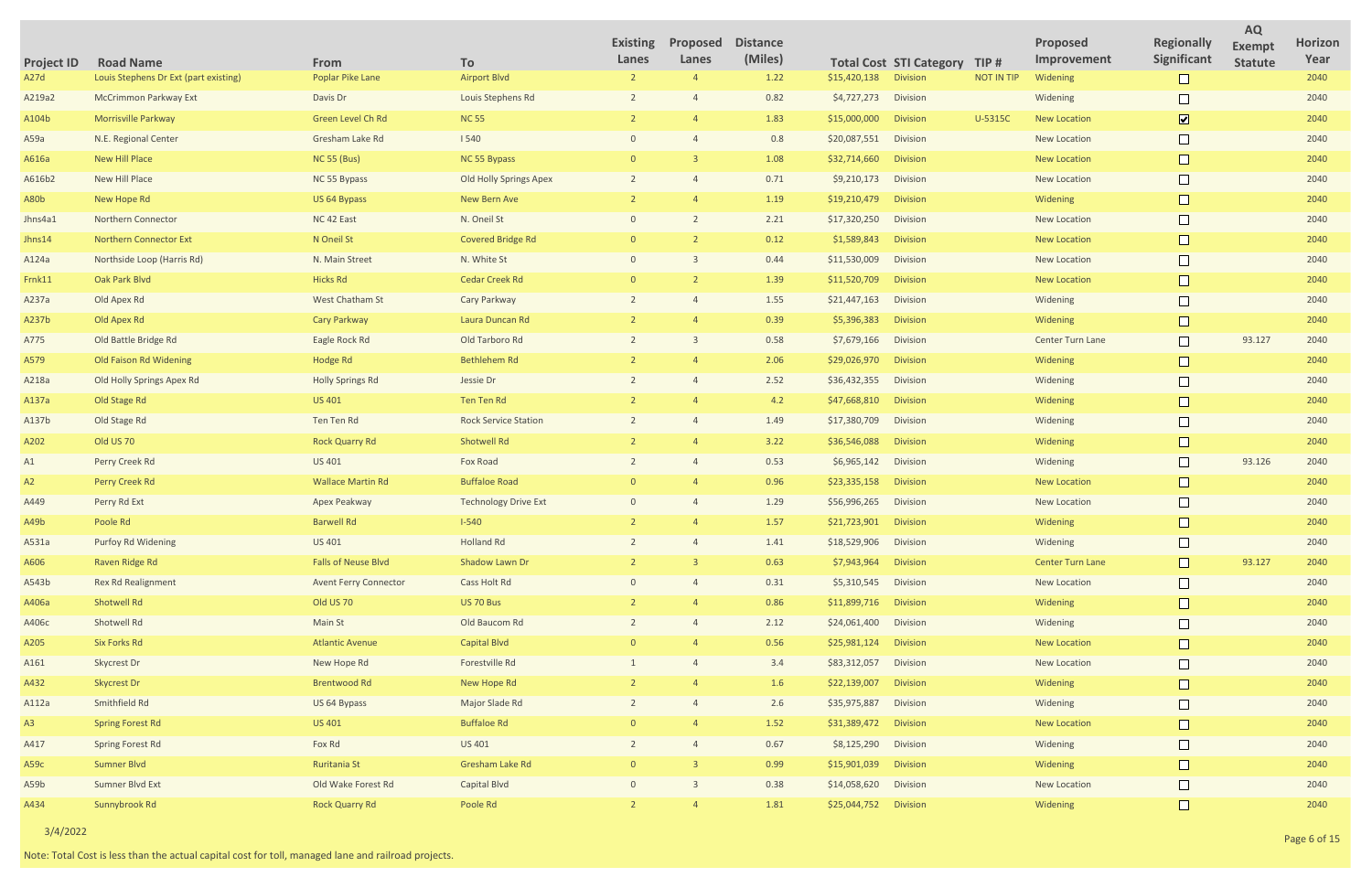|                            |                                           |                             |                            | <b>Existing</b><br>Lanes | Proposed<br>Lanes | <b>Distance</b><br>(Miles) |              |                                                         |            | Proposed<br>Improvement | <b>Regionally</b><br>Significant | <b>AQ</b><br><b>Exempt</b> | Horizon<br>Year |
|----------------------------|-------------------------------------------|-----------------------------|----------------------------|--------------------------|-------------------|----------------------------|--------------|---------------------------------------------------------|------------|-------------------------|----------------------------------|----------------------------|-----------------|
| <b>Project ID</b><br>A193b | <b>Road Name</b><br>Sunset Lake Rd        | From<br>Hilltop-Needmore Rd | To<br>Optimist Farm Rd     |                          |                   | 2.55                       | \$35,284,043 | <b>Total Cost STI Category TIP #</b><br><b>Division</b> |            | Widening                | $\Box$                           | <b>Statute</b>             | 2040            |
| A155c                      | T.W. Alexander Dr                         | Sunfield Cir                | Leesville Rd               |                          |                   | 1.06                       | \$17,090,484 | <b>Division</b>                                         |            | <b>New Location</b>     | $\Box$                           |                            | 2040            |
| A113                       | Ten Ten Rd                                | <b>Holly Springs Rd</b>     | <b>Bells Lake Rd</b>       |                          |                   | 1.95                       | \$26,981,915 | Division                                                |            | Widening                | $\Box$                           |                            | 2040            |
| A114b                      | Ten Ten Rd                                | <b>Kildaire Farm Road</b>   | US <sub>1</sub>            |                          |                   | 1.96                       | \$27,970,100 | <b>Division</b>                                         | U-5825B    | Widening                |                                  |                            | 2040            |
| A779                       | Thornton Rd Ext                           | Thornton Rd                 | Ligon Mill Rd              | $\Omega$                 |                   | 1.28                       | \$17,806,518 | Division                                                |            | <b>New Location</b>     |                                  |                            | 2040            |
| A142a3                     | Timber Dr Ext                             | <b>Timber Dr East</b>       | S Greenfield Pkwy          |                          |                   | 0.71                       | \$17,928,378 | <b>Division</b>                                         |            | <b>New Location</b>     |                                  |                            | 2040            |
| A138a                      | Timber Dr/Jones Sausage Connector         | <b>US 70</b>                | <b>Timber Dr Ext</b>       | $\Omega$                 |                   | 0.72                       | \$13,089,390 | Division                                                |            | New Location            | $\Box$                           |                            | 2040            |
| A142a2                     | <b>Timber Drive East</b>                  | <b>Element Cir</b>          | White Oak Rd               |                          |                   | 1.12                       | \$20,361,274 | <b>Division</b>                                         |            | <b>New Location</b>     | $\Box$                           |                            | 2040            |
| A218d                      | Tingen Rd                                 | Apex Peakway                | Old Holly Springs Apex Rd  |                          |                   | 0.55                       | \$6,726,947  | Division                                                |            | Widening                | $\Box$                           | 93.127                     | 2040            |
| A667                       | <b>Todd Lane Extension</b>                | <b>Marshburn Road</b>       | Wendell Blvd / US-64 BUS   |                          |                   | 1.27                       | \$15,350,585 | <b>Division</b>                                         |            | <b>New Location</b>     | $\Box$                           |                            | 2040            |
| A433                       | <b>Trawick Rd</b>                         | Marsh Creek Rd              | New Bern Avenue            |                          |                   | 1.44                       | \$11,076,156 | Division                                                |            | Center Turn Lane        | $\Box$                           | 93.127                     | 2040            |
| A231b                      | <b>Trinity Rd</b>                         | Wade Park Blvd              | Trenton Rd / Arrington Rd  |                          |                   | 0.4                        | \$5,534,752  | <b>Division</b>                                         |            | Widening                | $\Box$                           |                            | 2040            |
| A82c                       | <b>Trinity Rd Ext</b>                     | <b>Walnut Creek</b>         | Chatam St                  |                          |                   | 0.44                       | \$6,088,227  | Division                                                |            | Widening                | $\Box$                           |                            | 2040            |
| A120a                      | <b>Tryon Rd</b>                           | Garner Rd                   | <b>Creech Rd</b>           |                          |                   | 1.33                       | \$24,179,013 | <b>Division</b>                                         | $U - 3111$ | Widening                | $\Box$                           |                            | 2040            |
| A120b                      | <b>Tryon Rd</b>                           | Creech Rd                   | Quarry Ridge Ln            |                          |                   | 1.07                       | \$23,995,362 | Division                                                | $U - 3111$ | Widening                | $\Box$                           |                            | 2040            |
| A38                        | <b>Tryon Rd</b>                           | <b>US 64</b>                | Kildaire Farm Rd           |                          |                   | 0.8                        | \$18,811,884 | <b>Division</b>                                         |            | Widening                | $\Box$                           |                            | 2040            |
| A672                       | <b>Unicon Drive Ext</b>                   | <b>Height Lane</b>          | <b>Unicon Drive</b>        |                          |                   | 0.15                       | \$6,664,193  | Division                                                |            | New Location            | $\Box$                           |                            | 2040            |
| A218c                      | Veridea Parkway                           | <b>Tingen Rd</b>            | Jessie Dr                  |                          |                   | 1.06                       | \$12,964,662 | <b>Division</b>                                         |            | Widening                | $\Box$                           | 93.127                     | 2040            |
| A37                        | <b>Walnut St</b>                          | Maynard Rd                  | Macedonia Rd               |                          |                   | 1.29                       | \$30,334,163 | Division                                                |            | Widening                | $\Box$                           |                            | 2040            |
| A149b2                     | <b>Wendell Falls Pkwy</b>                 | Richardson Road             | <b>Jake May Drive</b>      |                          |                   | $\mathbf{1}$               | \$11,349,717 | <b>Division</b>                                         |            | Widening                | $\Box$                           |                            | 2040            |
| A695b                      | <b>Wendell Valley Blvd</b>                | Knightdale Eagle Rock Road  | <b>US 64</b>               |                          |                   | 1.06                       | \$17,304,115 | Division                                                |            | New Location            |                                  |                            | 2040            |
| A77b2                      | West Lake Rd                              | <b>Ten Ten Rd</b>           | Middle Creek Park Avenue   |                          |                   | 1.23                       | \$17,019,362 | <b>Division</b>                                         |            | Widening                |                                  |                            | 2040            |
| A75c                       | Wimberley Rd                              | Morrisville Parkway         | <b>Green Level West Rd</b> | $\Omega$                 |                   | 1.46                       | \$23,833,969 | Division                                                |            | <b>New Location</b>     |                                  |                            | 2040            |
| A75b1                      | <b>Yates Store Rd</b>                     | New Hope Church Road        | <b>Elan Hall Road</b>      |                          |                   | 0.75                       | \$9,318,715  | <b>Division</b>                                         |            | Widening                | $\Box$                           |                            | 2040            |
| A75b2                      | Yates Store Rd                            | Elan Hall Road              | Morrisville Parkway        |                          |                   | 0.9                        | \$14,692,173 | Division                                                |            | New Location            | $\Box$                           |                            | 2040            |
| Jhns13b                    | NC 42 (Ranch Road & Partial New Location) | <b>US 70 BUS / NC 42</b>    | US 70 Bypass               |                          |                   | 1.96                       | \$24,773,336 | Regional                                                |            | Widening                |                                  |                            | 2040            |
| A195                       | Creedmoor Rd                              | Glenwood Ave                | <b>Strickland Rd</b>       |                          |                   | 4.11                       | \$96,646,054 | Regional                                                |            | Widening                | $\overline{\mathbf{v}}$          |                            | 2040            |
| A712                       | East Williams Street (NC 55)              | Lufkin Road                 | <b>Technology Drive</b>    |                          |                   | 1.38                       | \$27,292,927 | Regional                                                |            | Superstreet             | $\overline{\mathbf{v}}$          |                            | 2040            |
| A157a                      | Eastern Parkway                           | Piney Grove Wilbon          | <b>NC 55</b>               |                          |                   | 4.2                        | \$72,695,102 | Regional                                                |            | New Location            | $\Box$                           |                            | 2040            |
| A157a2                     | Eastern Parkway / Angier Road Interchange |                             |                            |                          |                   |                            | \$18,367,800 | Regional                                                |            | Interchange             | $\overline{\mathbf{v}}$          |                            | 2040            |
| A157a1                     | Eastern Parkway / US 401 Interchange      |                             |                            |                          |                   |                            | \$18,367,800 | Regional                                                |            | Interchange             | $\overline{\mathbf{v}}$          |                            | 2040            |
| A98a                       | <b>Holly Springs Road Interchange</b>     | <b>Holly Springs Road</b>   | NC-55 Bypass               |                          |                   |                            | \$27,000,000 | Regional                                                |            | Interchange             | $\overline{\mathbf{v}}$          |                            | 2040            |
| A98c2                      | Jessie Dr Interchange                     | <b>NC 55</b>                | Jessie Dr                  |                          |                   | 1.27                       | \$23,421,583 | Regional                                                |            | Interchange             | $\Box$                           |                            | 2040            |
| A758                       | Knightdale Blvd                           | <b>Neuse River</b>          | N. First Ave.              |                          |                   | 3.72                       | \$60,037,947 | Regional                                                |            | Widening                | $\overline{\mathbf{v}}$          |                            | 2040            |
| Hrnt3c1                    | <b>NC 210</b>                             | <b>NC 50</b>                | <b>Raleigh Road</b>        |                          |                   | 2.1                        | \$78,524,381 | Regional                                                | $U - 6203$ | Widening                | $\overline{\mathbf{v}}$          |                            | 2040            |
| A407a                      | <b>NC 42</b>                              | <b>NC 55</b>                | Old Stage Rd               |                          |                   | 4.1                        | \$46,533,839 | Regional                                                |            | Widening                | $\overline{\mathbf{v}}$          |                            | 2040            |
| A407b1                     | <b>NC 42</b>                              | Old Stage Rd                | John Adams Rd              | $\overline{2}$           |                   | 0.95                       | \$10,782,231 | Regional                                                |            | Widening                | $\Box$                           |                            | 2040            |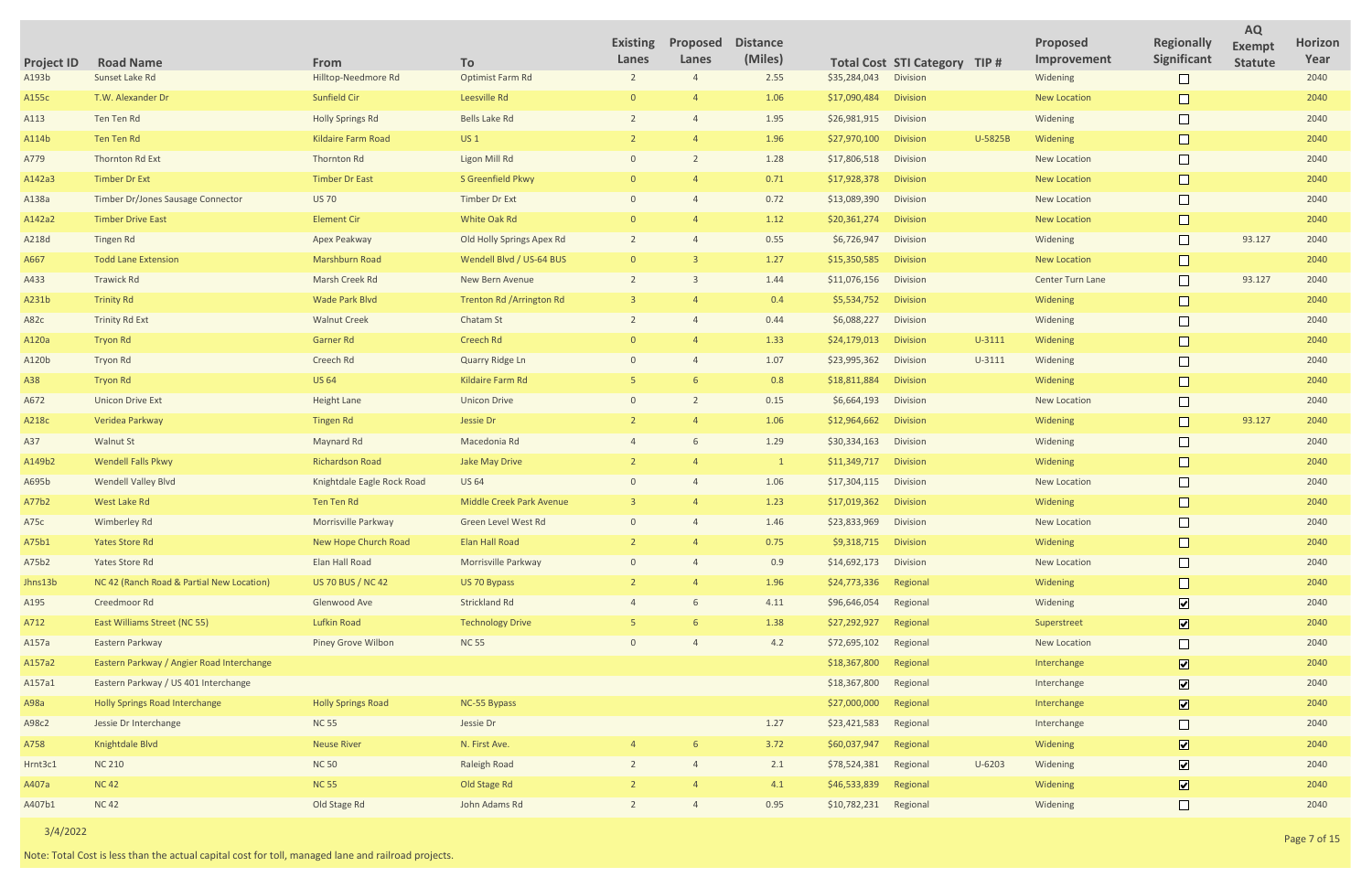|                             |                                       |                                                   |                                         | <b>Existing</b> | Proposed | <b>Distance</b>         |               |                                |            | <b>Proposed</b>         | <b>Regionally</b>            | <b>AQ</b>                | Horizon |
|-----------------------------|---------------------------------------|---------------------------------------------------|-----------------------------------------|-----------------|----------|-------------------------|---------------|--------------------------------|------------|-------------------------|------------------------------|--------------------------|---------|
|                             | <b>Road Name</b>                      | From                                              | To                                      | Lanes           | Lanes    | (Miles)                 |               | <b>Total Cost STI Category</b> | TIP#       | Improvement             | Significant                  | Exempt<br><b>Statute</b> | Year    |
| <b>Project ID</b><br>A407b2 | <b>NC42</b>                           | John Adams Rd                                     | <b>NC 50</b>                            | $\overline{2}$  |          | 4.39                    | \$49,825,257  | Regional                       |            | Widening                |                              |                          | 2040    |
| A407b3                      | <b>NC42</b>                           | <b>NC 50</b>                                      | $I-40$                                  |                 |          | $\overline{2}$          | \$23,200,000  | Regional                       | R-3410B    | Widening                |                              |                          | 2040    |
| Jhns15                      | <b>NC42</b>                           | <b>Buffalo Rd</b>                                 | <b>CAMPO Boundary</b>                   |                 |          | 11.4                    | \$16,607,000  | Regional                       | U-5998     | <b>TSM</b>              |                              |                          | 2040    |
| Jhns2a                      | NC 42 West                            | <b>US 70 Business</b>                             | US 70 Bypass                            |                 |          | $\overline{\mathbf{3}}$ | \$35,000,000  | Regional                       | R-3410A    | Widening                |                              |                          | 2040    |
| Jhns2b                      | NC 42 West                            | US 70 Bypass                                      | $I-40$                                  |                 |          | 3.6                     | \$41,800,000  | Regional                       | R-3410B    | Widening                |                              |                          | 2040    |
| A228a                       | <b>NC 50</b>                          | Timber Dr                                         | $I - 540$                               |                 |          | 4.91                    | \$85,900,000  | Regional                       |            | Widening                | $\boxed{\blacktriangledown}$ |                          | 2040    |
| A444                        | <b>NC 50</b>                          | 1540                                              | <b>NC 98</b>                            |                 |          | 5.5                     | \$122,000,000 | Regional                       | U-5891     | Widening                |                              |                          | 2040    |
| A221                        | <b>NC 54</b>                          | N.W. Maynard Rd                                   | Wilson Rd                               |                 |          | 0.93                    | \$8,502,268   | Regional                       |            | Widening                | $\overline{\mathbf{v}}$      |                          | 2040    |
| A222b                       | <b>NC 54</b>                          | <b>Weston Parkway</b>                             | McCrimmon Pkwy Grade Sep                |                 |          | 2.4                     | \$74,000,000  | Regional                       |            | Widening                | $\boxed{\blacktriangledown}$ |                          | 2040    |
| A413                        | NC 54 (Chapel Hill Rd)                | Corporate Center Dr                               | Hillsborough St                         |                 |          | 1.33                    | \$14,159,158  | Regional                       |            | Widening                | $\overline{\mathbf{v}}$      |                          | 2040    |
| A118c                       | <b>NC 55</b>                          | Kennebec Church Road                              | North Broad St                          |                 |          | 0.87                    | \$9,706,000   | Regional                       |            | Widening                | $\boxed{\blacktriangledown}$ |                          | 2040    |
| A622                        | <b>NC 55</b>                          | Apex Peakway (South)                              | Salem St                                |                 |          | 0.89                    | \$33,168,300  | Regional                       | U-2901B    | Widening                | $\boxed{\blacktriangledown}$ |                          | 2040    |
| A652                        | <b>NC 55</b>                          | <b>Morrisville Carpenter Rd</b>                   | <b>NC 540</b>                           |                 |          | 1.55                    | \$27,834,807  | Regional                       |            | Widening                | $\boxed{\blacktriangledown}$ |                          | 2040    |
| A716                        | <b>NC 55</b>                          | Lufkin Road                                       | Apex Peakway (South)                    |                 |          | 0.51                    | \$8,231,009   | Regional                       |            | Widening                |                              |                          | 2040    |
| A94                         | <b>NC 55</b>                          | <b>NC 540</b>                                     | Kit Creek Rd                            |                 |          | 1.58                    | \$11,907,535  | Regional                       |            | Widening                | $\boxed{\blacktriangledown}$ |                          | 2040    |
| A96b                        | <b>NC 55</b>                          | Salem St                                          | Olive Chapel Road                       |                 |          | 1.04                    | \$19,731,700  | Regional                       | U-2901B    | Center Turn Lane        |                              | 93.127                   | 2040    |
| Hrnt4a                      | NC 55 Business (North Raleigh Street) | North Broad Street                                | <b>Depot Street</b>                     |                 |          | 1.65                    | \$12,400,000  | Regional                       |            | <b>Center Turn Lane</b> | $\Box$                       | 93.127                   | 2040    |
| A98                         | NC 55 Bypass                          | North Main St                                     | <b>Honeycutt Connector</b>              |                 |          | 5.95                    | \$146,500,000 | Regional                       |            | Widening                | $\boxed{\mathbf{v}}$         |                          | 2040    |
| Grnv20b                     | <b>NC 56</b>                          | 965 feet south of Holly Drive                     | <b>Brogden Road</b>                     | $\overline{2}$  |          | 1.14                    | \$13,734,624  | Regional                       |            | Widening                |                              |                          | 2040    |
| Grnv20c                     | <b>NC 56</b>                          | <b>Brogden Road</b>                               | <b>US 15</b>                            |                 |          | 0.34                    | \$4,184,326   | Regional                       |            | Widening                |                              |                          | 2040    |
| A150                        | <b>NC 98</b>                          | <b>Durham County Line</b>                         | <b>Thompson Mill Rd</b>                 |                 |          | 8.86                    | \$122,594,753 | Regional                       |            | Widening                |                              |                          | 2040    |
| A440c                       | NC-55/Carpenter Fire Station Road DDI | $NC-55$                                           | <b>Carpenter Fire Station Road</b>      |                 |          |                         | \$26,963,475  | Regional                       |            | Interchange             | $\boxed{\mathbf{v}}$         |                          | 2040    |
| A929                        | New Bern Ave (East Bound)             | <b>Freedom Drive</b>                              | <b>Patriots Drive</b>                   |                 |          | 0.15                    | \$1,210,442   | Regional                       |            | Widening                |                              |                          | 2040    |
| A190                        | New Hill Holleman Rd                  | Old US <sub>1</sub>                               | Avent Ferry Rd                          |                 |          | 4.85                    | \$59,676,565  | Regional                       |            | Widening                |                              |                          | 2040    |
| A173a                       | New Hill Olive Chapel Rd              | <b>Olive Chapel Road</b>                          | <b>US 64</b>                            |                 |          | 0.63                    | \$7,150,322   | Regional                       |            | Widening                |                              |                          | 2040    |
| A708                        | New Hill Olive Chapel Rd              | <b>US 64</b>                                      | <b>US 64</b>                            |                 |          |                         | \$67,010,000  | Regional                       | R-5887     | Interchange             | $\Box$                       |                          | 2040    |
| A725                        | North Broad Street                    | Judd Parkway Northwest/Northea Wake Chapel Road   |                                         |                 |          | 0.28                    | \$2,346,000   | Regional                       |            | Median                  |                              | 93.126                   | 2040    |
| A732                        | North Broad Street widening           | Wade Nash Rd / Fuquay-Varina Pk Judd Pkwy NW / NE |                                         |                 |          | 1.07                    | \$16,405,531  | Regional                       |            | Widening                | $\boxed{\blacktriangledown}$ |                          | 2040    |
| A679b                       | Northern Judd Parkway                 | NC 55 / Broad St                                  | <b>Old Honeycutt Road</b>               | $\cap$          |          | $\overline{\mathbf{3}}$ | \$161,300,000 | Regional                       | $U-5751$   | <b>New Location</b>     | $\boxed{\textbf{v}}$         |                          | 2040    |
| A98b                        | South Main Street Interchange         | South Main Street                                 | NC-55 Bypass                            |                 |          | $\circ$                 | \$29,000,000  | Regional                       |            | Interchange             | $\boxed{\blacktriangledown}$ |                          | 2040    |
| A480a3                      | <b>US 401</b>                         | Old Stage Road                                    | <b>Simpkins Road</b>                    |                 |          |                         | \$21,500,000  | Regional                       | $U - 6116$ | Superstreet             | $\boxed{\textbf{v}}$         |                          | 2040    |
| A480a4                      | US 401                                | <b>Simpkins Road</b>                              | Ten Ten Road                            |                 |          | 3.1                     | \$64,740,402  | Regional                       |            | Widening                | $\boxed{\blacktriangledown}$ |                          | 2040    |
| A90d                        | <b>US 401</b>                         | Flat Rock Church Rd                               | Fox Park Rd                             |                 |          | 5.29                    | \$32,065,000  | Regional                       | R-2814D    | Widening                | $\boxed{\blacktriangledown}$ |                          | 2040    |
| A90c1                       | US 401 & NC 98 Interchange            |                                                   |                                         |                 |          |                         | \$18,367,800  | Regional                       |            | Interchange             | $\boxed{\blacktriangledown}$ |                          | 2040    |
| A480a1                      | US 401 / US 70 BUS                    | US 401 / US 70 BUS Flyover                        | <b>Garner Station Road / Mechanical</b> |                 |          | 1.2                     | \$23,998,338  | Regional                       |            | Widening                | $\boxed{\blacktriangledown}$ |                          | 2040    |
| A619a                       | US 401 Widening                       | <b>NC 540</b>                                     | US 401 Bypass                           |                 |          | 1.58                    | \$44,858,736  | Regional                       |            | Widening                | $\boxed{\blacktriangledown}$ |                          | 2040    |
| A678                        | US 401/Ten Ten                        | Ten Ten Rd                                        | Ten Ten Rd                              |                 |          |                         | \$82,100,000  | Regional                       | $U - 6112$ | Interchange             | $\overline{\mathbf{v}}$      |                          | 2040    |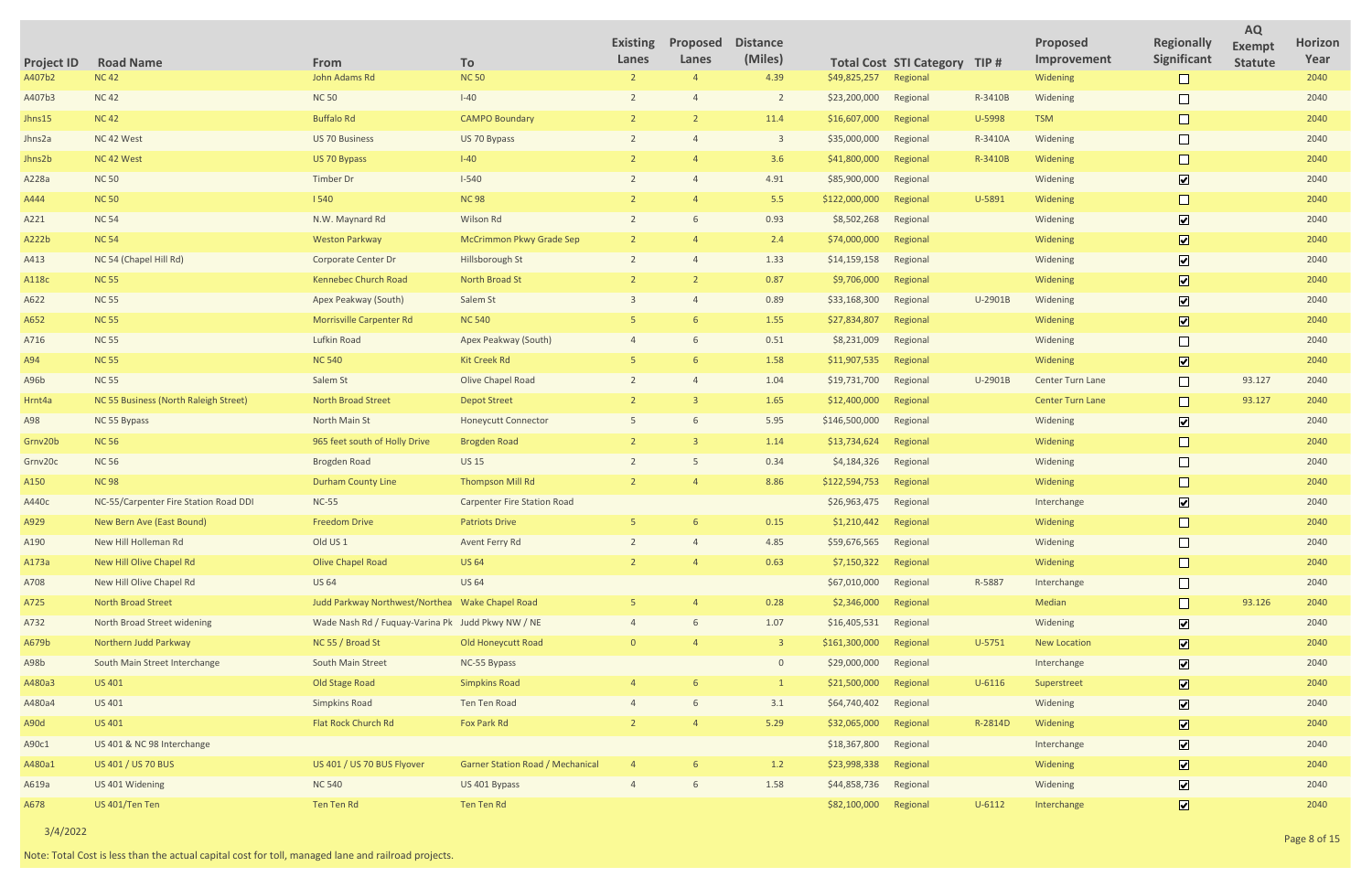|                     |               |                                 |                              | <b>AQ</b>      |                |
|---------------------|---------------|---------------------------------|------------------------------|----------------|----------------|
|                     |               | <b>Proposed</b>                 | <b>Regionally</b>            | <b>Exempt</b>  | <b>Horizon</b> |
| <b>STI Category</b> | TIP#          | Improvement                     | Significant                  | <b>Statute</b> | Year           |
| Regional            | U-2823        | Widening                        | $\boxed{\blacktriangledown}$ |                | 2040           |
| Regional            |               | Widening                        | $\boxed{\blacktriangledown}$ |                | 2040           |
| Regional            | U-5744        | <b>CFI</b>                      | $\boxed{\blacktriangledown}$ |                | 2040           |
| Regional            |               | Widening                        | $\boxed{\blacktriangledown}$ |                | 2040           |
| Statewide           | <b>I-5982</b> | <b>TSM</b>                      | $\boxed{\blacktriangledown}$ |                | 2040           |
| Statewide           | <b>I-5982</b> | <b>TSM</b>                      | $\boxed{\blacktriangledown}$ |                | 2040           |
| Statewide           | P-5736        | <b>Intersection Realignment</b> |                              | 93.126         | 2040           |
| Statewide           |               | Interchange                     | $\boxed{\blacktriangledown}$ |                | 2040           |
| Statewide           |               | <b>New Location</b>             | $\blacktriangledown$         |                | 2040           |
| <b>Statewide</b>    |               | <b>Intersection Realignment</b> | $\boxed{\checkmark}$         |                | 2040           |
| Statewide           |               | Widening                        | $\boxed{\blacktriangledown}$ |                | 2040           |
| <b>Statewide</b>    |               | <b>New Location</b>             |                              | 93.126         | 2040           |
| Statewide           | $I-5870$      | Widening                        |                              |                | 2040           |
| <b>Statewide</b>    | I-5870        | <b>New Location</b>             |                              |                | 2040           |
| Statewide           |               | Widening                        | $\boxed{\blacktriangledown}$ |                | 2040           |
| <b>Statewide</b>    |               | Widening                        | $\boxed{\blacktriangledown}$ |                | 2040           |
| Statewide           | $I - 5703$    | Interchange                     |                              | 93.127         | 2040           |
| <b>Statewide</b>    |               | Interchange                     | $\boxed{\blacktriangledown}$ |                | 2040           |
| Statewide           |               | Widening                        | $\boxed{\mathbf{v}}$         |                | 2040           |
| <b>Statewide</b>    |               | Widening                        | $\boxed{\blacktriangledown}$ |                | 2040           |
| Statewide           |               | Widening                        | $\boxed{\blacktriangledown}$ |                | 2040           |
| <b>Statewide</b>    | $I-5704$      | Widening                        | $\boxed{\blacktriangledown}$ |                | 2040           |
| Statewide           | I-5970        | Interchange                     | $\blacktriangleright$        | 93.127         | 2040           |
| Statewide           |               | Widening                        | $\boxed{\blacktriangledown}$ |                | 2040           |
| Statewide           | $I-6007$      | Interchange                     |                              | 93.127         | 2040           |
| Statewide           |               | Widening                        | $\boxed{\blacktriangledown}$ |                | 2040           |
| Statewide           | P-5708        | <b>Grade Separation</b>         |                              | 93.126         | 2040           |
| Statewide           | U-5966        | <b>New Location</b>             | $\boxed{\mathbf{v}}$         |                | 2040           |
| Statewide           | U-5966        | <b>New Location</b>             | $\boxed{\blacktriangledown}$ |                | 2040           |
| Statewide           | R-2829        | <b>New Location</b>             | $\boxed{\mathbf{v}}$         |                | 2040           |
| Statewide           |               | <b>Grade Separation</b>         |                              |                | 2040           |
| Statewide           |               | <b>New Location</b>             |                              | 93.126         | 2040           |
| Statewide           |               | <b>New Location</b>             |                              | 93.126         | 2040           |
| Statewide           | U-5825A       | Interchange                     |                              | 93.127         | 2040           |
| Statewide           |               | <b>New Location</b>             |                              | 93.126         | 2040           |
| Statewide           | P-5734        | <b>New Location</b>             |                              | 93.126         | 2040           |
| Statewide           | U-6066        | Widening                        | $\blacktriangledown$         |                | 2040           |

| <b>Project ID</b> | <b>Road Name</b>                                   | From                       | To                            | <b>Existing</b><br>Lanes | Proposed<br>Lanes | <b>Distance</b><br>(Miles) |               | <b>Total Cost STI Category</b> | TIP#     | <b>Proposed</b><br>Improvement  | <b>Regionally</b><br>Significant | <b>Exempt</b><br><b>Statute</b> | <b>Horiz</b><br>Yea |
|-------------------|----------------------------------------------------|----------------------------|-------------------------------|--------------------------|-------------------|----------------------------|---------------|--------------------------------|----------|---------------------------------|----------------------------------|---------------------------------|---------------------|
| A101              | <b>US 70</b>                                       | Lumley/Westgate Rd         | <b>Hilburn Road</b>           |                          | 6                 | 4.1                        | \$132,600,000 | Regional                       | U-2823   | Widening                        | $\overline{\mathbf{v}}$          |                                 | 2040                |
| A300              | <b>US 70</b>                                       | <b>US 401</b>              | $I-40$                        |                          |                   | 4.3                        | \$142,023,977 | Regional                       |          | Widening                        | $\overline{\mathbf{v}}$          |                                 | 2040                |
| A139              | US 70 / Timber Drive                               | Hammond Road               | <b>Timber Drive</b>           |                          |                   | $\overline{0}$             | \$15,400,000  | Regional                       | U-5744   | <b>CFI</b>                      | $\boxed{\mathbf{v}}$             |                                 | 2040                |
| A301              | <b>US 70 Business</b>                              | $I-40$                     | <b>NC42</b>                   |                          |                   | 7.1                        | \$56,010,000  | Regional                       |          | Widening                        | $\boxed{\text{v}}$               |                                 | 2040                |
| F84               | <b>I-540 Managed Shoulder</b>                      | <b>US1</b>                 | I-495 (Knightdale Bypass)     | $\mathbf{0}$             |                   | 8.2                        | \$35,930,466  | Statewide                      | $I-5982$ | <b>TSM</b>                      | $\overline{\mathbf{v}}$          |                                 | 2040                |
| <b>F85</b>        | <b>I-540 Managed Shoulder</b>                      | $I-40$                     | <b>US1</b>                    | $\Omega$                 |                   | 17.2                       | \$74,467,458  | Statewide                      | $I-5982$ | <b>TSM</b>                      | $\boxed{\text{v}}$               |                                 | 2040                |
| A689              | <b>Beryl Road Realignment</b>                      | <b>Beryl Road</b>          | <b>Royal St</b>               |                          |                   | 0.24                       | \$3,500,000   | Statewide                      | P-5736   | <b>Intersection Realignment</b> |                                  | 93.126                          | 2040                |
| Grnv94            | <b>Brogden Interchange</b>                         |                            |                               |                          |                   |                            | \$20,455,050  | Statewide                      |          | Interchange                     | $\overline{\mathbf{v}}$          |                                 | 2040                |
| F86               | Capital Blvd - Corridor Upgrades                   | $I-440$                    | $I - 540$                     | $\Omega$                 | $\Omega$          | 5.25                       | \$500,937,413 | Statewide                      |          | <b>New Location</b>             | $\boxed{\mathbf{v}}$             |                                 | 2040                |
| <b>F88</b>        | Centennial Pkwy/Lake Wheeler Intersection Realig   | $I-40$                     | Centennial                    |                          |                   | 0.4                        | \$7,630,989   | Statewide                      |          | <b>Intersection Realignment</b> | $\overline{\mathbf{v}}$          |                                 | 2040                |
| F14               | Clayton Bypass (US 70)                             | $I-40$                     | <b>US 70 Business</b>         |                          |                   | 8.69                       | \$156,054,499 | Statewide                      |          | Widening                        | $\overline{\mathbf{v}}$          |                                 | 2040                |
| A687              | <b>Corporate Center Extension (RR)</b>             | <b>Corporate Center Dr</b> | <b>Bashford Rd</b>            |                          |                   | 0.5                        | \$22,000,000  | Statewide                      |          | <b>New Location</b>             | $\Box$                           | 93.126                          | 2040                |
| A79b              | <b>Crabtree Valley Ave</b>                         | <b>Blue Ridge Rd</b>       | Creedmoor Rd                  |                          |                   | 0.61                       | \$18,096,806  | Statewide                      | $I-5870$ | Widening                        |                                  |                                 | 2040                |
| A79a              | Crabtree Valley Ave / I-440 Connector              | $I-440$                    | <b>Blue Ridge Rd</b>          | $\Omega$                 |                   | 0.15                       | \$72,568,194  | Statewide                      | $I-5870$ | <b>New Location</b>             |                                  |                                 | 2040                |
| F44c              | $I-40$ (East)                                      | <b>NC42</b>                | <b>NC 210</b>                 |                          | 6                 | 6.78                       | \$141,531,527 | Statewide                      |          | Widening                        | $\overline{\mathbf{v}}$          |                                 | 2040                |
| <b>F44d</b>       | $I-40$ (East)                                      | <b>NC 210</b>              | <b>CAMPO MAB</b>              |                          |                   | 6.78                       | \$149,259,779 | Statewide                      |          | Widening                        | $\overline{\mathbf{v}}$          |                                 | 2040                |
| F43b              | I-40 / US 1 / US 64 Interchange                    | I-40 / US 1 / US 64        | I-40 / US 1 / US 64           |                          |                   | $\overline{4}$             | \$152,300,000 | Statewide                      | $I-5703$ | Interchange                     |                                  | 93.127                          | 2040                |
| F112              | I-40 / Wade Avenue Interchange Improvement         |                            |                               |                          |                   |                            | \$30,000,000  | Statewide                      |          | Interchange                     | $\overline{\mathbf{v}}$          |                                 | 2040                |
| F41b              | I-40 Managed Lanes                                 | Johnston County            | <b>Cornwallis Rd</b>          |                          | 10                | 2.88                       | \$20,462,870  | Statewide                      |          | Widening                        | $\boxed{\mathbf{v}}$             |                                 | 2040                |
| F45               | <b>I-40 Managed Lanes</b>                          | <b>Cornwallis Rd</b>       | <b>NC 210</b>                 |                          | 8                 | 4.47                       | \$26,920,480  | Statewide                      |          | Widening                        | $\overline{\mathbf{v}}$          |                                 | 2040                |
| F46               | <b>I-40 Managed Lanes</b>                          | <b>NC 210</b>              | <b>CAMPO MAB</b>              |                          | $\mathcal{R}$     | 6.75                       | \$36,179,936  | Statewide                      |          | Widening                        | $\boxed{\blacktriangledown}$     |                                 | 2040                |
| <b>F81a</b>       | I-40 Widening                                      | <b>Wade Avenue</b>         | US 1/64                       |                          | 8                 | 4.18                       | \$37,734,000  | Statewide                      | $I-5704$ | Widening                        | $\overline{\mathbf{v}}$          |                                 | 2040                |
| <b>F86a</b>       | I-440 / Capital Blvd Interchange                   |                            |                               |                          |                   |                            | \$127,000,000 | Statewide                      | $I-5970$ | Interchange                     | $\overline{\mathbf{v}}$          | 93.127                          | 2040                |
| Grnv1             | $I-85$                                             | Durham co. line            | Vance Co. Line                |                          |                   | 24                         | \$533,938,405 | Statewide                      |          | Widening                        | $\overline{\mathbf{v}}$          |                                 | 2040                |
| A639a             | I-87 / I-495 / Smithfield Road Interchange Improve |                            |                               |                          |                   |                            | \$7,410,000   | Statewide                      | $I-6007$ | Interchange                     | $\Box$                           | 93.127                          | 2040                |
| A639b             | I-87 / I-495 Bypass                                | $I-440$                    | <b>US-64</b>                  |                          |                   | 9.73                       | \$97,300,000  | Statewide                      |          | Widening                        | $\overline{\mathbf{v}}$          |                                 | 2040                |
| A642              | N Harrison Ave HSR Grade Sep (RR)                  | Adams St                   | W Chatham St                  |                          |                   | $\overline{0}$             | \$22,600,000  | Statewide                      | P-5708   | <b>Grade Separation</b>         | $\Box$                           | 93.126                          | 2040                |
| F13               | NC 147 Toll Extension (CAMPO Portion)              | <b>NC 540</b>              | McCrimmon Pkwy / Little Drive |                          |                   | 1.5                        | \$91,700,000  | Statewide                      | U-5966   | <b>New Location</b>             | $\overline{\mathbf{v}}$          |                                 | 2040                |
| F13a              | NC 147 Toll Extension (CAMPO Portion)              | <b>NC 540</b>              | McCrimmon Pkwy / Little Drive | $\Omega$                 |                   | 1.5                        | \$0\$         | Statewide                      | U-5966   | New Location                    | $\overline{\mathbf{v}}$          |                                 | 2040                |
| F <sub>3</sub>    | NC 540 Tri-Ex (Phase VI)                           | I-40 (South)               | US 64 East Bypass             | $\Omega$                 |                   | 10.8                       | \$333,060,000 | Statewide                      | R-2829   | <b>New Location</b>             | $\overline{\mathbf{v}}$          |                                 | 2040                |
| A800              | Perry Creek Rd Grade Separation                    | Perry Creek Rd             | US 401                        |                          |                   |                            | \$5,020,785   | Statewide                      |          | <b>Grade Separation</b>         | $\Box$                           |                                 | 2040                |
| A688              | <b>Powell Drive Realignment (RR)</b>               | <b>Powell Dr</b>           | <b>Youth Center Dr</b>        |                          |                   | 0.35                       | \$44,000,000  | Statewide                      |          | <b>New Location</b>             | $\Box$                           | 93.126                          | 2040                |
| Frnk26            | <b>Tanyard St Ext</b>                              | Mason St                   | N Main St                     |                          |                   | 0.18                       | \$7,054,118   | Statewide                      |          | New Location                    | $\Box$                           | 93.126                          | 2040                |
| A114a             | Ten Ten Rd                                         | <b>US1</b>                 | US <sub>1</sub>               |                          |                   | 0.37                       | \$48,373,364  | Statewide                      | U-5825A  | Interchange                     | $\Box$                           | 93.127                          | 2040                |
| A138b             | Timber Dr/Jones Sausage Connector                  | <b>Garner Road</b>         | <b>US 70</b>                  |                          |                   | 0.28                       | \$27,604,000  | Statewide                      |          | New Location                    | $\Box$                           | 93.126                          | 2040                |
| A643              | <b>Trinity Rd Realignment</b>                      | NC - 54                    | Soccer Street / Chatham St    |                          |                   | $\overline{0}$             | \$40,700,000  | Statewide                      | P-5734   | <b>New Location</b>             |                                  | 93.126                          | 2040                |
| F110b             | US <sub>1</sub>                                    | <b>US 64</b>               | <b>NC 55</b>                  |                          | 6                 | 3.1                        | \$74,800,000  | Statewide                      | U-6066   | Widening                        | $\overline{\mathbf{v}}$          |                                 | 2040                |
|                   |                                                    |                            |                               |                          |                   |                            |               |                                |          |                                 |                                  |                                 |                     |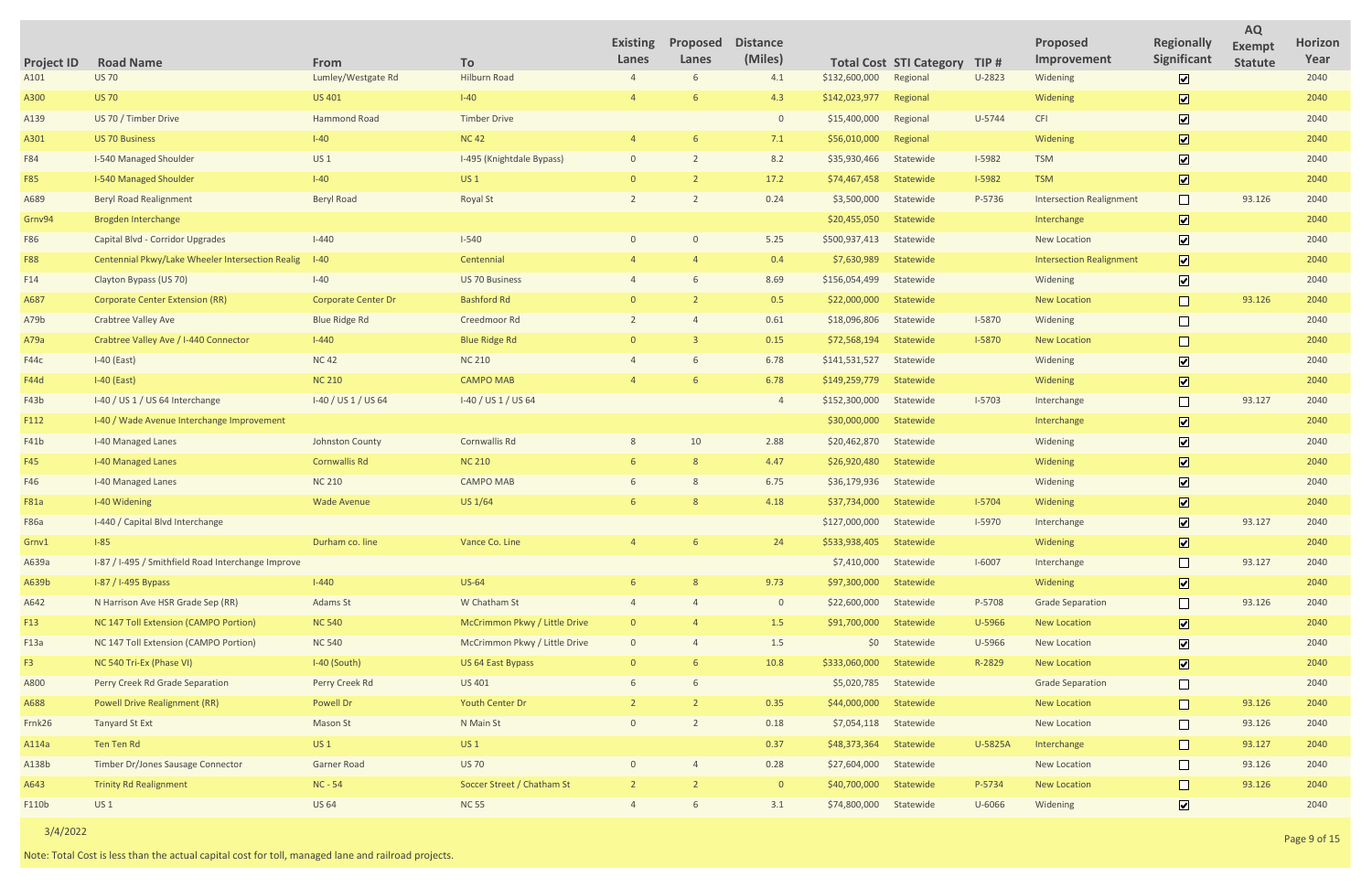| <b>Total Cost STI Category</b><br>TIP#<br>$\overline{\mathbf{z}}$<br><b>US1</b><br><b>NC 55</b><br><b>NC 540</b><br>2.2<br>\$51,732,681<br>Statewide<br>2040<br>F110c<br>6<br>Widening<br>$\overline{\mathbf{v}}$<br><b>US1</b><br>1.66<br>$F11-1b$<br>Thornton Rd<br><b>Burlington Mills Rd</b><br>\$165,300,000<br>Statewide<br>U-5307B<br>Widening<br>2040<br>$\boxed{\mathbf{v}}$<br><b>US1</b><br>2.3<br><b>Burlington Mills Rd</b><br><b>Falls of Neuse Rd</b><br>\$71,050,000<br>U-5307C<br>Widening<br>2040<br>$F11-1C$<br>Statewide<br>$\overline{\mathbf{v}}$<br>Falls of Neuse Rd<br>2.3<br>$F11-1d$<br>US <sub>1</sub><br>NC 98 (Durham Rd)<br>\$71,050,000<br>Statewide<br>U-5307C<br>2040<br>Widening<br>$\boxed{\blacktriangledown}$<br>US <sub>1</sub><br>NC 98 (Durham Road)<br><b>Harris Road</b><br>U-5307 D<br>Widening<br>2040<br>F11-1e1<br>$\overline{2}$<br>\$149,100,000<br>Statewide<br>$\boxed{\blacktriangledown}$<br>8.28<br>Frnk1<br><b>US1</b><br>Extend frwy project from US-1A<br><b>CAMPO MAB</b><br>\$229,478,754<br>Statewide<br>2040<br>Widening<br>$\Box$<br>93.127<br>U-5981<br>2040<br>F110a<br>US 1 / NC 55 Diverging Diamond Interchange<br>\$22,300,000<br>Statewide<br>Interchange<br>US 1 Access Rd<br>North Main St<br>Swen St<br>2.17<br>\$20,029,382<br>Statewide<br>2040<br>Frnk25<br><b>New Location</b><br>$\boxed{\mathbf{v}}$<br>5.61<br><b>Purnell Rd</b><br>Park Ave<br>\$62,524,712<br>2040<br>Frnk27<br><b>US 1 Freeway Access Roads</b><br>Statewide<br><b>New Location</b><br>$\boxed{\mathbf{v}}$<br>$F11-1e2$<br>US 1 North - Upgrade to Freeway<br>Harris Road<br>US 1A (Youngsville)<br>3.91<br>\$121,812,365<br>Statewide<br>2040<br>Widening<br>A799<br><b>US 401</b><br><b>Ligon Mill Rd</b><br>2.17<br>\$33,271,029<br>2040<br>Louisburg Rd<br>Statewide<br>Widening<br>$\boxed{\mathbf{v}}$<br>1.95<br>F15a3<br>US 64 (superstreet)<br><b>US1</b><br>Lake Pine Dr<br>\$108,112,875<br>Statewide<br>U-5301C<br>2040<br>Superstreet<br>$\boxed{\mathbf{v}}$<br>US 64 / Lake Pine Interchange (New)<br><b>Lake Pine Drive</b><br>Lake Pine Drive<br>0.75<br>\$41,581,875<br>U-5301B<br>2040<br>F15a2<br>Statewide<br>Interchange<br>$\overline{\mathbf{v}}$<br>F15a1<br>US 64 / Laura Duncan Interchange (New)<br><b>US 64</b><br>Laura Duncan Rd<br>0.5<br>\$27,721,250<br>Statewide<br>U-5301A<br>2040<br>Interchange<br>$\boxed{\mathbf{v}}$<br>$I-540$<br>5.7<br>F15a<br>\$79,869,532<br>Statewide<br>2040<br>US 64 West Conversion to Expressway<br>Laura Duncan Road<br>Widening<br>$\overline{\mathbf{v}}$<br>3.2<br>2040<br>F15b<br>US 64 West Conversion to Freeway<br>NC-540 Tri-Ex Turnpike<br><b>NC 751</b><br>\$84,450,618<br>Statewide<br>Widening<br>$\boxed{\mathbf{v}}$<br>6.8<br>F7a<br>US 64/US 264<br><b>US 264</b><br>$I-6005$<br>2040<br>US 64 Business (Wendell Blvd)<br>\$136,700,000<br>Statewide<br>Widening<br>$\Box$<br>A742<br>Vandora Springs Grade Separation (RR)<br>Vandora Springs Rd<br>Vandora Hills Pl<br>0.056<br>\$5,644,918<br>P-5738<br><b>Grade Separation</b><br>93.126<br>2040<br>Statewide<br>$\boxed{\mathbf{v}}$<br><b>Wade Ave</b><br>$I-40$<br>$I-440$<br>3.1<br>U-5936<br>2040<br>A562<br>\$76,611,000<br>Statewide<br>Widening<br>Western Service Rd<br><b>Bert Winston Rd</b><br>Pocomoke Rd<br>2.7<br>\$21,160,486<br>Statewide<br>2040<br>Frnk13<br>New Location<br>$\boxed{\blacktriangledown}$<br>$I-40$<br>$I-40$<br>2040<br>A143a1<br>White Oak Interchange<br>\$20,455,050<br>Statewide<br>Interchange<br><b>2050 MTP</b><br><b>Mason St Closure</b><br>\$0\$<br><b>Road Closure</b><br>2050<br>Frnk <sub>28</sub><br><b>Mason St</b><br>Elm St<br>$\overline{0}$<br>$\mathbf{0}$<br>$\Box$<br>Amelia Ch Rd<br><b>US 70</b><br>East of NC 42<br>\$22,699,434 Division<br>2050<br>A406b<br>$\overline{2}$<br><b>New Location</b><br>Auburn-Knightdale Rd<br>Grasshopper Rd<br><b>Raynor Rd</b><br>7.58<br>\$86,030,853<br><b>Division</b><br>Widening<br>2050<br>A203<br>$\Box$<br>New Hill Holleman<br>3.69<br>2050<br>A427c<br>Avent Ferry Rd<br>Cass Holt<br>\$41,880,455<br>Division<br>Widening<br>Timber Dr<br><b>Thompson Rd Ext</b><br>93.127<br>2050<br>A741<br>Aversboro Rd<br>\$12,609,467<br><b>Division</b><br><b>Center Turn Lane</b><br>$\mathbf{1}$<br>$\Box$<br><b>Bass Lake Rd Widening</b><br><b>Holly Springs Rd</b><br>Hilltop-Needmore Rd<br>2.77<br>\$31,908,347<br>Widening<br>2050<br>A538<br>Division<br>$\overline{2}$<br><b>Buffaloe Rd</b><br>93.127<br>2050<br>A576<br><b>NC 50</b><br>Aversboro Rd<br>1.48<br>\$18,662,011<br><b>Division</b><br><b>Center Turn Lane</b><br>$\Box$<br><b>Buffaloe Rd</b><br>Spring Forest Rd Ext<br>Old Milburnie Rd<br>1.74<br>\$12,911,387<br>2050<br>A755b<br>Division<br>Widening<br><b>Burlington Mills Rd</b><br>4.77<br>$\Box$<br>A133<br><b>US1</b><br><b>US 401</b><br>\$54,806,422<br><b>Division</b><br>Widening<br>2050<br>$\Box$<br><b>Cleveland Rd</b><br><b>NC 50</b><br><b>NC42</b><br>2.11<br>\$29,195,816 Division<br>2050<br>Jhns10a<br>Widening<br><b>Durant Rd</b><br>A748<br>Dunn Road<br><b>Neland St</b><br>\$11,145,225<br><b>Division</b><br><b>New Location</b><br>2050<br>$\mathbf{1}$<br>$\Box$<br>East Wake Drive<br>Old Milburnie Rd<br>Forestville Road<br>0.44<br>\$6,284,261 Division<br>93.127<br>2050<br>A676<br>Center Turn Lane<br>$\Omega$<br>$\Box$<br>Chapel Hill Rd<br>93.126<br>Edwards Mill Rd Ext - part III<br>Western Blvd Ext<br>0.7<br>\$46,425,000<br><b>Division</b><br>U-3817<br>2050<br>A102<br><b>New Location</b><br>$\Box$<br>Old Milburnie Rd<br><b>Buffaloe Rd</b><br>1.29<br>\$17,849,575<br>Division<br>2050<br>A125a1<br>Forestville Rd<br>Widening |                   |                  |                    |           | <b>Existing</b> | Proposed | <b>Distance</b> |  | Proposed    | <b>Regionally</b> | <b>AQ</b><br><b>Exempt</b> | <b>Horizon</b> |
|------------------------------------------------------------------------------------------------------------------------------------------------------------------------------------------------------------------------------------------------------------------------------------------------------------------------------------------------------------------------------------------------------------------------------------------------------------------------------------------------------------------------------------------------------------------------------------------------------------------------------------------------------------------------------------------------------------------------------------------------------------------------------------------------------------------------------------------------------------------------------------------------------------------------------------------------------------------------------------------------------------------------------------------------------------------------------------------------------------------------------------------------------------------------------------------------------------------------------------------------------------------------------------------------------------------------------------------------------------------------------------------------------------------------------------------------------------------------------------------------------------------------------------------------------------------------------------------------------------------------------------------------------------------------------------------------------------------------------------------------------------------------------------------------------------------------------------------------------------------------------------------------------------------------------------------------------------------------------------------------------------------------------------------------------------------------------------------------------------------------------------------------------------------------------------------------------------------------------------------------------------------------------------------------------------------------------------------------------------------------------------------------------------------------------------------------------------------------------------------------------------------------------------------------------------------------------------------------------------------------------------------------------------------------------------------------------------------------------------------------------------------------------------------------------------------------------------------------------------------------------------------------------------------------------------------------------------------------------------------------------------------------------------------------------------------------------------------------------------------------------------------------------------------------------------------------------------------------------------------------------------------------------------------------------------------------------------------------------------------------------------------------------------------------------------------------------------------------------------------------------------------------------------------------------------------------------------------------------------------------------------------------------------------------------------------------------------------------------------------------------------------------------------------------------------------------------------------------------------------------------------------------------------------------------------------------------------------------------------------------------------------------------------------------------------------------------------------------------------------------------------------------------------------------------------------------------------------------------------------------------------------------------------------------------------------------------------------------------------------------------------------------------------------------------------------------------------------------------------------------------------------------------------------------------------------------------------------------------------------------------------------------------------------------------------------------------------------------------------------------------------------------------------------------------------------------------------------------------------------------------------------------------------------------------------------------------------------------------------------------------------------------------------------------------------------------------------------------------------------------------------------------------------------------------------------------------------------------------------------------------------------------------------------------------------------------------------------------------------------------------------------------------------------------------------------------------------------------------------------------------------------------------------------------------------------------------------------------------------------------------------------------------------------------------------------------------------|-------------------|------------------|--------------------|-----------|-----------------|----------|-----------------|--|-------------|-------------------|----------------------------|----------------|
|                                                                                                                                                                                                                                                                                                                                                                                                                                                                                                                                                                                                                                                                                                                                                                                                                                                                                                                                                                                                                                                                                                                                                                                                                                                                                                                                                                                                                                                                                                                                                                                                                                                                                                                                                                                                                                                                                                                                                                                                                                                                                                                                                                                                                                                                                                                                                                                                                                                                                                                                                                                                                                                                                                                                                                                                                                                                                                                                                                                                                                                                                                                                                                                                                                                                                                                                                                                                                                                                                                                                                                                                                                                                                                                                                                                                                                                                                                                                                                                                                                                                                                                                                                                                                                                                                                                                                                                                                                                                                                                                                                                                                                                                                                                                                                                                                                                                                                                                                                                                                                                                                                                                                                                                                                                                                                                                                                                                                                                                                                                                                                                                                                                                                                            | <b>Project ID</b> | <b>Road Name</b> | From               | To        | Lanes           | Lanes    | (Miles)         |  | Improvement | Significant       | <b>Statute</b>             | Year           |
|                                                                                                                                                                                                                                                                                                                                                                                                                                                                                                                                                                                                                                                                                                                                                                                                                                                                                                                                                                                                                                                                                                                                                                                                                                                                                                                                                                                                                                                                                                                                                                                                                                                                                                                                                                                                                                                                                                                                                                                                                                                                                                                                                                                                                                                                                                                                                                                                                                                                                                                                                                                                                                                                                                                                                                                                                                                                                                                                                                                                                                                                                                                                                                                                                                                                                                                                                                                                                                                                                                                                                                                                                                                                                                                                                                                                                                                                                                                                                                                                                                                                                                                                                                                                                                                                                                                                                                                                                                                                                                                                                                                                                                                                                                                                                                                                                                                                                                                                                                                                                                                                                                                                                                                                                                                                                                                                                                                                                                                                                                                                                                                                                                                                                                            |                   |                  |                    |           |                 |          |                 |  |             |                   |                            |                |
|                                                                                                                                                                                                                                                                                                                                                                                                                                                                                                                                                                                                                                                                                                                                                                                                                                                                                                                                                                                                                                                                                                                                                                                                                                                                                                                                                                                                                                                                                                                                                                                                                                                                                                                                                                                                                                                                                                                                                                                                                                                                                                                                                                                                                                                                                                                                                                                                                                                                                                                                                                                                                                                                                                                                                                                                                                                                                                                                                                                                                                                                                                                                                                                                                                                                                                                                                                                                                                                                                                                                                                                                                                                                                                                                                                                                                                                                                                                                                                                                                                                                                                                                                                                                                                                                                                                                                                                                                                                                                                                                                                                                                                                                                                                                                                                                                                                                                                                                                                                                                                                                                                                                                                                                                                                                                                                                                                                                                                                                                                                                                                                                                                                                                                            |                   |                  |                    |           |                 |          |                 |  |             |                   |                            |                |
|                                                                                                                                                                                                                                                                                                                                                                                                                                                                                                                                                                                                                                                                                                                                                                                                                                                                                                                                                                                                                                                                                                                                                                                                                                                                                                                                                                                                                                                                                                                                                                                                                                                                                                                                                                                                                                                                                                                                                                                                                                                                                                                                                                                                                                                                                                                                                                                                                                                                                                                                                                                                                                                                                                                                                                                                                                                                                                                                                                                                                                                                                                                                                                                                                                                                                                                                                                                                                                                                                                                                                                                                                                                                                                                                                                                                                                                                                                                                                                                                                                                                                                                                                                                                                                                                                                                                                                                                                                                                                                                                                                                                                                                                                                                                                                                                                                                                                                                                                                                                                                                                                                                                                                                                                                                                                                                                                                                                                                                                                                                                                                                                                                                                                                            |                   |                  |                    |           |                 |          |                 |  |             |                   |                            |                |
|                                                                                                                                                                                                                                                                                                                                                                                                                                                                                                                                                                                                                                                                                                                                                                                                                                                                                                                                                                                                                                                                                                                                                                                                                                                                                                                                                                                                                                                                                                                                                                                                                                                                                                                                                                                                                                                                                                                                                                                                                                                                                                                                                                                                                                                                                                                                                                                                                                                                                                                                                                                                                                                                                                                                                                                                                                                                                                                                                                                                                                                                                                                                                                                                                                                                                                                                                                                                                                                                                                                                                                                                                                                                                                                                                                                                                                                                                                                                                                                                                                                                                                                                                                                                                                                                                                                                                                                                                                                                                                                                                                                                                                                                                                                                                                                                                                                                                                                                                                                                                                                                                                                                                                                                                                                                                                                                                                                                                                                                                                                                                                                                                                                                                                            |                   |                  |                    |           |                 |          |                 |  |             |                   |                            |                |
|                                                                                                                                                                                                                                                                                                                                                                                                                                                                                                                                                                                                                                                                                                                                                                                                                                                                                                                                                                                                                                                                                                                                                                                                                                                                                                                                                                                                                                                                                                                                                                                                                                                                                                                                                                                                                                                                                                                                                                                                                                                                                                                                                                                                                                                                                                                                                                                                                                                                                                                                                                                                                                                                                                                                                                                                                                                                                                                                                                                                                                                                                                                                                                                                                                                                                                                                                                                                                                                                                                                                                                                                                                                                                                                                                                                                                                                                                                                                                                                                                                                                                                                                                                                                                                                                                                                                                                                                                                                                                                                                                                                                                                                                                                                                                                                                                                                                                                                                                                                                                                                                                                                                                                                                                                                                                                                                                                                                                                                                                                                                                                                                                                                                                                            |                   |                  |                    |           |                 |          |                 |  |             |                   |                            |                |
|                                                                                                                                                                                                                                                                                                                                                                                                                                                                                                                                                                                                                                                                                                                                                                                                                                                                                                                                                                                                                                                                                                                                                                                                                                                                                                                                                                                                                                                                                                                                                                                                                                                                                                                                                                                                                                                                                                                                                                                                                                                                                                                                                                                                                                                                                                                                                                                                                                                                                                                                                                                                                                                                                                                                                                                                                                                                                                                                                                                                                                                                                                                                                                                                                                                                                                                                                                                                                                                                                                                                                                                                                                                                                                                                                                                                                                                                                                                                                                                                                                                                                                                                                                                                                                                                                                                                                                                                                                                                                                                                                                                                                                                                                                                                                                                                                                                                                                                                                                                                                                                                                                                                                                                                                                                                                                                                                                                                                                                                                                                                                                                                                                                                                                            |                   |                  |                    |           |                 |          |                 |  |             |                   |                            |                |
|                                                                                                                                                                                                                                                                                                                                                                                                                                                                                                                                                                                                                                                                                                                                                                                                                                                                                                                                                                                                                                                                                                                                                                                                                                                                                                                                                                                                                                                                                                                                                                                                                                                                                                                                                                                                                                                                                                                                                                                                                                                                                                                                                                                                                                                                                                                                                                                                                                                                                                                                                                                                                                                                                                                                                                                                                                                                                                                                                                                                                                                                                                                                                                                                                                                                                                                                                                                                                                                                                                                                                                                                                                                                                                                                                                                                                                                                                                                                                                                                                                                                                                                                                                                                                                                                                                                                                                                                                                                                                                                                                                                                                                                                                                                                                                                                                                                                                                                                                                                                                                                                                                                                                                                                                                                                                                                                                                                                                                                                                                                                                                                                                                                                                                            |                   |                  |                    |           |                 |          |                 |  |             |                   |                            |                |
|                                                                                                                                                                                                                                                                                                                                                                                                                                                                                                                                                                                                                                                                                                                                                                                                                                                                                                                                                                                                                                                                                                                                                                                                                                                                                                                                                                                                                                                                                                                                                                                                                                                                                                                                                                                                                                                                                                                                                                                                                                                                                                                                                                                                                                                                                                                                                                                                                                                                                                                                                                                                                                                                                                                                                                                                                                                                                                                                                                                                                                                                                                                                                                                                                                                                                                                                                                                                                                                                                                                                                                                                                                                                                                                                                                                                                                                                                                                                                                                                                                                                                                                                                                                                                                                                                                                                                                                                                                                                                                                                                                                                                                                                                                                                                                                                                                                                                                                                                                                                                                                                                                                                                                                                                                                                                                                                                                                                                                                                                                                                                                                                                                                                                                            |                   |                  |                    |           |                 |          |                 |  |             |                   |                            |                |
|                                                                                                                                                                                                                                                                                                                                                                                                                                                                                                                                                                                                                                                                                                                                                                                                                                                                                                                                                                                                                                                                                                                                                                                                                                                                                                                                                                                                                                                                                                                                                                                                                                                                                                                                                                                                                                                                                                                                                                                                                                                                                                                                                                                                                                                                                                                                                                                                                                                                                                                                                                                                                                                                                                                                                                                                                                                                                                                                                                                                                                                                                                                                                                                                                                                                                                                                                                                                                                                                                                                                                                                                                                                                                                                                                                                                                                                                                                                                                                                                                                                                                                                                                                                                                                                                                                                                                                                                                                                                                                                                                                                                                                                                                                                                                                                                                                                                                                                                                                                                                                                                                                                                                                                                                                                                                                                                                                                                                                                                                                                                                                                                                                                                                                            |                   |                  |                    |           |                 |          |                 |  |             |                   |                            |                |
|                                                                                                                                                                                                                                                                                                                                                                                                                                                                                                                                                                                                                                                                                                                                                                                                                                                                                                                                                                                                                                                                                                                                                                                                                                                                                                                                                                                                                                                                                                                                                                                                                                                                                                                                                                                                                                                                                                                                                                                                                                                                                                                                                                                                                                                                                                                                                                                                                                                                                                                                                                                                                                                                                                                                                                                                                                                                                                                                                                                                                                                                                                                                                                                                                                                                                                                                                                                                                                                                                                                                                                                                                                                                                                                                                                                                                                                                                                                                                                                                                                                                                                                                                                                                                                                                                                                                                                                                                                                                                                                                                                                                                                                                                                                                                                                                                                                                                                                                                                                                                                                                                                                                                                                                                                                                                                                                                                                                                                                                                                                                                                                                                                                                                                            |                   |                  |                    |           |                 |          |                 |  |             |                   |                            |                |
|                                                                                                                                                                                                                                                                                                                                                                                                                                                                                                                                                                                                                                                                                                                                                                                                                                                                                                                                                                                                                                                                                                                                                                                                                                                                                                                                                                                                                                                                                                                                                                                                                                                                                                                                                                                                                                                                                                                                                                                                                                                                                                                                                                                                                                                                                                                                                                                                                                                                                                                                                                                                                                                                                                                                                                                                                                                                                                                                                                                                                                                                                                                                                                                                                                                                                                                                                                                                                                                                                                                                                                                                                                                                                                                                                                                                                                                                                                                                                                                                                                                                                                                                                                                                                                                                                                                                                                                                                                                                                                                                                                                                                                                                                                                                                                                                                                                                                                                                                                                                                                                                                                                                                                                                                                                                                                                                                                                                                                                                                                                                                                                                                                                                                                            |                   |                  |                    |           |                 |          |                 |  |             |                   |                            |                |
|                                                                                                                                                                                                                                                                                                                                                                                                                                                                                                                                                                                                                                                                                                                                                                                                                                                                                                                                                                                                                                                                                                                                                                                                                                                                                                                                                                                                                                                                                                                                                                                                                                                                                                                                                                                                                                                                                                                                                                                                                                                                                                                                                                                                                                                                                                                                                                                                                                                                                                                                                                                                                                                                                                                                                                                                                                                                                                                                                                                                                                                                                                                                                                                                                                                                                                                                                                                                                                                                                                                                                                                                                                                                                                                                                                                                                                                                                                                                                                                                                                                                                                                                                                                                                                                                                                                                                                                                                                                                                                                                                                                                                                                                                                                                                                                                                                                                                                                                                                                                                                                                                                                                                                                                                                                                                                                                                                                                                                                                                                                                                                                                                                                                                                            |                   |                  |                    |           |                 |          |                 |  |             |                   |                            |                |
|                                                                                                                                                                                                                                                                                                                                                                                                                                                                                                                                                                                                                                                                                                                                                                                                                                                                                                                                                                                                                                                                                                                                                                                                                                                                                                                                                                                                                                                                                                                                                                                                                                                                                                                                                                                                                                                                                                                                                                                                                                                                                                                                                                                                                                                                                                                                                                                                                                                                                                                                                                                                                                                                                                                                                                                                                                                                                                                                                                                                                                                                                                                                                                                                                                                                                                                                                                                                                                                                                                                                                                                                                                                                                                                                                                                                                                                                                                                                                                                                                                                                                                                                                                                                                                                                                                                                                                                                                                                                                                                                                                                                                                                                                                                                                                                                                                                                                                                                                                                                                                                                                                                                                                                                                                                                                                                                                                                                                                                                                                                                                                                                                                                                                                            |                   |                  |                    |           |                 |          |                 |  |             |                   |                            |                |
|                                                                                                                                                                                                                                                                                                                                                                                                                                                                                                                                                                                                                                                                                                                                                                                                                                                                                                                                                                                                                                                                                                                                                                                                                                                                                                                                                                                                                                                                                                                                                                                                                                                                                                                                                                                                                                                                                                                                                                                                                                                                                                                                                                                                                                                                                                                                                                                                                                                                                                                                                                                                                                                                                                                                                                                                                                                                                                                                                                                                                                                                                                                                                                                                                                                                                                                                                                                                                                                                                                                                                                                                                                                                                                                                                                                                                                                                                                                                                                                                                                                                                                                                                                                                                                                                                                                                                                                                                                                                                                                                                                                                                                                                                                                                                                                                                                                                                                                                                                                                                                                                                                                                                                                                                                                                                                                                                                                                                                                                                                                                                                                                                                                                                                            |                   |                  |                    |           |                 |          |                 |  |             |                   |                            |                |
|                                                                                                                                                                                                                                                                                                                                                                                                                                                                                                                                                                                                                                                                                                                                                                                                                                                                                                                                                                                                                                                                                                                                                                                                                                                                                                                                                                                                                                                                                                                                                                                                                                                                                                                                                                                                                                                                                                                                                                                                                                                                                                                                                                                                                                                                                                                                                                                                                                                                                                                                                                                                                                                                                                                                                                                                                                                                                                                                                                                                                                                                                                                                                                                                                                                                                                                                                                                                                                                                                                                                                                                                                                                                                                                                                                                                                                                                                                                                                                                                                                                                                                                                                                                                                                                                                                                                                                                                                                                                                                                                                                                                                                                                                                                                                                                                                                                                                                                                                                                                                                                                                                                                                                                                                                                                                                                                                                                                                                                                                                                                                                                                                                                                                                            |                   |                  |                    |           |                 |          |                 |  |             |                   |                            |                |
|                                                                                                                                                                                                                                                                                                                                                                                                                                                                                                                                                                                                                                                                                                                                                                                                                                                                                                                                                                                                                                                                                                                                                                                                                                                                                                                                                                                                                                                                                                                                                                                                                                                                                                                                                                                                                                                                                                                                                                                                                                                                                                                                                                                                                                                                                                                                                                                                                                                                                                                                                                                                                                                                                                                                                                                                                                                                                                                                                                                                                                                                                                                                                                                                                                                                                                                                                                                                                                                                                                                                                                                                                                                                                                                                                                                                                                                                                                                                                                                                                                                                                                                                                                                                                                                                                                                                                                                                                                                                                                                                                                                                                                                                                                                                                                                                                                                                                                                                                                                                                                                                                                                                                                                                                                                                                                                                                                                                                                                                                                                                                                                                                                                                                                            |                   |                  |                    |           |                 |          |                 |  |             |                   |                            |                |
|                                                                                                                                                                                                                                                                                                                                                                                                                                                                                                                                                                                                                                                                                                                                                                                                                                                                                                                                                                                                                                                                                                                                                                                                                                                                                                                                                                                                                                                                                                                                                                                                                                                                                                                                                                                                                                                                                                                                                                                                                                                                                                                                                                                                                                                                                                                                                                                                                                                                                                                                                                                                                                                                                                                                                                                                                                                                                                                                                                                                                                                                                                                                                                                                                                                                                                                                                                                                                                                                                                                                                                                                                                                                                                                                                                                                                                                                                                                                                                                                                                                                                                                                                                                                                                                                                                                                                                                                                                                                                                                                                                                                                                                                                                                                                                                                                                                                                                                                                                                                                                                                                                                                                                                                                                                                                                                                                                                                                                                                                                                                                                                                                                                                                                            |                   |                  |                    |           |                 |          |                 |  |             |                   |                            |                |
|                                                                                                                                                                                                                                                                                                                                                                                                                                                                                                                                                                                                                                                                                                                                                                                                                                                                                                                                                                                                                                                                                                                                                                                                                                                                                                                                                                                                                                                                                                                                                                                                                                                                                                                                                                                                                                                                                                                                                                                                                                                                                                                                                                                                                                                                                                                                                                                                                                                                                                                                                                                                                                                                                                                                                                                                                                                                                                                                                                                                                                                                                                                                                                                                                                                                                                                                                                                                                                                                                                                                                                                                                                                                                                                                                                                                                                                                                                                                                                                                                                                                                                                                                                                                                                                                                                                                                                                                                                                                                                                                                                                                                                                                                                                                                                                                                                                                                                                                                                                                                                                                                                                                                                                                                                                                                                                                                                                                                                                                                                                                                                                                                                                                                                            |                   |                  |                    |           |                 |          |                 |  |             |                   |                            |                |
|                                                                                                                                                                                                                                                                                                                                                                                                                                                                                                                                                                                                                                                                                                                                                                                                                                                                                                                                                                                                                                                                                                                                                                                                                                                                                                                                                                                                                                                                                                                                                                                                                                                                                                                                                                                                                                                                                                                                                                                                                                                                                                                                                                                                                                                                                                                                                                                                                                                                                                                                                                                                                                                                                                                                                                                                                                                                                                                                                                                                                                                                                                                                                                                                                                                                                                                                                                                                                                                                                                                                                                                                                                                                                                                                                                                                                                                                                                                                                                                                                                                                                                                                                                                                                                                                                                                                                                                                                                                                                                                                                                                                                                                                                                                                                                                                                                                                                                                                                                                                                                                                                                                                                                                                                                                                                                                                                                                                                                                                                                                                                                                                                                                                                                            |                   |                  |                    |           |                 |          |                 |  |             |                   |                            |                |
|                                                                                                                                                                                                                                                                                                                                                                                                                                                                                                                                                                                                                                                                                                                                                                                                                                                                                                                                                                                                                                                                                                                                                                                                                                                                                                                                                                                                                                                                                                                                                                                                                                                                                                                                                                                                                                                                                                                                                                                                                                                                                                                                                                                                                                                                                                                                                                                                                                                                                                                                                                                                                                                                                                                                                                                                                                                                                                                                                                                                                                                                                                                                                                                                                                                                                                                                                                                                                                                                                                                                                                                                                                                                                                                                                                                                                                                                                                                                                                                                                                                                                                                                                                                                                                                                                                                                                                                                                                                                                                                                                                                                                                                                                                                                                                                                                                                                                                                                                                                                                                                                                                                                                                                                                                                                                                                                                                                                                                                                                                                                                                                                                                                                                                            |                   |                  |                    |           |                 |          |                 |  |             |                   |                            |                |
|                                                                                                                                                                                                                                                                                                                                                                                                                                                                                                                                                                                                                                                                                                                                                                                                                                                                                                                                                                                                                                                                                                                                                                                                                                                                                                                                                                                                                                                                                                                                                                                                                                                                                                                                                                                                                                                                                                                                                                                                                                                                                                                                                                                                                                                                                                                                                                                                                                                                                                                                                                                                                                                                                                                                                                                                                                                                                                                                                                                                                                                                                                                                                                                                                                                                                                                                                                                                                                                                                                                                                                                                                                                                                                                                                                                                                                                                                                                                                                                                                                                                                                                                                                                                                                                                                                                                                                                                                                                                                                                                                                                                                                                                                                                                                                                                                                                                                                                                                                                                                                                                                                                                                                                                                                                                                                                                                                                                                                                                                                                                                                                                                                                                                                            |                   |                  |                    |           |                 |          |                 |  |             |                   |                            |                |
|                                                                                                                                                                                                                                                                                                                                                                                                                                                                                                                                                                                                                                                                                                                                                                                                                                                                                                                                                                                                                                                                                                                                                                                                                                                                                                                                                                                                                                                                                                                                                                                                                                                                                                                                                                                                                                                                                                                                                                                                                                                                                                                                                                                                                                                                                                                                                                                                                                                                                                                                                                                                                                                                                                                                                                                                                                                                                                                                                                                                                                                                                                                                                                                                                                                                                                                                                                                                                                                                                                                                                                                                                                                                                                                                                                                                                                                                                                                                                                                                                                                                                                                                                                                                                                                                                                                                                                                                                                                                                                                                                                                                                                                                                                                                                                                                                                                                                                                                                                                                                                                                                                                                                                                                                                                                                                                                                                                                                                                                                                                                                                                                                                                                                                            |                   |                  |                    |           |                 |          |                 |  |             |                   |                            |                |
|                                                                                                                                                                                                                                                                                                                                                                                                                                                                                                                                                                                                                                                                                                                                                                                                                                                                                                                                                                                                                                                                                                                                                                                                                                                                                                                                                                                                                                                                                                                                                                                                                                                                                                                                                                                                                                                                                                                                                                                                                                                                                                                                                                                                                                                                                                                                                                                                                                                                                                                                                                                                                                                                                                                                                                                                                                                                                                                                                                                                                                                                                                                                                                                                                                                                                                                                                                                                                                                                                                                                                                                                                                                                                                                                                                                                                                                                                                                                                                                                                                                                                                                                                                                                                                                                                                                                                                                                                                                                                                                                                                                                                                                                                                                                                                                                                                                                                                                                                                                                                                                                                                                                                                                                                                                                                                                                                                                                                                                                                                                                                                                                                                                                                                            |                   |                  |                    |           |                 |          |                 |  |             |                   |                            |                |
|                                                                                                                                                                                                                                                                                                                                                                                                                                                                                                                                                                                                                                                                                                                                                                                                                                                                                                                                                                                                                                                                                                                                                                                                                                                                                                                                                                                                                                                                                                                                                                                                                                                                                                                                                                                                                                                                                                                                                                                                                                                                                                                                                                                                                                                                                                                                                                                                                                                                                                                                                                                                                                                                                                                                                                                                                                                                                                                                                                                                                                                                                                                                                                                                                                                                                                                                                                                                                                                                                                                                                                                                                                                                                                                                                                                                                                                                                                                                                                                                                                                                                                                                                                                                                                                                                                                                                                                                                                                                                                                                                                                                                                                                                                                                                                                                                                                                                                                                                                                                                                                                                                                                                                                                                                                                                                                                                                                                                                                                                                                                                                                                                                                                                                            |                   |                  |                    |           |                 |          |                 |  |             |                   |                            |                |
|                                                                                                                                                                                                                                                                                                                                                                                                                                                                                                                                                                                                                                                                                                                                                                                                                                                                                                                                                                                                                                                                                                                                                                                                                                                                                                                                                                                                                                                                                                                                                                                                                                                                                                                                                                                                                                                                                                                                                                                                                                                                                                                                                                                                                                                                                                                                                                                                                                                                                                                                                                                                                                                                                                                                                                                                                                                                                                                                                                                                                                                                                                                                                                                                                                                                                                                                                                                                                                                                                                                                                                                                                                                                                                                                                                                                                                                                                                                                                                                                                                                                                                                                                                                                                                                                                                                                                                                                                                                                                                                                                                                                                                                                                                                                                                                                                                                                                                                                                                                                                                                                                                                                                                                                                                                                                                                                                                                                                                                                                                                                                                                                                                                                                                            |                   |                  |                    |           |                 |          |                 |  |             |                   |                            |                |
|                                                                                                                                                                                                                                                                                                                                                                                                                                                                                                                                                                                                                                                                                                                                                                                                                                                                                                                                                                                                                                                                                                                                                                                                                                                                                                                                                                                                                                                                                                                                                                                                                                                                                                                                                                                                                                                                                                                                                                                                                                                                                                                                                                                                                                                                                                                                                                                                                                                                                                                                                                                                                                                                                                                                                                                                                                                                                                                                                                                                                                                                                                                                                                                                                                                                                                                                                                                                                                                                                                                                                                                                                                                                                                                                                                                                                                                                                                                                                                                                                                                                                                                                                                                                                                                                                                                                                                                                                                                                                                                                                                                                                                                                                                                                                                                                                                                                                                                                                                                                                                                                                                                                                                                                                                                                                                                                                                                                                                                                                                                                                                                                                                                                                                            |                   |                  |                    |           |                 |          |                 |  |             |                   |                            |                |
|                                                                                                                                                                                                                                                                                                                                                                                                                                                                                                                                                                                                                                                                                                                                                                                                                                                                                                                                                                                                                                                                                                                                                                                                                                                                                                                                                                                                                                                                                                                                                                                                                                                                                                                                                                                                                                                                                                                                                                                                                                                                                                                                                                                                                                                                                                                                                                                                                                                                                                                                                                                                                                                                                                                                                                                                                                                                                                                                                                                                                                                                                                                                                                                                                                                                                                                                                                                                                                                                                                                                                                                                                                                                                                                                                                                                                                                                                                                                                                                                                                                                                                                                                                                                                                                                                                                                                                                                                                                                                                                                                                                                                                                                                                                                                                                                                                                                                                                                                                                                                                                                                                                                                                                                                                                                                                                                                                                                                                                                                                                                                                                                                                                                                                            |                   |                  |                    |           |                 |          |                 |  |             |                   |                            |                |
|                                                                                                                                                                                                                                                                                                                                                                                                                                                                                                                                                                                                                                                                                                                                                                                                                                                                                                                                                                                                                                                                                                                                                                                                                                                                                                                                                                                                                                                                                                                                                                                                                                                                                                                                                                                                                                                                                                                                                                                                                                                                                                                                                                                                                                                                                                                                                                                                                                                                                                                                                                                                                                                                                                                                                                                                                                                                                                                                                                                                                                                                                                                                                                                                                                                                                                                                                                                                                                                                                                                                                                                                                                                                                                                                                                                                                                                                                                                                                                                                                                                                                                                                                                                                                                                                                                                                                                                                                                                                                                                                                                                                                                                                                                                                                                                                                                                                                                                                                                                                                                                                                                                                                                                                                                                                                                                                                                                                                                                                                                                                                                                                                                                                                                            |                   |                  |                    |           |                 |          |                 |  |             |                   |                            |                |
|                                                                                                                                                                                                                                                                                                                                                                                                                                                                                                                                                                                                                                                                                                                                                                                                                                                                                                                                                                                                                                                                                                                                                                                                                                                                                                                                                                                                                                                                                                                                                                                                                                                                                                                                                                                                                                                                                                                                                                                                                                                                                                                                                                                                                                                                                                                                                                                                                                                                                                                                                                                                                                                                                                                                                                                                                                                                                                                                                                                                                                                                                                                                                                                                                                                                                                                                                                                                                                                                                                                                                                                                                                                                                                                                                                                                                                                                                                                                                                                                                                                                                                                                                                                                                                                                                                                                                                                                                                                                                                                                                                                                                                                                                                                                                                                                                                                                                                                                                                                                                                                                                                                                                                                                                                                                                                                                                                                                                                                                                                                                                                                                                                                                                                            |                   |                  |                    |           |                 |          |                 |  |             |                   |                            |                |
|                                                                                                                                                                                                                                                                                                                                                                                                                                                                                                                                                                                                                                                                                                                                                                                                                                                                                                                                                                                                                                                                                                                                                                                                                                                                                                                                                                                                                                                                                                                                                                                                                                                                                                                                                                                                                                                                                                                                                                                                                                                                                                                                                                                                                                                                                                                                                                                                                                                                                                                                                                                                                                                                                                                                                                                                                                                                                                                                                                                                                                                                                                                                                                                                                                                                                                                                                                                                                                                                                                                                                                                                                                                                                                                                                                                                                                                                                                                                                                                                                                                                                                                                                                                                                                                                                                                                                                                                                                                                                                                                                                                                                                                                                                                                                                                                                                                                                                                                                                                                                                                                                                                                                                                                                                                                                                                                                                                                                                                                                                                                                                                                                                                                                                            |                   |                  |                    |           |                 |          |                 |  |             |                   |                            |                |
|                                                                                                                                                                                                                                                                                                                                                                                                                                                                                                                                                                                                                                                                                                                                                                                                                                                                                                                                                                                                                                                                                                                                                                                                                                                                                                                                                                                                                                                                                                                                                                                                                                                                                                                                                                                                                                                                                                                                                                                                                                                                                                                                                                                                                                                                                                                                                                                                                                                                                                                                                                                                                                                                                                                                                                                                                                                                                                                                                                                                                                                                                                                                                                                                                                                                                                                                                                                                                                                                                                                                                                                                                                                                                                                                                                                                                                                                                                                                                                                                                                                                                                                                                                                                                                                                                                                                                                                                                                                                                                                                                                                                                                                                                                                                                                                                                                                                                                                                                                                                                                                                                                                                                                                                                                                                                                                                                                                                                                                                                                                                                                                                                                                                                                            |                   |                  |                    |           |                 |          |                 |  |             |                   |                            |                |
|                                                                                                                                                                                                                                                                                                                                                                                                                                                                                                                                                                                                                                                                                                                                                                                                                                                                                                                                                                                                                                                                                                                                                                                                                                                                                                                                                                                                                                                                                                                                                                                                                                                                                                                                                                                                                                                                                                                                                                                                                                                                                                                                                                                                                                                                                                                                                                                                                                                                                                                                                                                                                                                                                                                                                                                                                                                                                                                                                                                                                                                                                                                                                                                                                                                                                                                                                                                                                                                                                                                                                                                                                                                                                                                                                                                                                                                                                                                                                                                                                                                                                                                                                                                                                                                                                                                                                                                                                                                                                                                                                                                                                                                                                                                                                                                                                                                                                                                                                                                                                                                                                                                                                                                                                                                                                                                                                                                                                                                                                                                                                                                                                                                                                                            |                   |                  |                    |           |                 |          |                 |  |             |                   |                            |                |
|                                                                                                                                                                                                                                                                                                                                                                                                                                                                                                                                                                                                                                                                                                                                                                                                                                                                                                                                                                                                                                                                                                                                                                                                                                                                                                                                                                                                                                                                                                                                                                                                                                                                                                                                                                                                                                                                                                                                                                                                                                                                                                                                                                                                                                                                                                                                                                                                                                                                                                                                                                                                                                                                                                                                                                                                                                                                                                                                                                                                                                                                                                                                                                                                                                                                                                                                                                                                                                                                                                                                                                                                                                                                                                                                                                                                                                                                                                                                                                                                                                                                                                                                                                                                                                                                                                                                                                                                                                                                                                                                                                                                                                                                                                                                                                                                                                                                                                                                                                                                                                                                                                                                                                                                                                                                                                                                                                                                                                                                                                                                                                                                                                                                                                            |                   |                  |                    |           |                 |          |                 |  |             |                   |                            |                |
|                                                                                                                                                                                                                                                                                                                                                                                                                                                                                                                                                                                                                                                                                                                                                                                                                                                                                                                                                                                                                                                                                                                                                                                                                                                                                                                                                                                                                                                                                                                                                                                                                                                                                                                                                                                                                                                                                                                                                                                                                                                                                                                                                                                                                                                                                                                                                                                                                                                                                                                                                                                                                                                                                                                                                                                                                                                                                                                                                                                                                                                                                                                                                                                                                                                                                                                                                                                                                                                                                                                                                                                                                                                                                                                                                                                                                                                                                                                                                                                                                                                                                                                                                                                                                                                                                                                                                                                                                                                                                                                                                                                                                                                                                                                                                                                                                                                                                                                                                                                                                                                                                                                                                                                                                                                                                                                                                                                                                                                                                                                                                                                                                                                                                                            |                   |                  |                    |           |                 |          |                 |  |             |                   |                            |                |
|                                                                                                                                                                                                                                                                                                                                                                                                                                                                                                                                                                                                                                                                                                                                                                                                                                                                                                                                                                                                                                                                                                                                                                                                                                                                                                                                                                                                                                                                                                                                                                                                                                                                                                                                                                                                                                                                                                                                                                                                                                                                                                                                                                                                                                                                                                                                                                                                                                                                                                                                                                                                                                                                                                                                                                                                                                                                                                                                                                                                                                                                                                                                                                                                                                                                                                                                                                                                                                                                                                                                                                                                                                                                                                                                                                                                                                                                                                                                                                                                                                                                                                                                                                                                                                                                                                                                                                                                                                                                                                                                                                                                                                                                                                                                                                                                                                                                                                                                                                                                                                                                                                                                                                                                                                                                                                                                                                                                                                                                                                                                                                                                                                                                                                            |                   |                  |                    |           |                 |          |                 |  |             |                   |                            |                |
|                                                                                                                                                                                                                                                                                                                                                                                                                                                                                                                                                                                                                                                                                                                                                                                                                                                                                                                                                                                                                                                                                                                                                                                                                                                                                                                                                                                                                                                                                                                                                                                                                                                                                                                                                                                                                                                                                                                                                                                                                                                                                                                                                                                                                                                                                                                                                                                                                                                                                                                                                                                                                                                                                                                                                                                                                                                                                                                                                                                                                                                                                                                                                                                                                                                                                                                                                                                                                                                                                                                                                                                                                                                                                                                                                                                                                                                                                                                                                                                                                                                                                                                                                                                                                                                                                                                                                                                                                                                                                                                                                                                                                                                                                                                                                                                                                                                                                                                                                                                                                                                                                                                                                                                                                                                                                                                                                                                                                                                                                                                                                                                                                                                                                                            |                   |                  |                    |           |                 |          |                 |  |             |                   |                            |                |
| \$103,776,597 Division                                                                                                                                                                                                                                                                                                                                                                                                                                                                                                                                                                                                                                                                                                                                                                                                                                                                                                                                                                                                                                                                                                                                                                                                                                                                                                                                                                                                                                                                                                                                                                                                                                                                                                                                                                                                                                                                                                                                                                                                                                                                                                                                                                                                                                                                                                                                                                                                                                                                                                                                                                                                                                                                                                                                                                                                                                                                                                                                                                                                                                                                                                                                                                                                                                                                                                                                                                                                                                                                                                                                                                                                                                                                                                                                                                                                                                                                                                                                                                                                                                                                                                                                                                                                                                                                                                                                                                                                                                                                                                                                                                                                                                                                                                                                                                                                                                                                                                                                                                                                                                                                                                                                                                                                                                                                                                                                                                                                                                                                                                                                                                                                                                                                                     | A125a2            | Forestville Rd   | <b>Buffaloe Rd</b> | Rogers Rd |                 |          | 7.5             |  | Widening    | $\Box$            |                            | 2050           |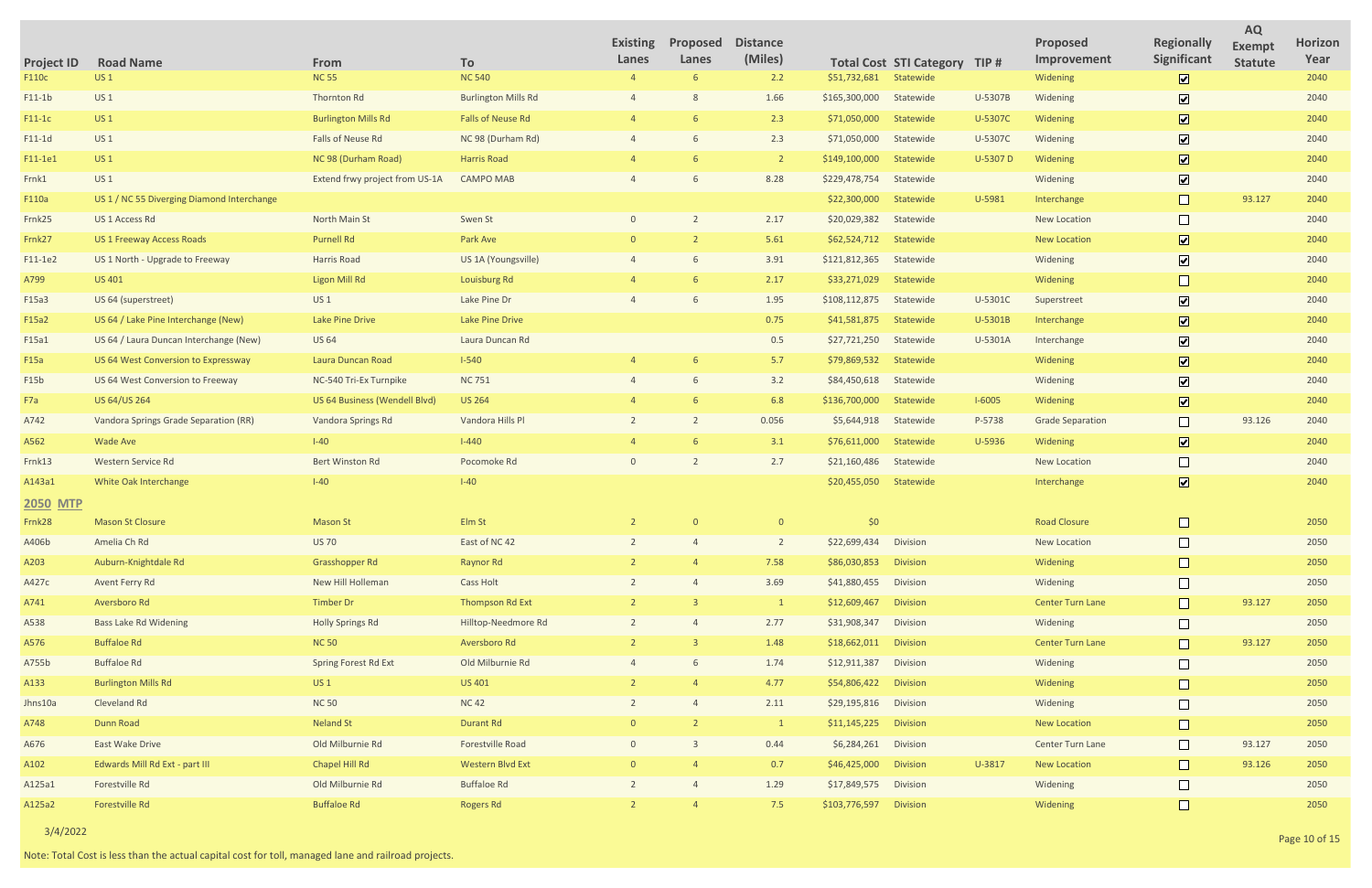|                     |        |                                |                                         | <b>AQ</b>                       |                        |
|---------------------|--------|--------------------------------|-----------------------------------------|---------------------------------|------------------------|
| <b>STI Category</b> | TIP#   | <b>Proposed</b><br>Improvement | <b>Regionally</b><br><b>Significant</b> | <b>Exempt</b><br><b>Statute</b> | <b>Horizon</b><br>Year |
| <b>Division</b>     |        | Widening                       |                                         |                                 | 2050                   |
| <b>Division</b>     |        | Widening                       |                                         |                                 | 2050                   |
| <b>Division</b>     |        | <b>New Location</b>            |                                         |                                 | 2050                   |
| <b>Division</b>     |        | Widening                       |                                         |                                 | 2050                   |
| <b>Division</b>     |        | <b>New Location</b>            |                                         |                                 | 2050                   |
| <b>Division</b>     |        | <b>New Location</b>            |                                         |                                 | 2050                   |
| <b>Division</b>     |        | <b>New Location</b>            |                                         |                                 | 2050                   |
| <b>Division</b>     |        | <b>Center Turn Lane</b>        |                                         | 93.127                          | 2050                   |
| <b>Division</b>     |        | Median                         |                                         | 93.126                          | 2050                   |
| <b>Division</b>     |        | Widening                       |                                         |                                 | 2050                   |
| <b>Division</b>     | R-3618 | Widening                       |                                         |                                 | 2050                   |
| <b>Division</b>     | R-3618 | Widening                       |                                         |                                 | 2050                   |
| Division            |        | Widening                       |                                         |                                 | 2050                   |
| <b>Division</b>     |        | Widening                       |                                         |                                 | 2050                   |
| Division            |        | Widening                       |                                         |                                 | 2050                   |
| <b>Division</b>     |        | Widening                       |                                         |                                 | 2050                   |
| Division            |        | Widening                       |                                         |                                 | 2050                   |
| <b>Division</b>     |        | Widening                       |                                         |                                 | 2050                   |
| Division            |        | Widening                       |                                         |                                 | 2050                   |
| <b>Division</b>     |        | Widening                       |                                         |                                 | 2050                   |
| Division            |        | Widening                       |                                         |                                 | 2050                   |
| <b>Division</b>     |        | <b>Center Turn Lane</b>        |                                         | 93.127                          | 2050                   |
| <b>Division</b>     |        | Widening                       |                                         |                                 | 2050                   |
| <b>Division</b>     |        | <b>Center Turn Lane</b>        |                                         | 93.127                          | 2050                   |
| Division            |        | Widening                       |                                         |                                 | 2050                   |
| <b>Division</b>     |        | Widening                       |                                         |                                 | 2050                   |
| Division            |        | Widening                       |                                         |                                 | 2050                   |
| <b>Division</b>     |        | Widening                       |                                         |                                 | 2050                   |
| Division            |        | Widening                       |                                         |                                 | 2050                   |
| <b>Division</b>     |        | Widening                       |                                         |                                 | 2050                   |
| <b>Division</b>     |        | Widening                       |                                         |                                 | 2050                   |
| <b>Division</b>     |        | Widening                       |                                         |                                 | 2050                   |
| <b>Division</b>     |        | Widening                       |                                         |                                 | 2050                   |
| <b>Division</b>     |        | Widening                       |                                         |                                 | 2050                   |
| <b>Division</b>     |        | <b>Center Turn Lane</b>        |                                         | 93.127                          | 2050                   |
| <b>Division</b>     |        | <b>Center Turn Lane</b>        |                                         | 93.127                          | 2050                   |
| Division            |        | <b>New Location</b>            |                                         |                                 | 2050                   |

| <b>Project ID</b> | <b>Road Name</b>                 | <b>From</b>                   | To                               | <b>Existing</b><br>Lanes | Proposed<br>Lanes | <b>Distance</b><br>(Miles) |                       | <b>Total Cost STI Category TIP #</b> |        | Proposed<br>Improvement | <b>Regionally</b><br>Significant | <b>Exempt</b><br><b>Statute</b> | <b>Horiz</b><br>Yea |
|-------------------|----------------------------------|-------------------------------|----------------------------------|--------------------------|-------------------|----------------------------|-----------------------|--------------------------------------|--------|-------------------------|----------------------------------|---------------------------------|---------------------|
| A125a4            | Forestville Rd                   | East Wake Dr                  | Old Knight Rd                    |                          | $\overline{3}$    | 2.27                       | \$30,054,665          | Division                             |        | Widening                |                                  |                                 | 2050                |
| A416              | Fox Rd                           | Old Wake Forest Rd            | <b>US 401</b>                    |                          |                   | 2.06                       | \$28,503,972          | <b>Division</b>                      |        | Widening                |                                  |                                 | 2050                |
| Frnk15            | Franklinton Northern Rd          | W River Rd                    | North Main St                    | $\Omega$                 |                   | 1.8                        | \$26,935,413          | <b>Division</b>                      |        | <b>New Location</b>     |                                  |                                 | 2050                |
| A163b             | Friendship Rd Widening           | <b>Old Holly Springs Apex</b> | New Hill Holleman                |                          |                   | 1.93                       | \$26,281,103          | <b>Division</b>                      |        | Widening                |                                  |                                 | 2050                |
| A722              | Fuqua-Varina Parkway East        | <b>NC 55</b>                  | <b>NC 42</b>                     | $\Omega$                 |                   | 2.55                       | \$46,358,258          | <b>Division</b>                      |        | <b>New Location</b>     |                                  |                                 | 2050                |
| A729              | Fuquay-Varina Parkway (West)     | Wade Nash Rd                  | Piney Grove Wilbon Road at Piney |                          |                   | 4.27                       | \$76,477,322          | <b>Division</b>                      |        | <b>New Location</b>     |                                  |                                 | 2050                |
| A723              | Fuquay-Varina Parkway East       | <b>NC42</b>                   | US 401                           |                          |                   | 1.44                       | \$26,178,781          | <b>Division</b>                      |        | <b>New Location</b>     |                                  |                                 | 2050                |
| A698              | <b>Gorman St Widening</b>        | <b>Kaplan Drive</b>           | <b>Western Blvd</b>              |                          |                   | 0.95                       | \$7,307,186           | <b>Division</b>                      |        | <b>Center Turn Lane</b> | $\Box$                           | 93.127                          | 2050                |
| A192              | <b>Graham Newton Rd</b>          | Penny Rd                      | Optimist Farm Rd                 |                          |                   | 2.83                       | \$27,770,030          | Division                             |        | Median                  |                                  | 93.126                          | 2050                |
| A168a             | Green Level Church Rd            | <b>Green Level Rd West</b>    | Jenks Rd                         |                          |                   | 1.76                       | \$19,975,501          | <b>Division</b>                      |        | Widening                | Г                                |                                 | 2050                |
| Jhns7a            | Guy Rd                           | Garner Rd                     | Amelia Church Rd                 |                          |                   | 3.41                       | \$43,100,549          | Division                             | R-3618 | Widening                |                                  |                                 | 2050                |
| Jhns7b            | Guy Rd                           | Amelia Church Rd              | <b>NC 42</b>                     |                          |                   | 0.98                       | \$12,386,668          | <b>Division</b>                      | R-3618 | Widening                |                                  |                                 | 2050                |
| A125b             | Heritage Lake Rd                 | Rogers Rd                     | <b>NC 98</b>                     |                          |                   | 1.73                       | \$23,937,802          | <b>Division</b>                      |        | Widening                |                                  |                                 | 2050                |
| A623a             | <b>Hilltop Needmore Widening</b> | <b>US 401</b>                 | Johnson Pond Rd                  |                          |                   | 1.3                        | \$14,754,632          | <b>Division</b>                      |        | Widening                |                                  |                                 | 2050                |
| A403c             | Hodge Rd                         | Auburn-Knightdale Rd          | Poole Rd                         |                          |                   | 1.9                        | \$21,564,462          | <b>Division</b>                      |        | Widening                |                                  |                                 | 2050                |
| A756              | Holden Rd                        | US <sub>1</sub>               | N. College St.                   |                          |                   | 1.81                       | \$23,964,292          | <b>Division</b>                      |        | Widening                |                                  |                                 | 2050                |
| A163c             | <b>Holly Springs New Hill Rd</b> | Friendship Rd                 | Old Holly Springs Apex Rd        |                          |                   | 3.58                       | \$47,047,563          | <b>Division</b>                      |        | Widening                |                                  |                                 | 2050                |
| A699              | <b>Holly Springs Rd</b>          | <b>Cary Parkway</b>           | Penny Rd                         |                          | -6                | 2.22                       | \$34,037,643          | <b>Division</b>                      |        | Widening                |                                  |                                 | 2050                |
| A700              | <b>Holly Springs Rd</b>          | Penny Rd                      | Ten Ten Rd                       |                          | 6                 | 1.22                       | \$18,705,371          | <b>Division</b>                      |        | Widening                |                                  |                                 | 2050                |
| A701              | <b>Holly Springs Rd</b>          | Ten Ten Rd                    | Kildaire Farm Rd Connector       |                          | -6                | 1.59                       | \$24,378,312          | <b>Division</b>                      |        | Widening                |                                  |                                 | 2050                |
| A218f             | Jessie Dr                        | <b>NC 55</b>                  | Ten Ten Rd                       |                          |                   | 1.58                       | \$23,008,728          | <b>Division</b>                      |        | Widening                |                                  |                                 | 2050                |
| <b>Grnv113</b>    | Joe Peed Rd Turn Lane            | <b>US 15</b>                  | <b>WB Clark Rd</b>               |                          |                   | 1.34                       | \$15,172,534          | <b>Division</b>                      |        | <b>Center Turn Lane</b> |                                  | 93.127                          | 2050                |
| A73a              | Jones Franklin Rd                | <b>Tryon Rd</b>               | Dillard Dr                       |                          |                   | 0.67                       | \$9,270,709           | <b>Division</b>                      |        | Widening                |                                  |                                 | 2050                |
| A772              | Jonesville Rd                    | US 401 Bypass                 | Mitchell Mill Rd                 |                          |                   |                            | \$25,218,934 Division |                                      |        | <b>Center Turn Lane</b> |                                  | 93.127                          | 2050                |
| A41               | Kildaire Farm Rd                 | Ten Ten Rd                    | Kildaire Farm Connector          |                          |                   | 2.03                       | \$34,200,000          | Division                             |        | Widening                |                                  |                                 | 2050                |
| A410              | Lake Pine Dr/Old Raleigh Rd      | <b>Cary Parkway</b>           | Apex Peakway                     |                          |                   | 1.7                        | \$23,522,695          | Division                             |        | Widening                |                                  |                                 | 2050                |
| A136a             | Lake Wheeler Rd                  | Tryon Rd                      | Penny Rd                         |                          |                   | 1.79                       | \$21,281,178          | Division                             |        | Widening                |                                  |                                 | 2050                |
| A136c             | Lake Wheeler Rd                  | Ten Ten Rd                    | Hilltop-Needmore Rd              |                          |                   | 3.4                        | \$42,244,840          | Division                             |        | Widening                |                                  |                                 | 2050                |
| A136d             | Lake Wheeler Rd                  | Hilltop-Needmore Rd           | US 401                           |                          |                   | 0.57                       | \$7,082,223           | Division                             |        | Widening                |                                  |                                 | 2050                |
| A136e             | Lake Wheeler Rd                  | <b>Centennial Pkwy</b>        | S. Saunders St                   |                          | $\mathbf{R}$      | 0.94                       | \$12,445,544          | Division                             |        | Widening                |                                  |                                 | 2050                |
| A554              | Laura Duncan Widening            | <b>US 64</b>                  | Old Apex Rd                      |                          |                   | 1.04                       | \$11,803,705          | Division                             |        | Widening                |                                  |                                 | 2050                |
| A135a             | Lead Mine Rd                     | Town & Country Rd             | Millbrook Rd                     |                          |                   | 0.54                       | \$7,471,915           | Division                             |        | Widening                |                                  |                                 | 2050                |
| A135b             | Lead Mine Rd                     | Millbrook Rd                  | Lynn Rd                          |                          |                   | 1.12                       | \$15,497,305          | Division                             |        | Widening                |                                  |                                 | 2050                |
| A135c             | Lead Mine Rd                     | Lynn Rd                       | Sawmill Rd                       |                          |                   | 0.99                       | \$13,698,511          | Division                             |        | Widening                |                                  |                                 | 2050                |
| A126a             | <b>Ligon Mill Rd</b>             | <b>Burlington Mills Rd</b>    | US <sub>1</sub> A                |                          |                   | 2.32                       | \$17,844,918          | Division                             |        | Center Turn Lane        |                                  | 93.127                          | 2050                |
| A126b             | <b>Ligon Mill Rd</b>             | <b>US 401</b>                 | <b>Burlington Mills Rd</b>       |                          | $\mathbf{R}$      | 2.57                       | \$32,406,331          | Division                             |        | <b>Center Turn Lane</b> | $\Box$                           | 93.127                          | 2050                |
| A127c             | <b>Ligon Mill Rd Connector</b>   | <b>NC98</b>                   | Stadium Dr                       | $\Omega$                 | $\overline{4}$    | 0.78                       | \$14,180,173 Division |                                      |        | New Location            |                                  |                                 | 2050                |
|                   |                                  |                               |                                  |                          |                   |                            |                       |                                      |        |                         |                                  |                                 |                     |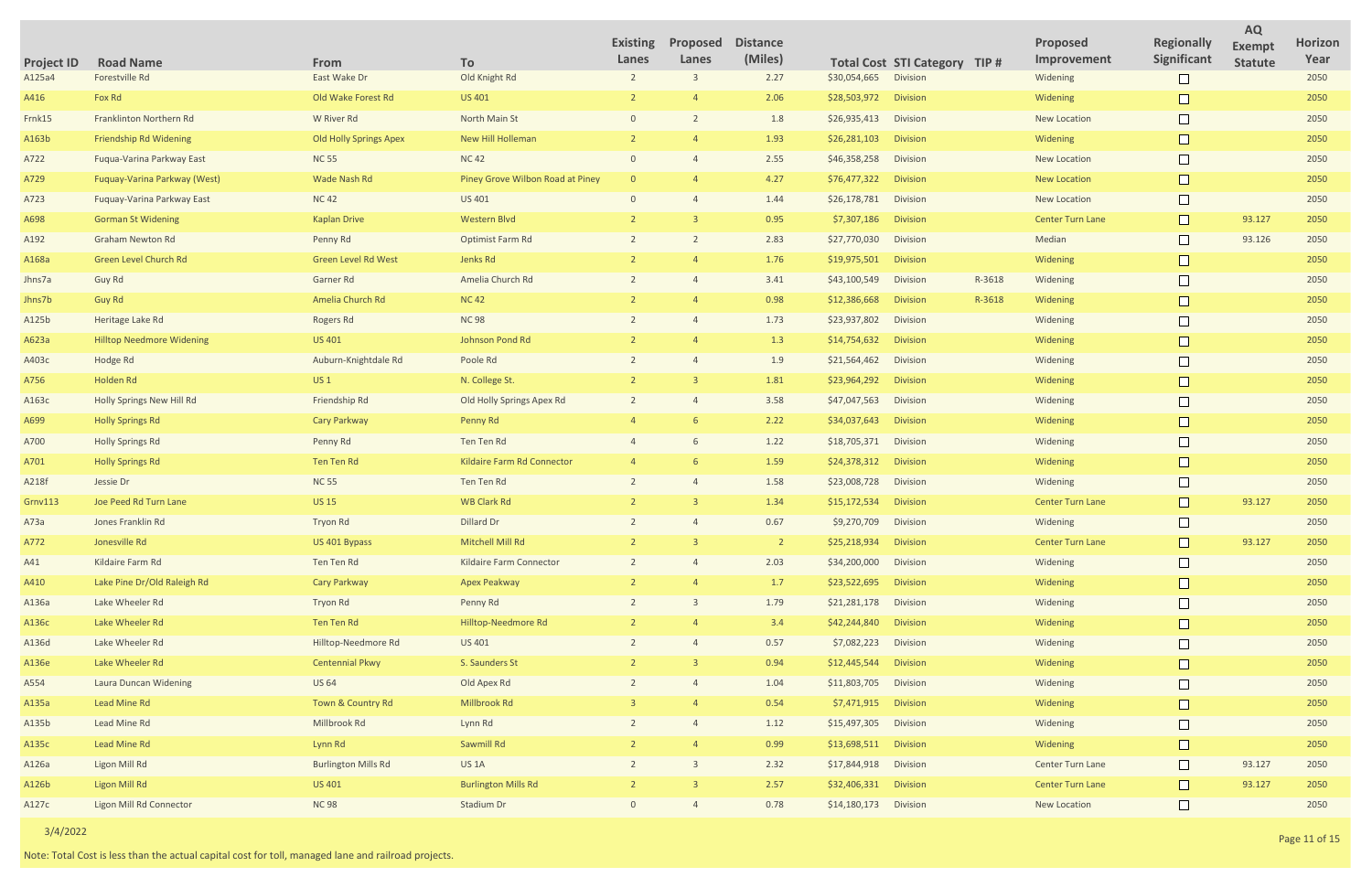|                     |        |                                |                                         | <b>AQ</b>                       |                        |
|---------------------|--------|--------------------------------|-----------------------------------------|---------------------------------|------------------------|
| <b>STI Category</b> | TIP#   | <b>Proposed</b><br>Improvement | <b>Regionally</b><br><b>Significant</b> | <b>Exempt</b><br><b>Statute</b> | <b>Horizon</b><br>Year |
| <b>Division</b>     |        | <b>New Location</b>            |                                         |                                 | 2050                   |
| <b>Division</b>     |        | Widening                       |                                         |                                 | 2050                   |
| <b>Division</b>     |        | Widening                       |                                         |                                 | 2050                   |
| <b>Division</b>     |        | Widening                       |                                         |                                 | 2050                   |
| <b>Division</b>     |        | Widening                       |                                         |                                 | 2050                   |
| <b>Division</b>     |        | Widening                       |                                         |                                 | 2050                   |
| <b>Division</b>     |        | Widening                       |                                         |                                 | 2050                   |
| <b>Division</b>     |        | <b>New Location</b>            |                                         |                                 | 2050                   |
| <b>Division</b>     |        | Widening                       |                                         |                                 | 2050                   |
| <b>Division</b>     |        | Widening                       |                                         |                                 | 2050                   |
| <b>Division</b>     |        | Widening                       |                                         |                                 | 2050                   |
| <b>Division</b>     |        | <b>Center Turn Lane</b>        |                                         | 93.127                          | 2050                   |
| <b>Division</b>     |        | Widening                       |                                         |                                 | 2050                   |
| <b>Division</b>     |        | <b>Center Turn Lane</b>        |                                         | 93.127                          | 2050                   |
| <b>Division</b>     |        | Widening                       |                                         |                                 | 2050                   |
| <b>Division</b>     |        | Widening                       |                                         |                                 | 2050                   |
| <b>Division</b>     |        | <b>Center Turn Lane</b>        |                                         | 93.127                          | 2050                   |
| <b>Division</b>     |        | <b>Center Turn Lane</b>        |                                         | 93.127                          | 2050                   |
| <b>Division</b>     |        | Widening                       |                                         |                                 | 2050                   |
| <b>Division</b>     |        | Widening                       |                                         |                                 | 2050                   |
| <b>Division</b>     |        | Widening                       |                                         |                                 | 2050                   |
| <b>Division</b>     |        | <b>TSM</b>                     |                                         |                                 | 2050                   |
| <b>Division</b>     |        | <b>Center Turn Lane</b>        |                                         | 93.127                          | 2050                   |
| Division            |        | <b>Center Turn Lane</b>        |                                         | 93.127                          | 2050                   |
| <b>Division</b>     |        | Widening                       |                                         |                                 | 2050                   |
| Division            | U-3441 | Widening                       |                                         |                                 | 2050                   |
| <b>Division</b>     |        | Widening                       |                                         |                                 | 2050                   |
| Division            |        | Widening                       |                                         |                                 | 2050                   |
| <b>Division</b>     | R-3618 | <b>New Location</b>            |                                         |                                 | 2050                   |
| Division            |        | <b>Center Turn Lane</b>        |                                         | 93.127                          | 2050                   |
| <b>Division</b>     |        | Widening                       |                                         |                                 | 2050                   |
| <b>Division</b>     |        | Widening                       |                                         |                                 | 2050                   |
| <b>Division</b>     |        | <b>New Location</b>            |                                         |                                 | 2050                   |
| <b>Division</b>     |        | <b>Center Turn Lane</b>        |                                         | 93.127                          | 2050                   |
| <b>Division</b>     |        | Widening                       |                                         |                                 | 2050                   |
| Division            |        | Interchange                    |                                         |                                 | 2050                   |
| <b>Division</b>     |        | <b>New Location</b>            |                                         |                                 | 2050                   |

| <b>Project ID</b> | <b>Road Name</b>             | From                          | <b>To</b>               | <b>Existing</b><br>Lanes | Proposed<br>Lanes | <b>Distance</b><br>(Miles) |              | <b>Total Cost STI Category TIP #</b> |        | <b>Proposed</b><br>Improvement | <b>Regionally</b><br>Significant | <b>Exempt</b><br><b>Statute</b> | <b>Horiz</b><br>Yea |
|-------------------|------------------------------|-------------------------------|-------------------------|--------------------------|-------------------|----------------------------|--------------|--------------------------------------|--------|--------------------------------|----------------------------------|---------------------------------|---------------------|
| A219b             | <b>McCrimmon Parkway Ext</b> | Louis Stephens Rd             | <b>NC 55</b>            | $\Omega$                 | $\overline{4}$    | 0.94                       | \$15,155,712 | <b>Division</b>                      |        | <b>New Location</b>            |                                  |                                 | 2050                |
| A415              | Milburnie Rd                 | Hodge Rd Ext                  | Forestville Rd          |                          |                   | 1.5                        | \$21,278,318 | Division                             |        | Widening                       |                                  |                                 | 2050                |
| A130b             | Mitchell Mill Rd             | <b>Forestville Road</b>       | <b>Rolesville Rd</b>    |                          |                   | 3.47                       | \$50,784,009 | <b>Division</b>                      |        | Widening                       |                                  |                                 | 2050                |
| A117              | New Hope Rd                  | Old Poole Rd                  | <b>Rock Quarry Rd</b>   |                          |                   | 1.8                        | \$24,906,383 | Division                             |        | Widening                       |                                  |                                 | 2050                |
| Jhns4a2           | <b>North Connector</b>       | NC 42 East                    | N. Oneil St             |                          |                   | 2.21                       | \$25,082,874 | <b>Division</b>                      |        | Widening                       |                                  |                                 | 2050                |
| A240a             | <b>North Harrison Avenue</b> | <b>Reedy Creek Rd</b>         | <b>Weston Parkway</b>   |                          |                   | 0.81                       | \$19,047,033 | Division                             |        | Widening                       |                                  |                                 | 2050                |
| A240b             | <b>North Harrison Avenue</b> | <b>Weston Parkway</b>         | $I-40$                  |                          |                   | 0.48                       | \$22,358,553 | <b>Division</b>                      |        | Widening                       |                                  |                                 | 2050                |
| Grnv81            | Northside Rd Ext             | Northside Rd                  | Old Weaver Rd           |                          |                   | 0.92                       | \$14,833,250 | Division                             |        | <b>New Location</b>            |                                  |                                 | 2050                |
| A66a              | O'Kelley Chapel Rd           | <b>Alston Avenue</b>          | <b>NC 55</b>            |                          |                   | 1.21                       | \$13,733,157 | <b>Division</b>                      |        | Widening                       |                                  |                                 | 2050                |
| A137c             | Old Stage Rd                 | <b>Rock Service Station</b>   | <b>NC42</b>             |                          |                   | 3.27                       | \$37,113,574 | Division                             |        | Widening                       |                                  |                                 | 2050                |
| A181b             | Old US <sub>1</sub>          | Humie Olive Rd                | <b>Apex Peakway</b>     |                          |                   | 2.53                       | \$28,714,783 | <b>Division</b>                      |        | Widening                       |                                  |                                 | 2050                |
| A601              | Old Wake Forest Rd           | Falls of Neuse Rd             | <b>Atlantic Ave</b>     |                          |                   | 1.43                       | \$18,031,538 | Division                             |        | Center Turn Lane               |                                  | 93.127                          | 2050                |
| Grnv81a           | Old Weaver Trail             | From NC 50 (Wake Co)          | Northside Rd Ext        |                          |                   | 1.65                       | \$18,727,033 | <b>Division</b>                      |        | Widening                       |                                  |                                 | 2050                |
| Jhns16            | Oneil St                     | W Main St                     | <b>North Connector</b>  |                          |                   | 1.87                       | \$24,758,689 | Division                             |        | <b>Center Turn Lane</b>        |                                  | 93.127                          | 2050                |
| A42a              | Penny Rd                     | <b>Ten Ten Rd</b>             | Kildaire Farm Rd        |                          |                   | 1.25                       | \$17,296,099 | <b>Division</b>                      |        | Widening                       |                                  |                                 | 2050                |
| A511              | Piney Grove Wilbon Rd        | <b>Brayton Park Rd</b>        | Southern FV Bypass      |                          |                   | 6.5                        | \$73,773,159 | Division                             |        | Widening                       |                                  |                                 | 2050                |
| A149b1            | Poole Rd                     | <b>Martin Pond Rd</b>         | <b>Richardson Road</b>  |                          |                   |                            | \$6,906,900  | <b>Division</b>                      |        | <b>Center Turn Lane</b>        |                                  | 93.127                          | 2050                |
| A402e             | <b>Proctor St</b>            | <b>NC 96</b>                  | Shepard School Rd       |                          |                   | 0.85                       | \$10,105,587 | Division                             |        | <b>Center Turn Lane</b>        |                                  | 93.127                          | 2050                |
| A179a2            | <b>Richardson Rd</b>         | <b>US 64 (West)</b>           | Olive Chapel Rd         |                          |                   | 1.38                       | \$12,696,206 | <b>Division</b>                      |        | Widening                       |                                  |                                 | 2050                |
| A201b             | <b>Rock Quarry Rd</b>        | <b>Battle Bridge Rd</b>       | East Garner Rd          |                          |                   | 3.3                        | \$45,661,703 | Division                             |        | Widening                       |                                  |                                 | 2050                |
| A605              | <b>Rogers Rd</b>             | <b>Heritage Center Dr</b>     | Heritage Branch Rd      |                          |                   | 0.35                       | \$4,307,394  | <b>Division</b>                      |        | Widening                       |                                  |                                 | 2050                |
| A813              | Rogers Rd Access Management  | US 1 Alt / S Main St          | <b>Marshall Farm St</b> |                          |                   | 2.09                       | \$26,584,800 | Division                             |        | <b>TSM</b>                     |                                  |                                 | 2050                |
| A612              | S Cross St/N White St        | <b>NC 98</b>                  | <b>Main St</b>          |                          |                   | 3.85                       | \$43,592,730 | <b>Division</b>                      |        | <b>Center Turn Lane</b>        |                                  | 93.127                          | 2050                |
| A551              | <b>Salem St Widening</b>     | <b>US 64</b>                  | Apex Peakway            | 2                        | $\overline{3}$    | 0.64                       | \$7,608,913  | Division                             |        | <b>Center Turn Lane</b>        |                                  | 93.127                          | 2050                |
| A680a             | <b>Six Forks Road</b>        | $I-540$                       | <b>Durant Road</b>      |                          |                   | 0.9                        | \$12,453,192 | <b>Division</b>                      |        | Widening                       |                                  |                                 | 2050                |
| A51               | Smithfield Rd                | Forestville Rd                | Bethlehem Rd            |                          | $\overline{4}$    | 1.57                       | \$21,723,901 | <b>Division</b>                      | U-3441 | Widening                       |                                  |                                 | 2050                |
| A52               | Smithfield Rd                | <b>Bethlehem Rd</b>           | US 64 Bypass            |                          |                   | 1.8                        | \$24,906,383 | <b>Division</b>                      |        | Widening                       |                                  |                                 | 2050                |
| A752              | Smithfield Rd                | Sandy Trail Dr                | Grasshopper Rd          |                          | 6                 | 2.65                       | \$42,768,968 | <b>Division</b>                      |        | Widening                       |                                  |                                 | 2050                |
| Jhns3             | <b>South Connector</b>       | Little Creek Church Rd        | <b>NC42</b>             |                          |                   | $\overline{2}$             | \$15,674,434 | <b>Division</b>                      | R-3618 | <b>New Location</b>            |                                  |                                 | 2050                |
| A547              | Stephenson Rd                | Ten Ten Rd                    | Sunset Lake Rd          |                          | $\overline{3}$    | 2.03                       | \$22,985,257 | Division                             |        | Center Turn Lane               | $\Box$                           | 93.127                          | 2050                |
| A193a1            | Sunset Lake Rd               | <b>Product Road</b>           | Hilltop-Needmore Rd     |                          |                   | 2.2                        | \$39,501,590 | <b>Division</b>                      |        | Widening                       |                                  |                                 | 2050                |
| A217a             | Sunset Lake Rd               | Main St                       | Optimist Farm Rd        |                          | $\overline{4}$    | 3.4                        | \$47,045,391 | Division                             |        | Widening                       |                                  |                                 | 2050                |
| A217b             | Sunset Lake Rd Ext           | <b>Old Holly Springs Apex</b> | Main St                 |                          |                   | 1.7                        | \$30,905,505 | <b>Division</b>                      |        | <b>New Location</b>            | $\Box$                           |                                 | 2050                |
| A572              | Trailwood Dr Turn Lane       | Avent Ferry Rd                | Tryon Rd                |                          | 3                 | 1.62                       | \$21,724,260 | <b>Division</b>                      |        | Center Turn Lane               | $\Box$                           | 93.127                          | 2050                |
| A563              | <b>Trinity Rd</b>            | <b>NC 54</b>                  | <b>Chatham St</b>       |                          |                   | 1                          | \$4,441,638  | <b>Division</b>                      |        | Widening                       | $\Box$                           |                                 | 2050                |
| A780              | US 1 at Stadium              | Stadium Dr                    | Jenkins Rd              |                          |                   | 0.5                        | \$5,750,000  | Division                             |        | Interchange                    |                                  |                                 | 2050                |
| A140b             | Vandora Springs Rd & Ext     | Old Stage Rd                  | <b>US 401</b>           | $\Omega$                 | 2                 | 1.62                       | \$17,703,060 | <b>Division</b>                      |        | <b>New Location</b>            | $\Box$                           |                                 | 2050                |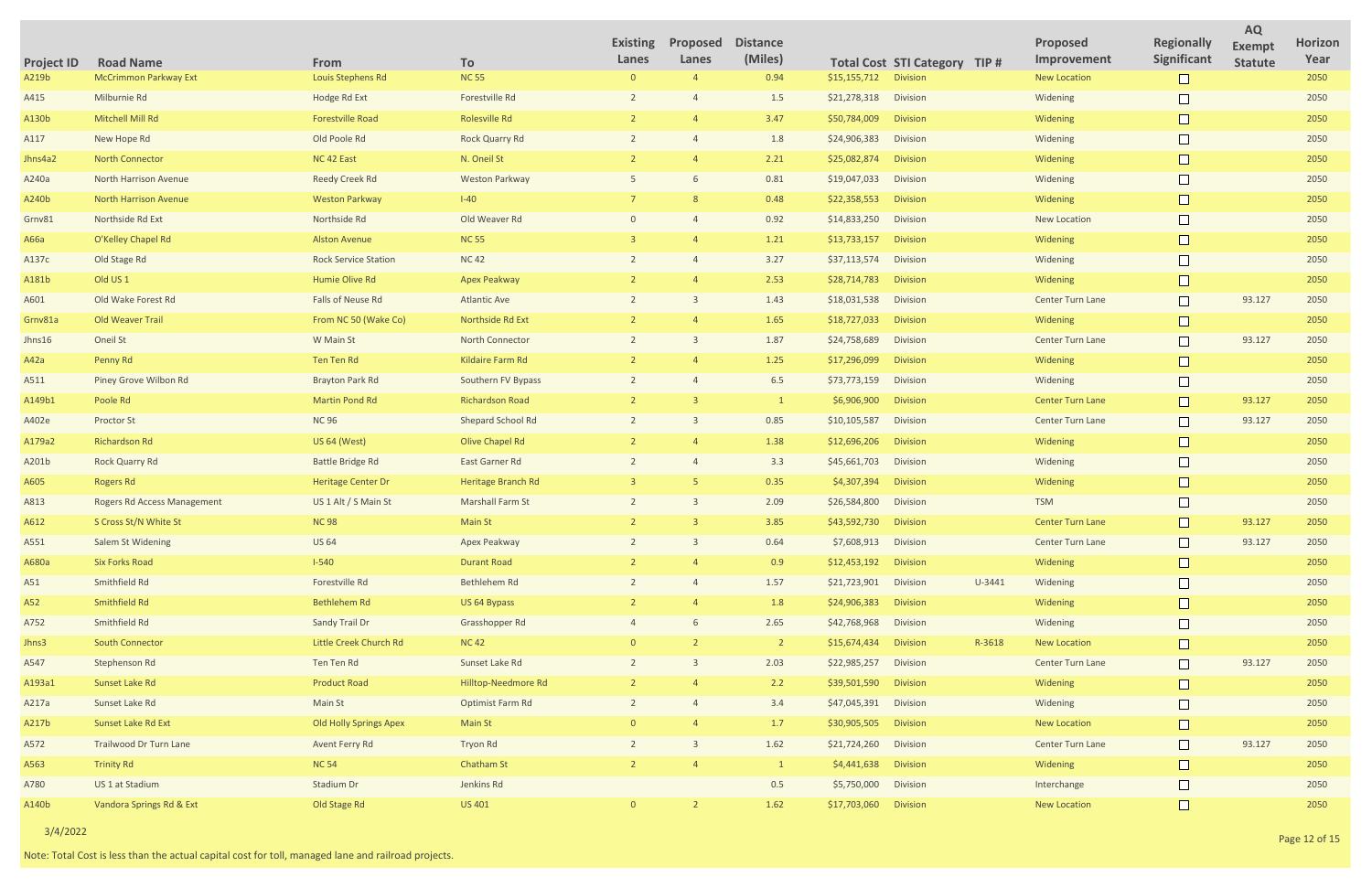|                     |          |                                |                                  | <b>AQ</b>                       |                        |
|---------------------|----------|--------------------------------|----------------------------------|---------------------------------|------------------------|
| <b>STI Category</b> | TIP#     | <b>Proposed</b><br>Improvement | <b>Regionally</b><br>Significant | <b>Exempt</b><br><b>Statute</b> | <b>Horizon</b><br>Year |
| <b>Division</b>     |          | <b>New Location</b>            |                                  |                                 | 2050                   |
| <b>Division</b>     |          | Widening                       |                                  |                                 | 2050                   |
| <b>Division</b>     |          | <b>New Location</b>            |                                  |                                 | 2050                   |
| <b>Division</b>     |          | Widening                       | $\boxed{\checkmark}$             |                                 | 2050                   |
| <b>Division</b>     |          | <b>New Location</b>            |                                  |                                 | 2050                   |
| <b>Division</b>     | $U-2918$ | Widening                       |                                  |                                 | 2050                   |
| <b>Division</b>     |          | Widening                       | $\boxed{\blacktriangledown}$     |                                 | 2050                   |
| <b>Division</b>     |          | Widening                       |                                  |                                 | 2050                   |
| <b>Division</b>     |          | <b>New Location</b>            |                                  |                                 | 2050                   |
| Regional            |          | <b>New Location</b>            | $\boxed{\checkmark}$             |                                 | 2050                   |
| Regional            |          | Widening                       |                                  |                                 | 2050                   |
| Regional            |          | <b>TSM</b>                     |                                  |                                 | 2050                   |
| Regional            |          | Median                         |                                  | 93.126                          | 2050                   |
| Regional            |          | <b>TSM</b>                     |                                  | 93.126                          | 2050                   |
| Regional            |          | <b>TSM</b>                     |                                  |                                 | 2050                   |
| Regional            |          | <b>Center Turn Lane</b>        |                                  | 93.127                          | 2050                   |
| Regional            |          | <b>Center Turn Lane</b>        | $\boxed{\checkmark}$             | 93.127                          | 2050                   |
| Regional            |          | Widening                       | $\boxed{\blacktriangledown}$     |                                 | 2050                   |
| Regional            |          | Widening                       | $\boxed{\blacktriangledown}$     |                                 | 2050                   |
| Regional            |          | Widening                       | $\boxed{\blacktriangledown}$     |                                 | 2050                   |
| Regional            |          | Widening                       | $\boxed{\blacktriangledown}$     |                                 | 2050                   |
| Regional            |          | Widening                       | $\boxed{\blacktriangledown}$     |                                 | 2050                   |
| Regional            |          | Widening                       | $\blacktriangledown$             |                                 | 2050                   |
| Regional            |          | Widening                       | $\boxed{\mathbf{v}}$             |                                 | 2050                   |
| Regional            |          | Interchange                    | $\boxed{\blacktriangledown}$     | 93.126                          | 2050                   |
| Regional            |          | <b>Center Turn Lane</b>        | $\boxed{\blacktriangledown}$     | 93.127                          | 2050                   |
| Regional            |          | Widening                       | $\boxed{\checkmark}$             |                                 | 2050                   |
| Regional            |          | Widening                       | $\boxed{\blacktriangledown}$     |                                 | 2050                   |
| Regional            |          | <b>Center Turn Lane</b>        |                                  | 93.127                          | 2050                   |
| Regional            |          | Widening                       | $\boxed{\checkmark}$             |                                 | 2050                   |
| Regional            |          | Widening                       |                                  |                                 | 2050                   |
| Regional            |          | Widening                       |                                  |                                 | 2050                   |
| Regional            |          | Widening                       |                                  |                                 | 2050                   |
| Regional            |          | Widening                       |                                  |                                 | 2050                   |
| Regional            |          | Widening                       | $\boxed{\blacktriangledown}$     |                                 | 2050                   |
| Regional            |          | Widening                       | $\boxed{\blacktriangledown}$     |                                 | 2050                   |
| Regional            |          | Widening                       | $\boxed{\blacktriangledown}$     |                                 | 2050                   |

| <b>Project ID</b> | <b>Road Name</b>                     | From                                                 | To                               | <b>Existing</b><br>Lanes | Proposed<br>Lanes | <b>Distance</b><br>(Miles) |                        | <b>Total Cost STI Category TIP #</b> |        | <b>Proposed</b><br>Improvement | <b>Regionally</b><br>Significant | <b>Exempt</b><br><b>Statute</b> | <b>Horiz</b><br>Yea |
|-------------------|--------------------------------------|------------------------------------------------------|----------------------------------|--------------------------|-------------------|----------------------------|------------------------|--------------------------------------|--------|--------------------------------|----------------------------------|---------------------------------|---------------------|
| A167a             | <b>Wendell Northern Bypass</b>       | US 64 BUS (Wendell Blvd)                             | Old Zebulon Road                 | $\overline{0}$           | $\overline{2}$    | 2.4                        | \$22,152,312 Division  |                                      |        | New Location                   |                                  |                                 | 2050                |
| A695a2            | <b>Wendell Valley Blvd</b>           | <b>Wendell Falls Parkway</b>                         | Knightdale Eagle Rock Road       |                          |                   | 1.04                       | \$12,921,951           | Division                             |        | Widening                       |                                  |                                 | 2050                |
| A77a              | West Lake Rd                         | Larboard Rd                                          | <b>Bells Lake Rd</b>             | $\mathbf{0}$             | $\overline{2}$    | 1.25                       | \$10,595,812           | Division                             |        | <b>New Location</b>            |                                  |                                 | 2050                |
| A234              | <b>Western Blvd</b>                  | <b>Gorman St</b>                                     | Pullen Rd                        |                          | 6                 | 1.21                       | \$28,452,975           | Division                             |        | Widening                       | $\boxed{\textbf{v}}$             |                                 | 2050                |
| A670              | Western Wendell Ext                  | Poole Road                                           | Lake Glad Road                   | $\Omega$                 |                   | 1.4                        | \$22,572,337           | Division                             |        | <b>New Location</b>            |                                  |                                 | 2050                |
| A457              | <b>Westgate Rd</b>                   | <b>Leesville Rd</b>                                  | <b>US70</b>                      |                          |                   | 1.4                        | \$19,371,631           | <b>Division</b>                      | U-2918 | Widening                       |                                  |                                 | 2050                |
| A143a             | White Oak Rd                         | <b>US 70</b>                                         | $I-540$                          |                          |                   | 4.46                       | \$61,712,483           | Division                             |        | Widening                       | $\overline{\mathbf{v}}$          |                                 | 2050                |
| A143b             | White Oak Rd                         | $I - 540$                                            | <b>NC42</b>                      |                          |                   | 2.53                       | \$35,007,305           | <b>Division</b>                      |        | Widening                       |                                  |                                 | 2050                |
| A138d             | White Oak-Guy Rd Connector           | White Oak Rd                                         | Guy Rd                           | $\Omega$                 |                   | 1.92                       | \$30,956,348           | Division                             |        | <b>New Location</b>            |                                  |                                 | 2050                |
| Frnk10            | <b>Bunn Bypass</b>                   | NC 39 (north)                                        | NC 39 (south)                    |                          |                   | 1.3                        | \$20,960,027           | Regional                             |        | <b>New Location</b>            | $\boxed{\text{v}}$               |                                 | 2050                |
| Grnv48            | Creedmoor Loop B                     | $US-15$                                              | <b>Relocated US 15</b>           |                          |                   | 0.66                       | \$7,490,813            | Regional                             |        | Widening                       |                                  |                                 | 2050                |
| A810              | E. Gannon Ave.                       | <b>Stratford Drive</b>                               | US 264 Highway                   |                          |                   | 1.95                       | \$21,878,400           | Regional                             |        | <b>TSM</b>                     |                                  |                                 | 2050                |
| A726              | <b>East Broad Street</b>             | Wake Chapel Road                                     | <b>Bengal Boulevard</b>          |                          |                   | 0.22                       | \$2,774,083            | Regional                             |        | Median                         |                                  | 93.126                          | 2050                |
| A782              | Knightdale Blvd                      | N. First Ave.                                        | $I-87$                           |                          |                   | 2.86                       | \$36,379,200           | Regional                             |        | <b>TSM</b>                     |                                  | 93.126                          | 2050                |
| A811              | N Arendell Ave                       | US 64 Highway                                        | E Gannon Ave                     |                          |                   | 0.72                       | \$9,158,400            | Regional                             |        | <b>TSM</b>                     |                                  |                                 | 2050                |
| A807              | N Main Street                        | Future NC 96 Bypass                                  | <b>Knollwood Lane</b>            |                          | $\mathbf{B}$      | 1.84                       | \$24,361,491           | Regional                             |        | <b>Center Turn Lane</b>        |                                  | 93.127                          | 2050                |
| Hrnt2a            | <b>NC 210</b>                        | <b>NC 55</b>                                         | Angier Western Bypass            |                          |                   | 1.46                       | \$19,330,313           | Regional                             |        | Center Turn Lane               | $\overline{\mathbf{v}}$          | 93.127                          | 2050                |
| Hrnt2b            | <b>NC 210</b>                        | <b>Angier Western Bypass</b>                         | <b>Capital Area MPO Boundary</b> |                          |                   | $\mathbf{3}$               | \$34,049,150           | Regional                             |        | Widening                       | $\overline{\mathbf{v}}$          |                                 | 2050                |
| Hrnt3a1           | <b>NC 210</b>                        | <b>NC 55</b>                                         | Lipscomb Rd                      |                          |                   | 1.69                       | \$21,310,000           | Regional                             |        | Widening                       | $\overline{\mathbf{v}}$          |                                 | 2050                |
| Hrnt3a2           | <b>NC 210</b>                        | <b>Lipscomb Rd</b>                                   | Old Stage Rd                     |                          |                   | 1.32                       | \$16,684,084           | Regional                             |        | Widening                       | $\boxed{\textbf{v}}$             |                                 | 2050                |
| Hrnt3b            | <b>NC 210</b>                        | Old Stage Rd                                         | <b>NC 50</b>                     |                          |                   | 6.46                       | \$73,788,801           | Regional                             |        | Widening                       | $\overline{\mathbf{v}}$          |                                 | 2050                |
| Hrnt3c2           | <b>NC 210</b>                        | <b>Raleigh Road</b>                                  | <b>Lassiter Pond Rd</b>          |                          |                   | 5.1                        | \$57,883,555           | Regional                             |        | Widening                       | $\overline{\mathbf{v}}$          |                                 | 2050                |
| A65               | <b>NC 39</b>                         | Debnam Rd (Wake Co.)                                 | Hatcher Rd (Johnston Co.)        |                          |                   | 12.74                      | \$144,595,391          | Regional                             |        | Widening                       | $\overline{\mathbf{v}}$          |                                 | 2050                |
| Frnk <sub>6</sub> | <b>NC39</b>                          | From N. metro boundary southwa  Wake County boundary |                                  |                          |                   | 17.69                      | \$219,613,921 Regional |                                      |        | Widening                       | M                                |                                 | 2050                |
| Jhns13c           | NC 42 (East) / US 70 BUS Interchange |                                                      |                                  |                          |                   |                            | \$20,455,050           | Regional                             |        | Interchange                    | $\overline{\mathbf{v}}$          | 93.126                          | 2050                |
| A535b             | NC 42 Turn Lane                      | Coley Farm Rd                                        | <b>NC 55</b>                     |                          | $\mathbf{B}$      | 0.47                       | \$5,926,450            | Regional                             |        | <b>Center Turn Lane</b>        | $\overline{\mathbf{z}}$          | 93.127                          | 2050                |
| A535a             | NC 42 Widening                       | Christian Light Rd                                   | Coley Farm Rd                    |                          |                   | 2.98                       | \$33,822,156           | Regional                             |        | Widening                       | $\overline{\mathbf{v}}$          |                                 | 2050                |
| A535c             | NC 42 Widening                       | Christian Light Rd                                   | <b>Cass Holt Rd</b>              |                          |                   | 2.94                       | \$33,368,167           | Regional                             |        | Widening                       | $\overline{\mathbf{v}}$          |                                 | 2050                |
| A144              | <b>NC 50</b>                         | Timber Dr                                            | <b>US 70</b>                     |                          |                   | 1.5                        | \$18,914,201 Regional  |                                      |        | Center Turn Lane               | $\Box$                           | 93.127                          | 2050                |
| A228b             | <b>NC 50</b>                         | $I-540$                                              | <b>NC 42</b>                     |                          |                   | 1.85                       | \$20,996,976           | Regional                             |        | Widening                       | $\overline{\mathbf{v}}$          |                                 | 2050                |
| A228c             | <b>NC 50</b>                         | <b>NC42</b>                                          | <b>NC 210</b>                    |                          |                   | 5.63                       | \$64,368,537           | Regional                             |        | Widening                       |                                  |                                 | 2050                |
| A445a             | <b>NC 50</b>                         | <b>NC 98</b>                                         | <b>Beaver Creek Rec</b>          |                          |                   | 3.9                        | \$48,457,317           | Regional                             |        | Widening                       |                                  |                                 | 2050                |
| A445b             | <b>NC 50</b>                         | <b>Beaver Creek Rec</b>                              | Old Weaver Trail                 |                          |                   | $\overline{2}$             | \$24,849,906           | Regional                             |        | Widening                       |                                  |                                 | 2050                |
| Grnv18            | <b>NC 50</b>                         | <b>Old Weaver Trail</b>                              | Dove Rd                          |                          |                   | 2.67                       | \$30,303,744           | Regional                             |        | Widening                       |                                  |                                 | 2050                |
| A229              | <b>NC 54</b>                         | Chapel Hill Rd                                       | <b>Harrison Avenue</b>           |                          | 6                 | 0.8                        | \$18,811,884           | Regional                             |        | Widening                       | $\overline{\mathbf{v}}$          |                                 | 2050                |
| A233a             | <b>NC 54</b>                         | <b>Reedy Creek Rd</b>                                | Chapel Hill Rd                   |                          |                   | 0.4                        | \$9,405,942            | Regional                             |        | Widening                       | $\overline{\mathbf{v}}$          |                                 | 2050                |
| A233b             | <b>NC 54</b>                         | <b>Reedy Creek Rd</b>                                | <b>Harrison Avenue</b>           | 5 <sup>5</sup>           | 6                 | 0.99                       | \$23,279,706           | Regional                             |        | Widening                       | $\overline{\mathbf{v}}$          |                                 | 2050                |
|                   |                                      |                                                      |                                  |                          |                   |                            |                        |                                      |        |                                |                                  |                                 |                     |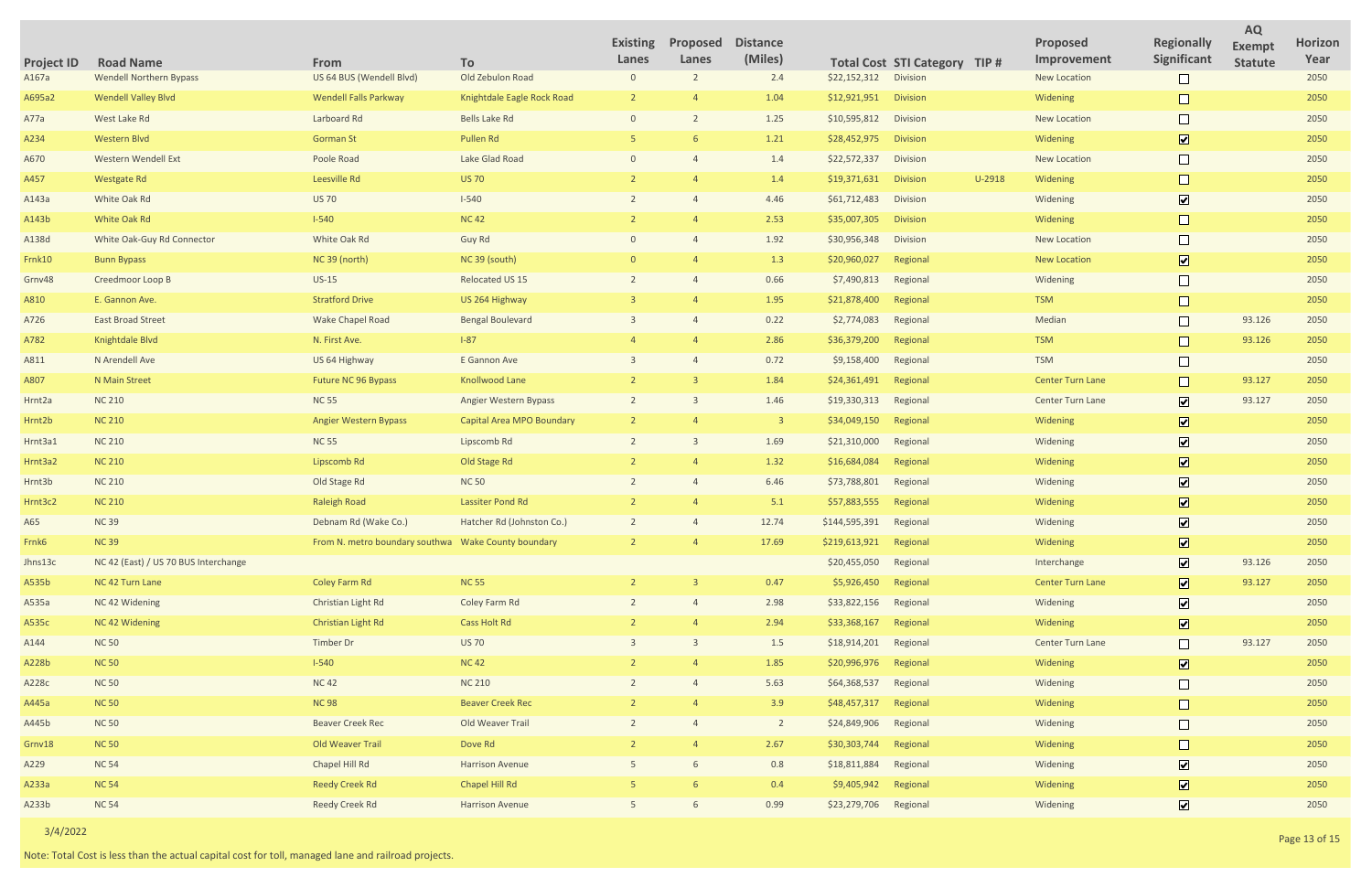|                   |                                                   |                              |                                  | <b>Existing</b> | Proposed | <b>Distance</b> |               |                                |         | Proposed                | <b>Regionally</b>            | <b>AQ</b><br><b>Exempt</b> | Horizon |
|-------------------|---------------------------------------------------|------------------------------|----------------------------------|-----------------|----------|-----------------|---------------|--------------------------------|---------|-------------------------|------------------------------|----------------------------|---------|
| <b>Project ID</b> | <b>Road Name</b>                                  | From                         | To                               | Lanes           | Lanes    | (Miles)         |               | <b>Total Cost STI Category</b> | TIP#    | Improvement             | Significant                  | <b>Statute</b>             | Year    |
| A118a             | <b>NC 55</b>                                      | Old Honeycutt Road           | Jicarilla Rd                     | $\overline{2}$  |          | 2.49            | \$26,086,000  | Regional                       | R-5705C | Widening                | $\overline{\mathbf{v}}$      |                            | 2050    |
| A426              | NC 55 (Main St)                                   | <b>Holly Springs Rd</b>      | <b>Technology Drive</b>          |                 |          | 2.79            | \$38,604,894  | Regional                       |         | Widening                | $\overline{\mathbf{v}}$      |                            | 2050    |
| Frnk4a            | <b>NC 56</b>                                      | W. of West Sandling Rd       | US <sub>1</sub>                  |                 |          | 3.63            | \$41,199,472  | Regional                       |         | Widening                | $\boxed{\blacktriangledown}$ |                            | 2050    |
| Frnk4b            | <b>NC 56</b>                                      | <b>US1</b>                   | Peach Orchard Rd                 |                 |          | 6.76            | \$76,724,085  | Regional                       |         | Widening                | $\overline{\mathbf{v}}$      |                            | 2050    |
| Grnv20a           | <b>NC 56</b>                                      | $1-85$                       | South of Holly Drive (965 ft)    |                 |          | 1.12            | \$14,156,192  | Regional                       |         | Widening                | $\Box$                       |                            | 2050    |
| Grnv21            | <b>NC 56</b>                                      | <b>NC 50</b>                 | Hayes Rd                         |                 |          | 2.6             | \$35,975,887  | Regional                       |         | Widening                | $\boxed{\blacktriangledown}$ |                            | 2050    |
| Grnv22a           | <b>NC 56</b>                                      | Hayes Rd                     | <b>Hester Rd</b>                 |                 |          | 3.23            | \$36,659,585  | Regional                       |         | Widening                | $\overline{\mathbf{v}}$      |                            | 2050    |
| Grnv22b           | <b>NC 56</b>                                      | Hester Rd                    | W of Wes Sandling Rd             |                 |          | 4.18            | \$47,441,816  | Regional                       |         | Widening                | $\overline{\mathbf{v}}$      |                            | 2050    |
| A728              | <b>NC 751</b>                                     | <b>Avent Ferry Road</b>      | <b>US 401</b>                    |                 |          | 5.28            | \$98,486,000  | Regional                       |         | <b>New Location</b>     | $\Box$                       |                            | 2050    |
| A131b             | <b>NC 96</b>                                      | Ferrell Rd                   | US 401                           |                 |          | 8.47            | \$89,401,123  | Regional                       |         | Center Turn Lane        | $\overline{\mathbf{v}}$      | 93.127                     | 2050    |
| A131c             | <b>NC 96</b>                                      | <b>US 401</b>                | SE of Youngsville                |                 |          | 4.14            | \$52,203,194  | Regional                       |         | Center Turn Lane        | $\Box$                       | 93.127                     | 2050    |
| A418c             | <b>NC 96</b>                                      | NC 96 Bypass                 | <b>US1</b>                       |                 |          | $\mathbf{1}$    | \$13,836,880  | Regional                       |         | Widening                | $\Box$                       |                            | 2050    |
| A798              | <b>NC 96</b>                                      | <b>Green Grove Rd</b>        | <b>Rice Rd</b>                   |                 |          | 1.28            | \$18,306,192  | Regional                       |         | Widening                | $\Box$                       |                            | 2050    |
| Frnk3             | <b>NC 96</b>                                      | <b>From Granville County</b> | <b>US1</b>                       |                 |          | 4.84            | \$73,300,429  | Regional                       |         | Widening                | $\overline{\mathbf{v}}$      |                            | 2050    |
| Grnv23            | <b>NC 96</b>                                      | Franklin CO.                 | <b>NC 56</b>                     |                 |          | 8.97            | \$101,806,959 | Regional                       |         | Widening                | $\boxed{\mathbf{v}}$         |                            | 2050    |
| A418b             | NC 96 Bypass                                      | NC 96/Park Ave               | <b>NC 96</b>                     |                 |          | 2.06            | \$37,450,200  | Regional                       |         | New Location            |                              |                            | 2050    |
| A596              | NC 96 Widening                                    | US 64/264                    | <b>Ferrel Road</b>               |                 |          | 2.88            | \$36,819,939  | Regional                       |         | Widening                | $\boxed{\mathbf{v}}$         |                            | 2050    |
| A401a             | <b>NC 97</b>                                      | Wendell Blvd                 | <b>Rotary Dr</b>                 |                 |          | 4.96            | \$68,630,923  | Regional                       |         | Widening                | $\Box$                       |                            | 2050    |
| A402g             | <b>NC 97</b>                                      | Old Bunn Rd                  | <b>NC 39</b>                     |                 |          | 0.64            | \$7,263,819   | Regional                       |         | Widening                | $\overline{\mathbf{v}}$      |                            | 2050    |
| A794              | NC 97/Gannon Ave                                  | <b>Rotary Dr</b>             | Old US 264                       |                 |          | 1.72            | \$22,772,698  | Regional                       |         | Widening                |                              |                            | 2050    |
| A56c              | <b>NC98</b>                                       | NC 98 Bypass                 | US 401                           |                 |          | 5.29            | \$73,197,093  | Regional                       |         | Widening                | $\Box$                       |                            | 2050    |
| A608a             | <b>NC 98</b>                                      | Debarmore St                 | Ligon Mill Rd (future connector) |                 |          | 1.07            | \$13,524,219  | Regional                       |         | Widening                | $\boxed{\mathbf{v}}$         |                            | 2050    |
| A611              | NC 98 Turn Lane                                   | NC 98 Bypass                 | Allen St.                        |                 |          | 0.71            | \$8,952,722   | Regional                       |         | <b>Center Turn Lane</b> |                              | 93.127                     | 2050    |
| A56d              | NC 98 Widening                                    | US 401                       | <b>NC 39</b>                     |                 |          | 8.52            | \$96,699,587  | Regional                       |         | Widening                | $\overline{\mathbf{v}}$      |                            | 2050    |
| A56e              | NC 98 Widening                                    | <b>NC39</b>                  | <b>Wake County line</b>          |                 |          | 3.72            | \$42,220,946  | Regional                       |         | Widening                | $\overline{\mathbf{v}}$      |                            | 2050    |
| Hrnt4b1           | <b>NC-55</b>                                      | <b>Depot Street</b>          | NC 55 Bypass                     | $\overline{2}$  |          | 2.29            | \$27,225,641  | Regional                       |         | Center Turn Lane        | $\overline{\mathbf{v}}$      | 93.127                     | 2050    |
| Hrnt4b3           | <b>NC-55</b>                                      | Oak Grove Church Rd          | Old Stage Rd                     |                 |          | 1.37            | \$17,316,056  | Regional                       |         | Widening                | $\overline{\mathbf{v}}$      |                            | 2050    |
| A173b             | New Hill Olive Chapel Rd                          | Old US <sub>1</sub>          | Olive Chapel Road                | $\overline{2}$  |          | 3.83            | \$26,453,427  | Regional                       |         | Center Turn Lane        | $\Box$                       | 93.127                     | 2050    |
| A717              | Schieffelin Road-Lufkin Road Connector with grade | Schieffelin Road             | <b>Lufkin Road</b>               |                 |          | 0.11            | \$12,400,000  | Regional                       |         | <b>Grade Separation</b> | $\Box$                       |                            | 2050    |
| A760              | US <sub>1</sub> Alt                               | Harris Rd                    | Youngsville Southern Bypass      | 2               |          | 1.56            | \$22,830,851  | Regional                       |         | Widening                | $\overline{\mathbf{v}}$      |                            | 2050    |
| Grnv2             | <b>US15</b>                                       | $1-85$                       | Gate #2 Rd                       |                 |          | 2.42            | \$37,119,846  | Regional                       |         | Widening                | $\overline{\mathbf{v}}$      |                            | 2050    |
| Grnv3             | <b>US15</b>                                       | Gate #2                      | <b>WB Clark</b>                  |                 |          | 1.94            | \$22,018,451  | Regional                       |         | Widening                | $\overline{\mathbf{v}}$      |                            | 2050    |
| Hrnt <sub>5</sub> | <b>US 401</b>                                     | Fuquay-Varina                | <b>Lillington UPD</b>            |                 |          | 7.5             | \$85,122,876  | Regional                       | R-2609  | Widening                | $\overline{\mathbf{v}}$      |                            | 2050    |
| A617a             | US 401 Bypass                                     | US 401 (E of FV)             | <b>NC 55</b>                     |                 |          | 6.41            | \$220,038,350 | Regional                       |         | New Location            | $\overline{\mathbf{v}}$      |                            | 2050    |
| A619c             | US 401 Improvements                               | <b>NC 55/42</b>              | <b>Judd Parkway</b>              |                 |          | 1.2             | \$9,120,000   | Regional                       | U-5980  | Median                  | $\Box$                       | 93.126                     | 2050    |
| A534b             | US 401 Widening                                   | Judd Pkwy                    | Eastern Parkway                  |                 |          | 1.53            | \$17,365,067  | Regional                       |         | Widening                | $\overline{\mathbf{v}}$      |                            | 2050    |
| A619b             | US 401 Widening                                   | US 401 Bypass                | NC 55/42 (FV)                    |                 |          | 3.32            | \$94,281,264  | Regional                       |         | Widening                | $\overline{\mathbf{v}}$      |                            | 2050    |